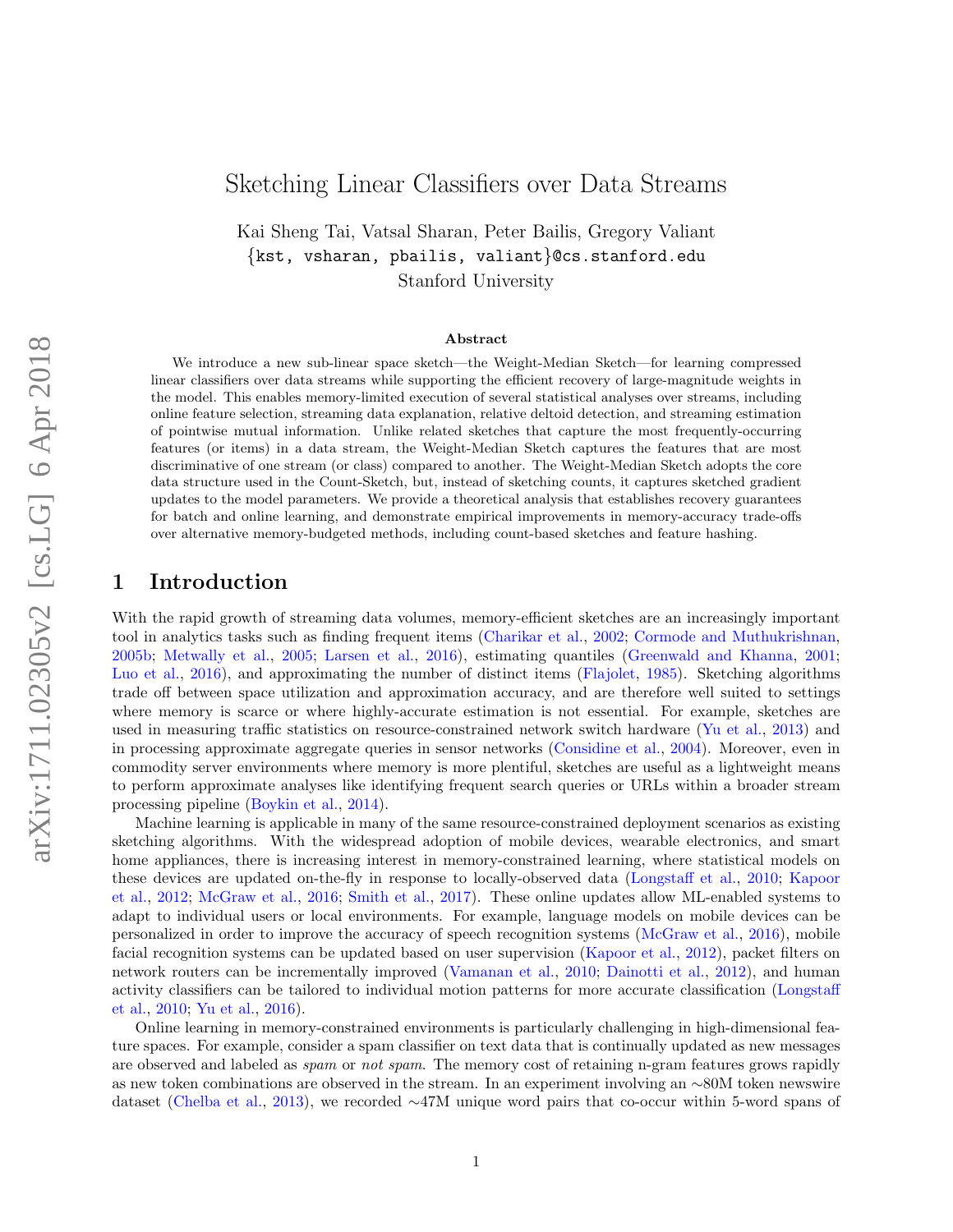<span id="page-1-0"></span>

Figure 1: Overview of our approach, where online updates are applied to a sketched (i.e., compressed) classifier from which estimates of the largest weights can be retrieved.

text. Disregarding the space required to store strings, maintaining integer vocabulary indexes and 32-bit floating point weights for each of these features would require approximately 560MB of memory. Thus, the memory footprint of classifiers over high-dimensional streaming data can quickly exceed the memory constraints of many deployment environments. Moreover, it is not sufficient to simply apply existing sketches for identifying frequently-occurring features, since the features that occur most often are not necessarily the most discriminative.

In this work, we develop a new sketching algorithm that targets ML applications in these memoryconstrained settings. Building on prior work on sketching for identifying frequent items, we introduce the Weight-Median Sketch (WM-Sketch) for learning compressed linear classifiers over data streams. Figure [1](#page-1-0) illustrates the high-level approach: we first allocate a fixed region of memory as the sketch data structure, and as new examples are observed in the stream, the weights stored in this structure are updated via gradient descent on a given loss function. In contrast to previous work that employs the "hashing trick" to reduce the memory footprint of a classifier [\(Shi et al.,](#page-23-4) [2009;](#page-23-4) [Weinberger et al.,](#page-23-5) [2009\)](#page-23-5), the WM-Sketch supports the approximate recovery of the most heavily-weighted features in the classifier: at any time, we can efficiently return a list of the top-K features along with estimates of their weights in an uncompressed classifier trained over the same sequence of examples.

The ability to retrieve heavily-weighted features from the WM-Sketch confers several benefits. First, the sketch provides a classifier with low memory footprint that retains a degree of *model interpretability*. This is often practically important as understanding which features are most influential in making predictions is relevant to feature selection [\(Zhang et al.,](#page-23-6) [2016\)](#page-23-6), model debugging, issues of fairness in ML systems [\(Corbett-](#page-20-7)[Davies et al.,](#page-20-7) [2017\)](#page-20-7), and human perceptions of model trustworthiness [\(Ribeiro et al.,](#page-22-2) [2016\)](#page-22-2). Second, the ability to retrieve heavily-weighted features enables the execution of a range of analytics workloads that can be formulated as classification problems over streaming data. In this paper, we demonstrate the effectiveness of the WM-Sketch in three such applications: (i) streaming data explanation [\(Bailis et al.,](#page-19-1) [2017;](#page-19-1) [Meliou et al.,](#page-22-3) [2014\)](#page-22-3), (ii) detecting large relative differences between data streams (i.e., detecting relative deltoids) [\(Cormode and Muthukrishnan,](#page-20-8) [2005a\)](#page-20-8) and (iii) streaming identification of highly-correlated pairs of features via pointwise mutual information [\(Durme and Lall,](#page-20-9) [2009\)](#page-20-9). The WM-Sketch is able to perform these analyses while using far less memory than uncompressed classifiers.

The key intuition behind the WM-Sketch is that by randomly projecting the gradient updates to a linear classifier, we can incrementally maintain a compressed version of the true, high-dimensional model. By choosing this random projection appropriately, we can support efficient approximate recovery of the model weights. In particular, the WM-Sketch maintains a Count-Sketch projection [\(Charikar et al.,](#page-20-0) [2002\)](#page-20-0) of the weight vector of the linear classifier. However, unlike Heavy Hitters sketches that simply increment or decrement counters, the WM-Sketch updates its state using online gradient descent [\(Hazan et al.,](#page-21-4) [2016\)](#page-21-4). Since these updates themselves depend on the current weight estimates, a careful analysis is needed to ensure that the estimated weights do not diverge from the true (uncompressed) model parameters over the course of multiple online updates.

We analyze the WM-Sketch both theoretically and empirically. Theoretically, we provide guarantees on the approximation error of these weight estimates, showing that it is possible to accurately recover large-magnitude weights using space sub-linear in the feature dimension. We describe an optimized variant, the Active-Set Weight-Median Sketch (AWM-Sketch) that outperforms alternative memory-constrained algorithms in experiments on benchmark datasets. For example, on the standard Reuters RCV1 binary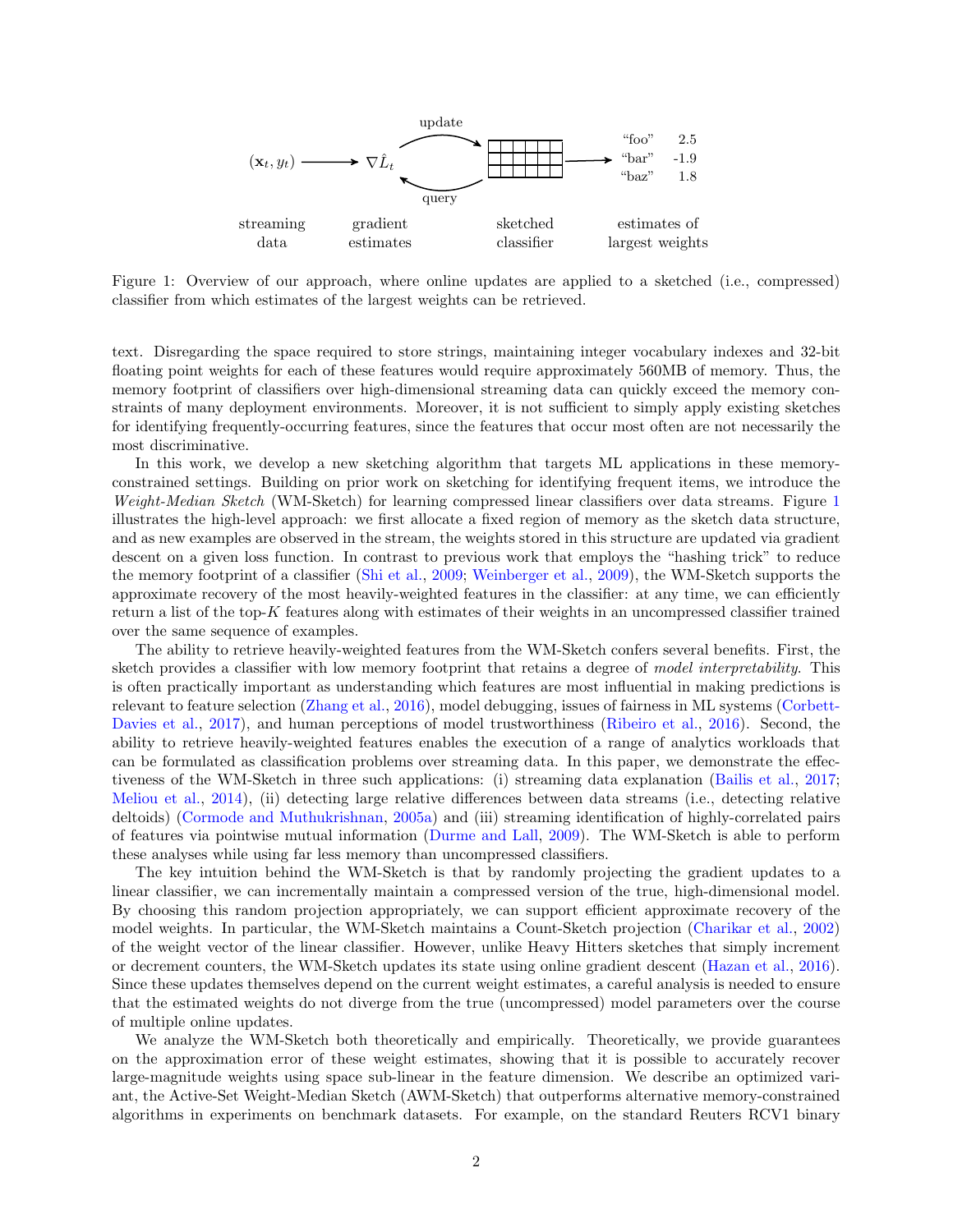classification benchmark, the AWM-Sketch recovers the most heavily-weighted features in the model with 4× better approximation error than a frequent-features baseline using the Space Saving algorithm [\(Metwally](#page-22-0) [et al.,](#page-22-0) [2005\)](#page-22-0) and  $10\times$  better than a naïve weight truncation baseline, while using the same amount of memory. Moreover, we demonstrate that the additional interpretability of the AWM-Sketch does not come at the cost of reduced classification accuracy: empirically, the AWM-Sketch in fact improves on the classification accuracy of feature hashing, which does not support weight recovery.

To summarize, we make the following contributions in this work:

- We introduce the Weight-Median Sketch, a new sketch for learning linear classifiers over data streams that supports approximate retrieval of the most heavily-weighted features.
- We provide a theoretical analysis that provides guarantees on the accuracy of the WM-Sketch estimates. In particular, we show that for feature dimension d and with success probability  $1 - \delta$ , we can learn a compressed model of dimension  $O(\epsilon^{-4} \log^3(d/\delta))$  that supports approximate recovery of the optimal weight vector  $\mathbf{w}_*,$  where the absolute error of each weight is bounded above by  $\epsilon \|\mathbf{w}_*\|_1$ .
- We empirically demonstrate that the optimized AWM-Sketch outperforms several alternative methods in terms of memory-accuracy trade-offs across a range of real-world datasets.

Our implementations of the WM-Sketch, AWM-Sketch and the baselines evaluated in our experiments are available at <https://github.com/stanford-futuredata/wmsketch>.

## 2 Related Work

Heavy Hitters in Data Streams. Given a sequence of items, the heavy hitters problem is to return the set of all items whose frequency exceeds a specified fraction of the total number of items. Algorithms for finding frequent items include counter-based approaches [\(Manku and Motwani,](#page-22-4) [2002;](#page-22-4) [Demaine et al.,](#page-20-10) [2002;](#page-20-10) [Karp](#page-21-5) [et al.,](#page-21-5) [2003;](#page-21-5) [Metwally et al.,](#page-22-0) [2005\)](#page-22-0), quantile algorithms [\(Greenwald and Khanna,](#page-20-2) [2001;](#page-20-2) [Shrivastava et al.,](#page-23-7) [2004\)](#page-23-7), and sketch-based methods [\(Charikar et al.,](#page-20-0) [2002;](#page-20-0) [Cormode and Muthukrishnan,](#page-20-1) [2005b\)](#page-20-1). Mirylenka et al. [\(Mirylenka et al.,](#page-22-5) [2015\)](#page-22-5) develop streaming algorithms for finding conditional heavy hitters, i.e. items that are frequent in the context of a separate "parent" item. Our proposed sketch builds on the Count-Sketch [\(Charikar et al.,](#page-20-0) [2002\)](#page-20-0), which was originally introduced for identifying frequent items. In Sec. [4,](#page-4-0) we show how frequency estimation can in fact be related to the problem of estimating classifier weights.

Characterizing Changes in Data Streams. [Cormode and Muthukrishnan](#page-20-8) [\(2005a\)](#page-20-8) propose a Count-Min-based algorithm for identifying items whose frequencies change significantly, while [Schweller et al.](#page-22-6) [\(2004\)](#page-22-6) propose the use of reversible hashes to avoid storing key information. In order to explain anomalous traffic flows, [Brauckhoff et al.](#page-19-2) [\(2012\)](#page-19-2) use histogram-based detectors and association rules to detect large absolute differences. In our network monitoring application (Sec. [8\)](#page-14-0), we focus instead on detecting large *relative* differences, a problem which has previously been found to be challenging [\(Cormode and Muthukrishnan,](#page-20-8) [2005a\)](#page-20-8).

Resource-Constrained and On-Device Learning. In contrast to *federated learning*, where the goal is to learn a global model on distributed data (Konečný et al., [2015\)](#page-21-6) or to enforce global regularization on a collection of local models [\(Smith et al.,](#page-23-1) [2017\)](#page-23-1), our focus is on memory-constrained learning on a single device without communication over a network. [Gupta et al.](#page-21-7) [\(2017\)](#page-21-7) and [Kumar et al.](#page-21-8) [\(2017\)](#page-21-8) perform inference with small-space classifiers on IoT devices, whereas we focus on online learning. Unlike budget kernel methods that aim the reduce the number of stored examplars [\(Crammer et al.,](#page-20-11) [2004;](#page-20-11) [Dekel et al.,](#page-20-12) [2006\)](#page-20-12), our methods instead reduce the dimensionality of feature vectors. Our work also differs from model compression or distillation (Buciluă et al., [2006;](#page-20-13) [Ba and Caruana,](#page-19-3) [2014;](#page-19-3) [Hinton et al.,](#page-21-9) [2015\)](#page-21-9), which aims to imitate a large. expensive model using a smaller one with lower memory and computation costs—in our setting, the full uncompressed model is never instantiated and the compressed model is learned directly.

**Sparsity-Inducing Regularization.**  $\ell_1$ -regularization is a standard technique for encouraging parameter sparsity in online learning [\(Langford et al.,](#page-21-10) [2009;](#page-21-10) [Duchi and Singer,](#page-20-14) [2009;](#page-20-14) [Xiao,](#page-23-8) [2010\)](#page-23-8). In practice, it is difficult to a priori select an  $\ell_1$ -regularization strength in order to satisfy a given sparsity budget. Here, we propose a different approach: we first fix a memory budget and then use the allocated space to approximate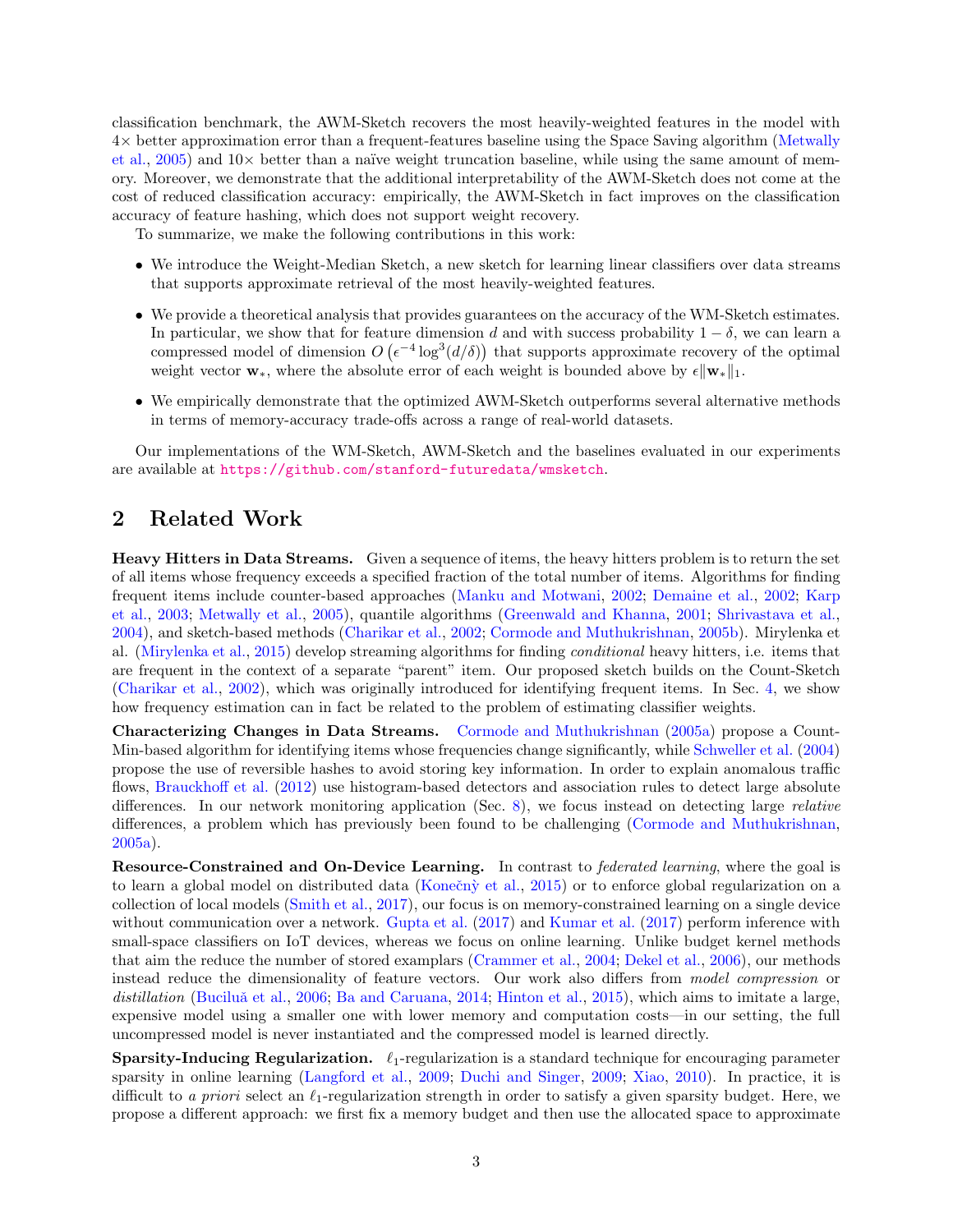

<span id="page-3-1"></span>Figure 2: An illustration of the Count-Sketch of size k with depth s and width  $k/s$ . Each feature hashes to s locations, multiplied by a random  $\pm 1$  sign.

a classifier, with the property that our approximation will be better for sparse parameter vectors with small  $\ell_1$ -norm.

Learning Compressed Classifiers. Feature hashing [\(Shi et al.,](#page-23-4) [2009;](#page-23-4) [Weinberger et al.,](#page-23-5) [2009\)](#page-23-5) is a technique where the classifier is trained on features that have been hashed to a fixed-size table. This approach lowers memory usage by reducing the dimension of the feature space, but at the cost of model interpretability. Our sketch is closely related to this approach—we show that an appropriate choice of random projection enables the recovery of model weights. [Calderbank et al.](#page-20-15) describe compressed learning, where a classifier is trained on compressively-measured data. The authors focus on classification performance in the compressed domain and do not consider the problem of recovering weights in the original space.

## 3 Background

In Section [3.1,](#page-3-0) we review the relevant material on random projections for dimensionality reduction. In Section [3.2,](#page-4-1) we describe *online learning*, which models learning on streaming data.

**Conventions and Notation.** The notation  $w_i$  denotes the *i*th element of the vector **w**. The notation [n] denotes the set  $\{1,\ldots,n\}$ . We write p-norms as  $\|\mathbf{w}\|_p$ , where the p-norm of  $\mathbf{w} \in \mathbb{R}^d$  is defined as  $\|\mathbf{w}\|_p \coloneqq \left(\sum_{i=1}^d |w_i|^p\right)^{1/p}$ . The infinity-norm  $\|\mathbf{w}\|_{\infty}$  is defined as  $\|\mathbf{w}\|_{\infty} \coloneqq \max_i |w_i|$ .

#### <span id="page-3-0"></span>3.1 Dimensionality Reduction via Random Projection

**Count-Sketch.** The Count-Sketch [\(Charikar et al.,](#page-20-0) [2002\)](#page-20-0) is a linear projection of a vector  $\mathbf{x} \in \mathbb{R}^d$  that supports efficient approximate recovery of the entries of  $x$ . The sketch of  $x$  can be built incrementally as entries are observed in a stream—for example, x can be a vector of counts that is updated as new items are observed.

For a given size  $k$  and depth  $s$ , the Count-Sketch algorithm maintains a collection of  $s$  hash tables, each with width k/s (Figure [2\)](#page-3-1). Each index  $i \in [d]$  is assigned a random bucket  $h_i(i)$  in table j along with a random sign  $\sigma_i(i)$ . Increments to the *i*th entry are multiplied by  $\sigma_i(i)$  and then added to the corresponding buckets  $h_i(i)$ . The estimator for the *i*th coordinate is the median of the values in the assigned buckets multiplied by the corresponding sign flips. [Charikar et al.](#page-20-0) [\(2002\)](#page-20-0) showed the following recovery guarantee for this procedure:

**Lemma 1.** [\(Charikar et al.,](#page-20-0) [2002\)](#page-20-0) Let  $\mathbf{x}_{cs}$  be the Count-Sketch estimate of the vector  $\mathbf{x}$ . For any vector  $\mathbf{x}$ , with probability  $1-\delta$ , a Count-Sketch matrix with width  $\Theta(1/\epsilon^2)$  and depth  $\Theta(\log(d/\delta))$  satisfies

$$
\|\mathbf{x} - \mathbf{x}_{\text{cs}}\|_{\infty} \leq \epsilon \|\mathbf{x}\|_{2}.
$$

In other words, point estimates of each entry of the vector  $\mathbf x$  can be computed from its compressed form  $\mathbf{x}_{\text{cs}}$ . This enables accurate recovery of high-magnitude entries that comprise a large fraction of the norm  $\|\mathbf{x}\|_2$ .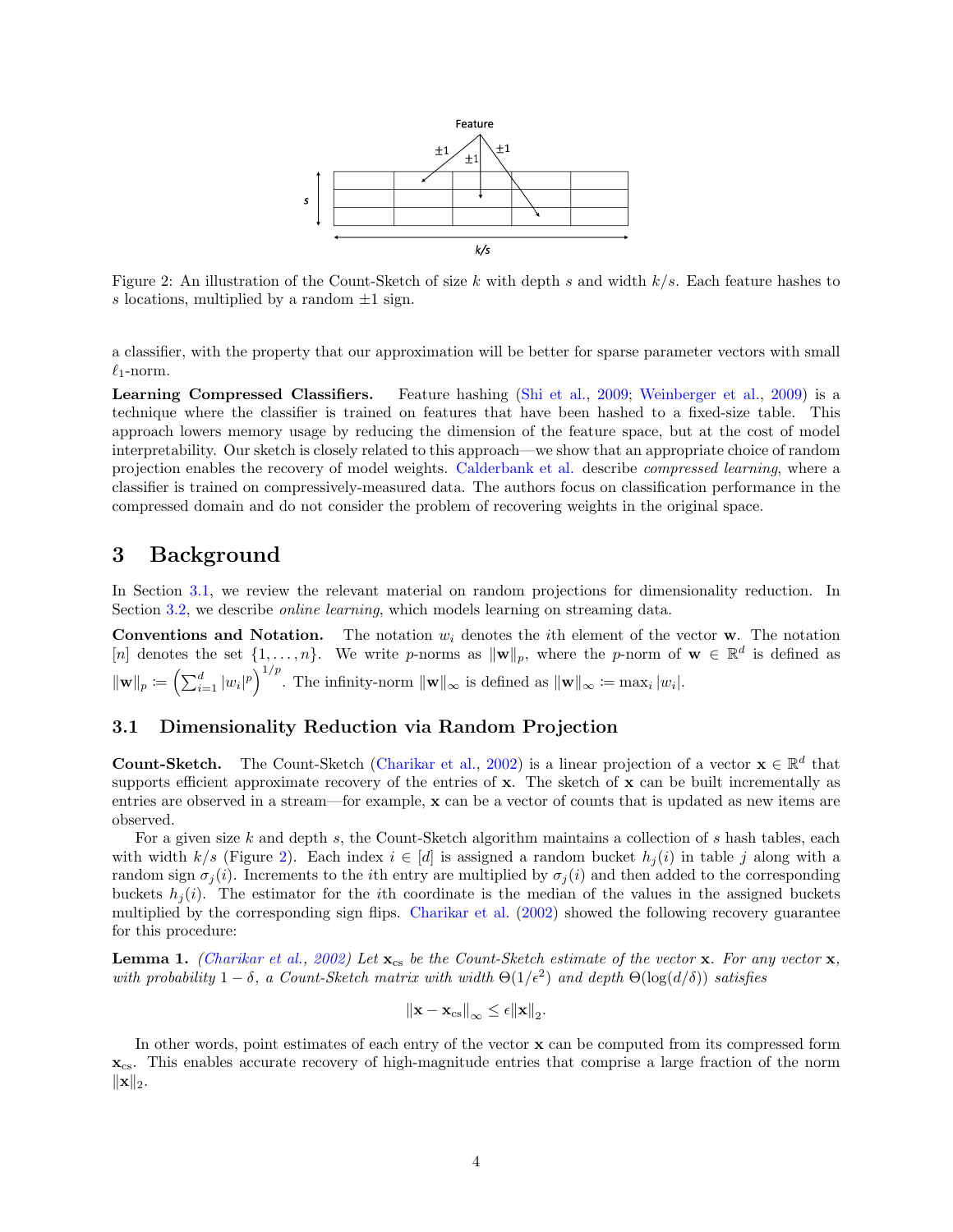Johnson-Lindenstrauss (JL) property. A random projection matrix is said to have the Johnson-Lindenstrauss (JL) property [\(Johnson and Lindenstrauss,](#page-21-11) [1984\)](#page-21-11) if it preserves the norm of a vector with high probability:

<span id="page-4-2"></span>**Definition 1.** A random matrix  $R \in \mathbb{R}^{k \times d}$  has the JL property with error  $\epsilon$  and failure probability  $\delta$  if for any given  $\mathbf{x} \in \mathbb{R}^d$ , we have with probability  $1 - \delta$ :

$$
\Big|\|R\mathbf{x}\|_2-\|\mathbf{x}\|_2\Big|\leq \epsilon \|\mathbf{x}\|_2.
$$

The JL property holds for dense matrices with independent Gaussian or Bernoulli entries [\(Achlioptas,](#page-19-4) [2003\)](#page-19-4), and recent work has shown that it applies to certain sparse matrices as well [\(Kane and Nelson,](#page-21-12) [2014\)](#page-21-12). Intuitively, JL matrices preserve the geometry of a set of points, and we leverage this key fact to ensure that we can still recover the original solution after projecting to low dimension.

#### <span id="page-4-1"></span>3.2 Online Learning

The online learning framework deals with learning on a stream of examples, where the model is updated over a series of rounds  $t = 1, 2, \ldots, T$ . In each round, we update the model weights  $\mathbf{w}_t$  via the following process: (1) receive an input example  $(\mathbf{x}_t, y_t)$ , (2) incur loss  $L_t(\mathbf{w}_t) := \ell(\mathbf{w}_t, \mathbf{x}_t, y_t)$ , where  $\ell$  is a given loss function, and (3) update weights  $\mathbf{w}_t$  to  $\mathbf{w}_{t+1}$ . There are numerous algorithms for updating the model weights (e.g., [\(Hazan et al.,](#page-21-13) [2007;](#page-21-13) [Duchi and Singer,](#page-20-14) [2009;](#page-20-14) [Xiao,](#page-23-8) [2010\)](#page-23-8)). In our algorithm, we use online gradient descent (OGD) [\[Hazan et al.,](#page-21-4) [2016;](#page-21-4) Chp. 3], which uses the following update rule:

$$
\mathbf{w}_{t+1} = \mathbf{w}_t - \eta_t \nabla L_t(\mathbf{w}_t),
$$

where  $\eta_t > 0$  is the learning rate at step t. OGD enjoys the advantages of simplicity and minimal space requirements: we only need to maintain a representation of the weight vector  $w_t$  and a global scalar learning rate.

## <span id="page-4-0"></span>4 Problem Statement

We focus on online learning for binary classification with linear models. We observe a stream of examples  $(\mathbf{x}_t, y_t)$ , where each  $\mathbf{x}_t \in \mathbb{R}^{\bar{d}}$  is a feature vector and each  $y_t \in \{-1, +1\}$  is a binary label. A linear classifier parameterized by weights  $\mathbf{w} \in \mathbb{R}^d$  makes predictions  $\hat{y}$  by returning +1 for all inputs with non-negative inner product with w, and  $-1$  otherwise:  $\hat{y} = \text{sign}(\mathbf{w}^T \mathbf{x})$ . The goal of learning is to select weights w that minimize the total loss  $\sum_t L_t(\mathbf{w})$  on the observed data. In the following, we refer to **w** interchangeably as the weights and as the classifier.

Suppose we have observed T examples in the stream, and consider the classifier  $w_*$  that minimizes the loss over those T examples. It may not be possible to precisely represent each entry<sup>[1](#page-0-0)</sup> of the vector  $w_*$  within a memory budget that is much less than the cost of representing a general vector in  $\mathbb{R}^d$ . In particular,  $\mathbf{w}_*$ may be a dense vector. Thus, it may not be possible to represent  $w_*$  in a memory-constrained setting, and in practical applications this is particularly problematic when the dimension  $d$  is large.

For a fixed memory budget  $B$ , our goal is to obtain a summary **z** that uses space at most  $B$  from which we are able to estimate the value of each entry of the optimal classifier w∗. We formalize this problem as the Weight Estimation Problem, which we make precise in the following section. In addition to supporting weight estimation, a secondary goal is to be able to use the summary **z** to perform classification on data points x via some inference function f, i.e.  $\hat{y} = f(z, x)$ . We would like to classify data points using the summary without too much additional error compared to  $w_*$ .

#### 4.1 The Weight Estimation Problem

In this section, we formalize the problem of estimating the weights of the optimal classifier w<sup>∗</sup> from a compact summary. To facilitate the presentation of this problem and to build intuition, we highlight the connection

<sup>1</sup>For example, storing each nonzero entry as a single-precision floating point number.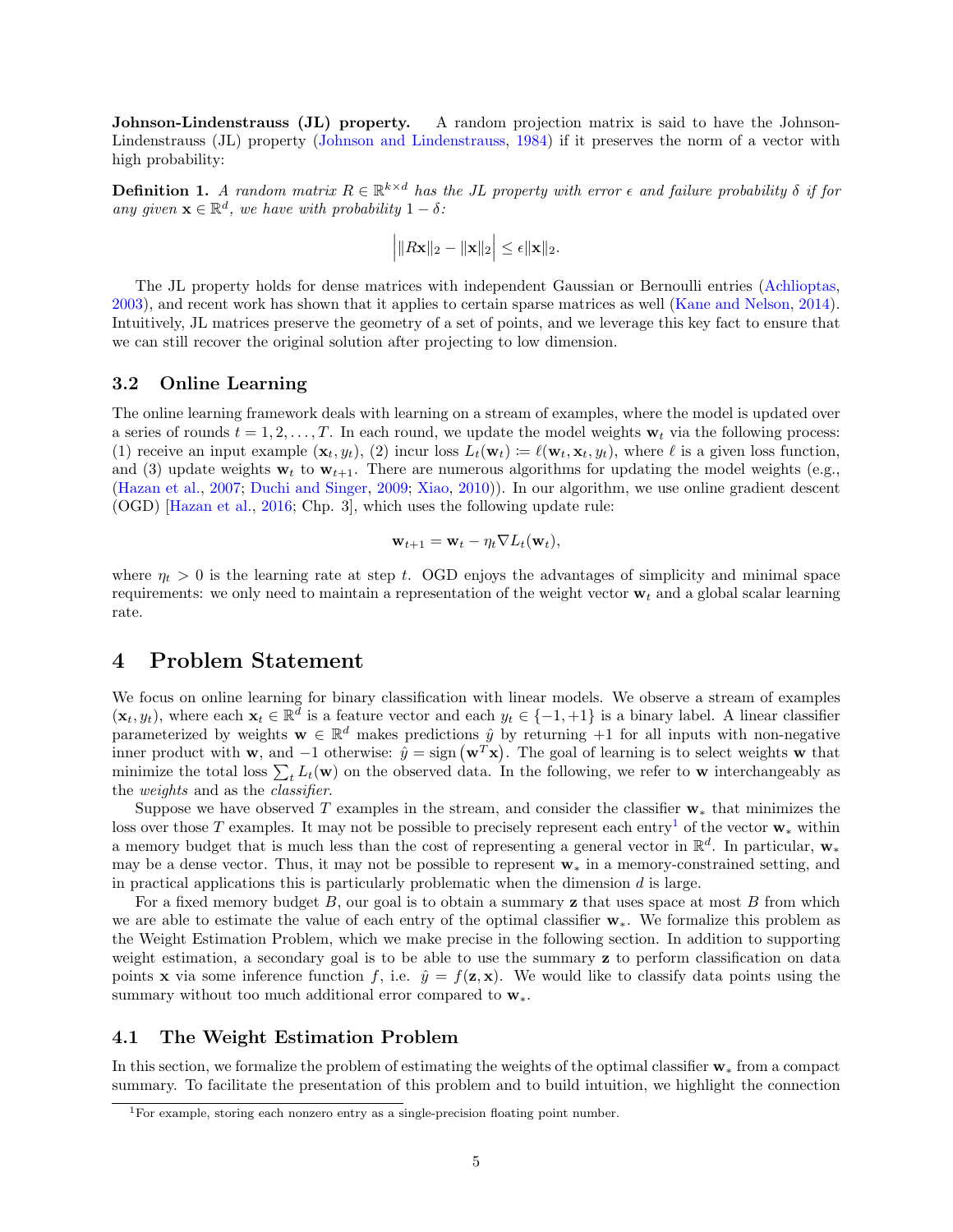between our goal of weight estimation and previous work on the approximate recovery of frequency estimates from compressed count vectors. To this end, we formalize a general problem setup that subsumes both the approximate recovery of frequencies and the approximate recovery of weights in linear classifiers as special cases.

The  $\epsilon$ -approximate frequency estimation problem can be defined as follows:

<span id="page-5-0"></span>**Definition 2.** [\(Cormode and Hadjieleftheriou,](#page-20-16) [2008\)](#page-20-16) (e-Approximate Frequency Estimation) Given a sequence of T items, each drawn from the set  $[d]$ , let  $v_i$  denote the count of the number of times item i is seen over the stream. The  $\epsilon$ -approximate frequency estimation problem is to return, for any  $i \in [d]$ , a value  $\hat{v}_i$ such that  $|\hat{v}_i - v_i| \leq \epsilon T$ .

The frequency estimation problem commonly appears in the context of finding heavy hitters—i.e., items whose frequencies exceed a given threshold  $\phi T$ . Given an algorithm that solves the  $\epsilon$ -approximate frequency estimation problem, we can then find all heavy hitters (possibly with false positives) by returning all items with estimated frequency above  $(\phi - \epsilon)T$ .

We now define an analogous setup for online convex optimization problems that formalizes our goal of weight recovery from summarized classifiers:

**Definition 3.** ( $(\epsilon, p)$ -Approximate Weight Estimation for Convex Functions) Given a sequence of T convex  $\textit{functions } L_t: \mathcal{X} \to \mathbb{R} \textit{ over a convex domain } \mathcal{X} \subseteq \mathbb{R}^d, \textit{ let } \mathbf{w}_* \coloneqq \argmin_{\mathbf{w}} \sum_{t=1}^T L_t(\mathbf{w}). \textit{ The } (\epsilon, p)\text{-approximate }$ weight estimation problem is to return, for any  $i \in [d]$ , a value  $\hat{w}_i$  such that  $|\hat{w}_i - (w_*)_i| \leq \epsilon ||\mathbf{w}_*||_p$ .

Note that frequency estimation (Definition [2\)](#page-5-0) can be viewed as a special case of this problem. Set  $L_t(\mathbf{w}) = -\mathbf{w}^T \mathbf{x}_t$ , where  $(x_t)_i = 1$  if item i is observed at time t and 0 otherwise (assume that only one item is observed at each t), define  $\mathbf{x}_{1:T} \coloneqq \sum_{t=1}^T \mathbf{x}_t$ , and let  $\mathcal{X} = \{\mathbf{w} : ||\mathbf{w}||_2 \le ||\mathbf{x}_{1:T}||_2\}$ . Then  $\mathbf{w}_* = \mathbf{x}_{1:T}$ , and we note that  $\|\mathbf{w}_*\|_1 = T$ . Thus, the frequency estimation problem is an instance of the  $(\epsilon, 1)$ -approximate weight estimation problem.

Weight Estimation for Linear Classifiers. We now specialize to the case of online learning for linear classifiers. Define the losses  $L_t$  as:

<span id="page-5-1"></span>
$$
L_t(\mathbf{w}) = \ell \left( y_t \mathbf{w}^T \mathbf{x}_t \right) + \frac{\lambda}{2} ||\mathbf{w}||_2^2, \tag{1}
$$

where  $\ell$  is a convex, differentiable function,  $(\mathbf{x}_t, y_t)$  is the example observed at time t, and  $\lambda > 0$  controls the strength of  $\ell_2$ -regularization. The choice of  $\ell$  defines the linear classification model to be used. For example, the logistic loss  $\ell(\tau) = \log(1 + \exp(-\tau))$  defines logistic regression, and smoothed versions of the hinge loss  $\ell(\tau) = \max\{0, 1 - \tau\}$  define close relatives of linear support vector machines.

To summarize, for each time step, we wish to maintain a *compact summary*  $z_t$  that allows us to estimate each weight in the optimal classifier w<sup>∗</sup> over all the examples seen so far in the stream. In the following sections, we describe a method for maintaining such a summary and provide theoretical guarantees on the accuracy of the recovered weights.

## 5 Finding Heavily-Weighted Features

In this section, we describe our proposed method, the Weight-Median Sketch (WM-Sketch), along with a simple variant, the Active-Set Weight-Median Sketch (AWM-Sketch), that empirically improves on the basic WM-Sketch in both classification and recovery accuracy.

#### <span id="page-5-2"></span>5.1 Weight-Median Sketch

The main data structure in the WM-Sketch is identical to that used in the Count-Sketch. The sketch is parameterized by size k, depth s, and width  $k/s$ . We initialize the sketch with a size-k array set to zero. For a given depth s, we view this array as being arranged in s rows, each of width  $k/s$  (assume that k is a multiple of s). We denote this array as **z**, and equivalently view it as a vector in  $\mathbb{R}^k$ .

The high-level idea is that each row of the sketch is a compressed version of the model weight vector  $\mathbf{w} \in \mathbb{R}^d$ , where each index  $i \in [d]$  is mapped to some assigned bucket  $j \in [k/s]$ . Since  $k/s \ll d$ , there will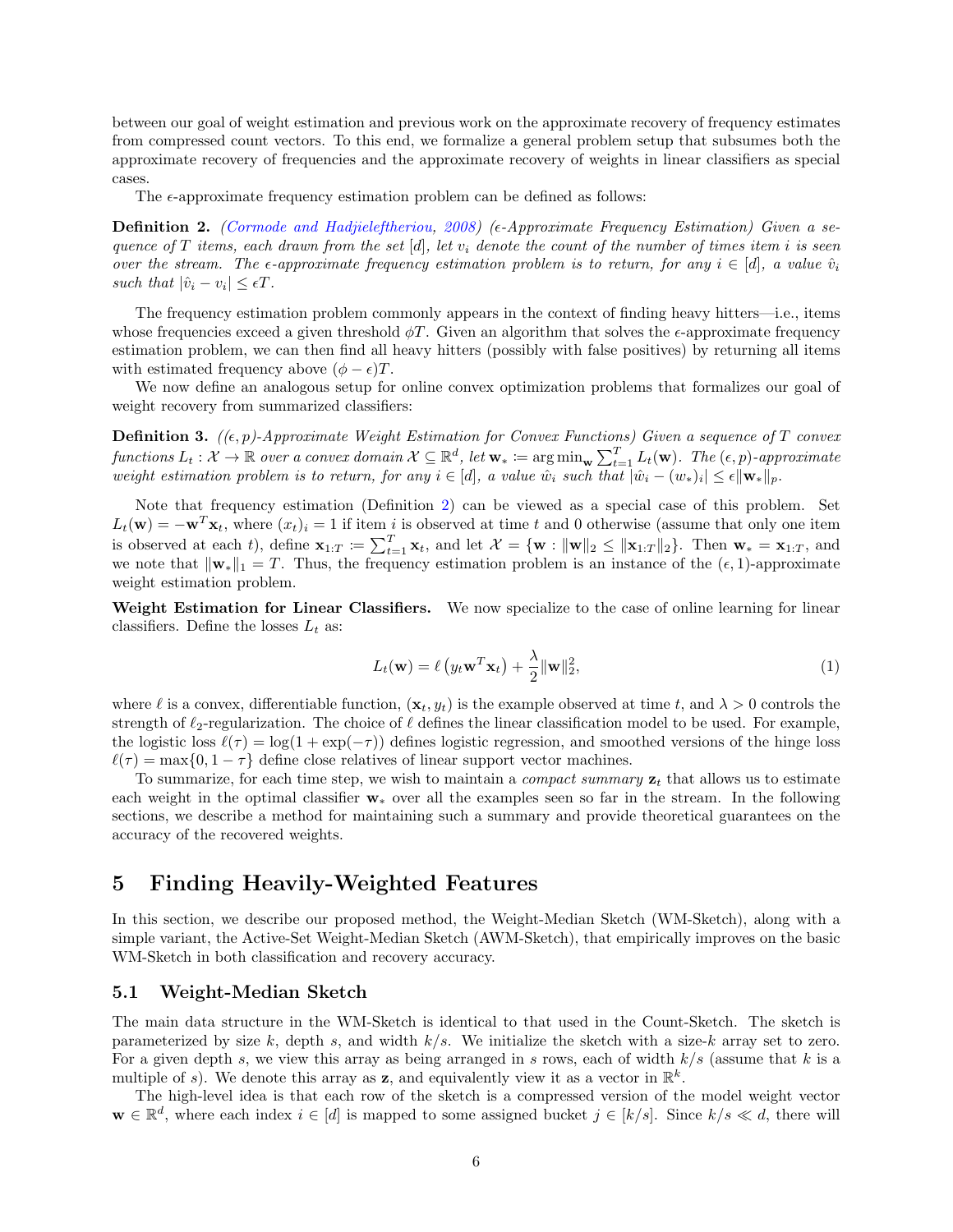Algorithm 1: Weight-Median (WM) Sketch

**input:** size k, depth s, loss function  $\ell$ ,  $\ell_2$ -regularization parameter  $\lambda$ , learning rate schedule  $\eta_t$ initialization  $z \leftarrow s \times k/s$  array of zeroes Sample R, a Count-Sketch matrix scaled by  $\frac{1}{\sqrt{s}}$  $t \leftarrow 0$ function Update(x,  $y$ )  $\tau \leftarrow \mathbf{z}^T R \mathbf{x}$  $\triangleright$  Prediction for  ${\bf x}$  $\mathbf{z} \leftarrow (1 - \lambda \eta_t)\mathbf{z} - \eta_t y \nabla \ell(y\tau) R\mathbf{x}$  $t \leftarrow t + 1$ function  $Q_{\text{uerv}}(i)$ ettion query (*t*)<br>return output of Count-Sketch retrieval on  $\sqrt{s}$ z

<span id="page-6-0"></span>be many collisions between these weights; therefore, we maintain s rows—each with different assignments of features to buckets—in order to disambiguate weights.

Hashing Features to Buckets. In order to avoid explicitly storing the mapping from features to buckets, which would require space linear in  $d$ , we implement the mapping using hash functions as in the Count-Sketch. For each row  $j \in [s]$ , we maintain a pair of hash functions,  $h_j : [d] \to [k/s]$  and  $\sigma_j : [d] \to \{-1, +1\}$ . Let the matrix  $A \in \{-1, +1\}^{k \times d}$  denote the Count-Sketch projection implicitly represented by the hash functions  $h_j$  and  $\sigma_j$ , and let R be a scaled version of this projection,  $R = \frac{1}{\sqrt{s}}A$ . We use the projection R to compress feature vectors and update the sketch.

Updates. We update the sketch by performing gradient descent updates directly on the compressed classifier z. We compute gradients on a "compressed" version  $\hat{L}_t$  of the regularized loss  $L_t$  defined in Eq. [1:](#page-5-1)

$$
\hat{L}_t(\mathbf{z}) = \ell \left( y_t \mathbf{z}^T R \mathbf{x}_t \right) + \frac{\lambda}{2} ||\mathbf{z}||_2^2.
$$

This yields the following update to z:

$$
\hat{\Delta}_t := -\eta_t \nabla \hat{L}_t(\mathbf{z}) = -\eta_t \left( y_t \nabla \ell (y_t \mathbf{z}^T R \mathbf{x}_t) R \mathbf{x}_t + \lambda \mathbf{z} \right).
$$

To build intuition, it is helpful to compare this update to the Count-Sketch update rule [\(Charikar et al.,](#page-20-0) [2002\)](#page-20-0). In the frequent items setting, the input  $x_t$  is a one-hot encoding for the item seen in that time step. The update to the Count-Sketch state  $\mathbf{z}_\mathrm{cs}$  is the following:

$$
\tilde{\mathbf{\Delta}}_t^{\text{cs}} = A\mathbf{x}_t,
$$

where  $A$  is defined identically as above. Ignoring the regularization term, our update rule is simply the Count-Sketch update scaled by the constant  $-\eta_t y_t s^{-1/2} \nabla \ell(y_t \mathbf{z}^T R \mathbf{x}_t)$ . However, an important detail to note is that the Count-Sketch update is *independent* of the sketch state  $z_{cs}$ , whereas the WM-Sketch update does depend on z. This cyclical dependency between the state and state updates is the main challenge in our analysis of the WM-Sketch.

**Queries.** To obtain an estimate  $\hat{w}_i$  of the *i*th weight, we return the median of the values  $\{\sqrt{s}\sigma_j(i)z_{j,h_j(i)}\}$ : **Queries.** To obtain an estimate  $w_i$  of the rth weight, we return the median of the values  $\{v \in [s]\}$ . Save for the  $\sqrt{s}$  factor, this is identical to the query procedure for the Count-Sketch.

We summarize the update and query procedures for the WM-Sketch in Algorithm [1.](#page-6-0) In the next section, we show how the sketch size k and depth s parameters can be chosen to satisfy an  $\epsilon$  approximation guarantee with failure probability  $\delta$  over the randomness in the sketch matrix.

**Efficient Regularization.** A naïve implementation of  $\ell_2$  regularization on **z** that scales each entry in **z** by  $(1 - \eta_t \lambda)$  in each iteration incurs an update cost of  $O(k + s \cdot \text{nnz}(\mathbf{x}))$ . This masks the computational gains that can be realized when x is sparse. Here, we use a standard trick [\(Shalev-Shwartz et al.,](#page-22-7) [2011\)](#page-22-7): we maintain a global scale parameter  $\alpha$  that scales the sketch values z. Initially,  $\alpha = 1$  and we update  $\alpha \leftarrow (1-\eta_t\lambda)\alpha$  to implement weight decay over the entire feature vector. Our weight estimates are therefore  $\alpha \leftarrow (1 - \eta_t \lambda) \alpha$  to implement weight decay over the entire leature vector. Our weight estimates are therefore additionally scaled by  $\alpha$ :  $\hat{w}_i$  = median  $\{\sqrt{s} \alpha \sigma_j(i) z_{j,h_j(i)} : j \in [s]\}.$  This optimization reduces the up cost from  $O(k + s \cdot \text{nnz}(\mathbf{x}))$  to  $O(s \cdot \text{nnz}(\mathbf{x}))$ .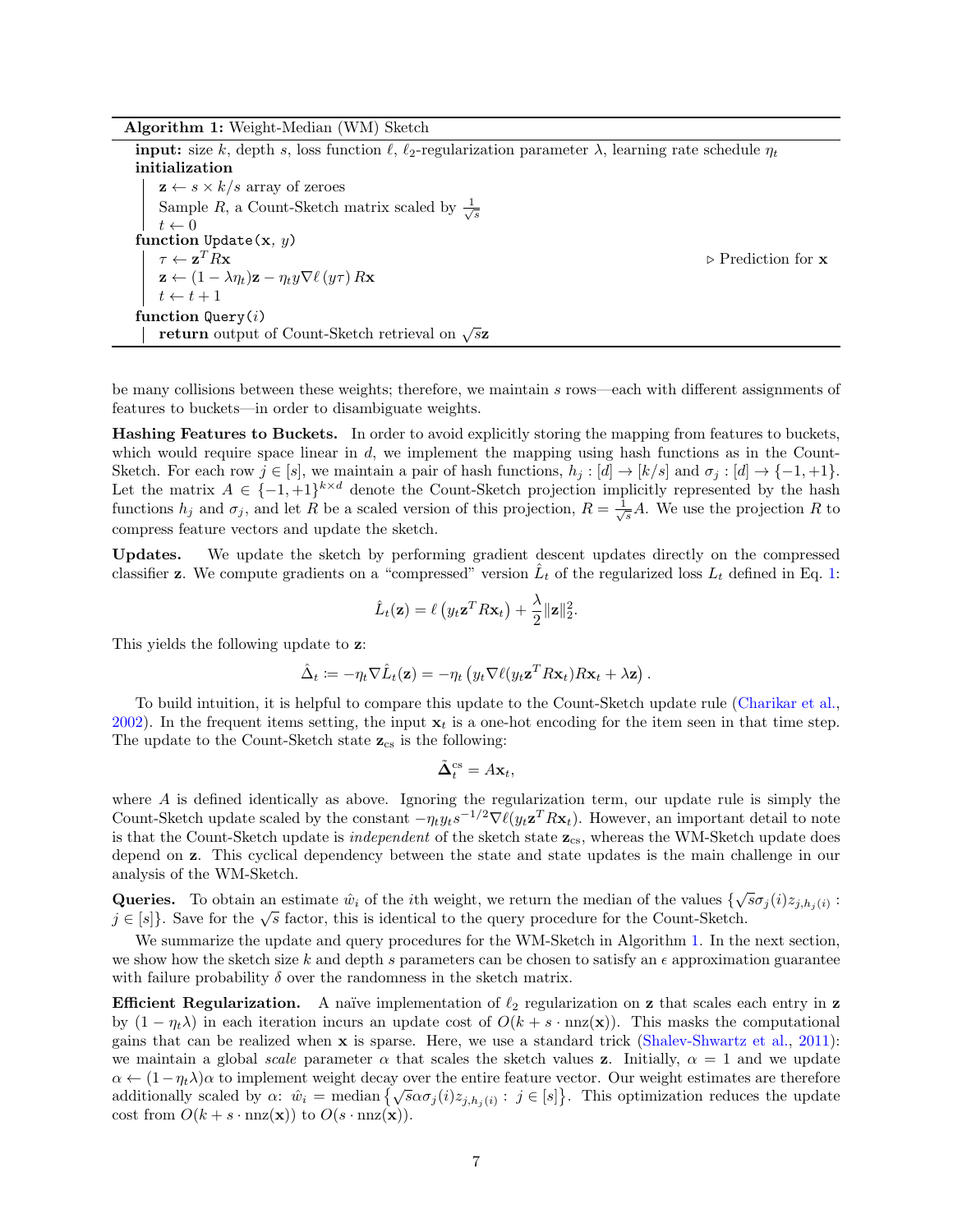Algorithm 2: Active-Set Weight-Median (AWM) Sketch

initialization  $S \leftarrow \{\}$  b Empty heap  $z \leftarrow s \times k/s$  array of zeroes Sample R, a Count-Sketch matrix scaled by  $\frac{1}{\sqrt{s}}$  $t \leftarrow 0$ function Update(x,  $y$ )  $\mathbf{x}_s \leftarrow \{x_i : i \in S\}$ ⊳ Features in heap  $\mathbf{x}_{\text{wm}} \leftarrow \{x_i : i \notin S\}$ ⊳ Features in sketch  $\tau \leftarrow \sum_{i \in S} S[i] \cdot x_i + \mathbf{z}$  $\triangleright$  Prediction for  ${\bf x}$  $S \leftarrow (1 - \lambda \eta_t)S - \eta_t y \nabla \ell(y\tau) \mathbf{x}_s$  . Heap update  $z \leftarrow (1 - \lambda \eta_t)z$  . Apply regularization for  $i \notin S$  do  $\triangleright$  Either update *i* in sketch or move to heap  $\tilde{w} \leftarrow$  Query $(i) - \eta_t y x_i \nabla \ell(y\tau)$  $i_{\min} \leftarrow \arg \min_j(|S[j]|)$ if  $|\tilde{w}| > |S[i_{\min}]|$  then Remove  $i_{\min}$  from S Add i to S with weight  $\tilde{w}$ Update  $i_{\min}$  in sketch with  $S[i_{\min}] -$  Query $(i_{\min})$ else Update *i* in sketch with  $\eta_t y x_i \nabla \ell(y\tau)$  $t \leftarrow t + 1$ 

### 5.2 Active-Set Weight-Median Sketch

We now describe a simple, heuristic extension to the WM-Sketch that significantly improves the recovery accuracy of the sketch in practice. We refer to this variant as the Active-Set Weight-Median Sketch (AWM-Sketch).

To efficiently track the top elements across sketch updates, we can use a min-heap ordered by the absolute value of the estimated weights. This technique is also used alongside heavy-hitters sketches to identify the most frequent items in the stream [\(Charikar et al.,](#page-20-0) [2002\)](#page-20-0). In the basic WM-Sketch, the heap merely functions as a mechanism to passively maintain the heaviest weights. This baseline scheme can be improved by noting that weights that are already stored in the heap need not be tracked in the sketch; instead, the sketch can be updated lazily only when the weight is evicted from the heap. This heuristic has previously been used in the context of improving count estimates derived from a Count-Min Sketch [\(Roy et al.,](#page-22-8) [2016\)](#page-22-8). The intuition here is the following: since we are already maintaining a heap of heavy items, we can utilize this structure to reduce error in the sketch as a result of collisions with heavy items.

The heap can be thought of as an "active set" of high-magnitude weights, while the sketch estimates the contribution of the tail of the weight vector. Since the weights in the heap are represented exactly, this active set heuristic should intuitively yield better estimates of the heavily-weighted features in the model.

As a general note, similar coarse-to-fine approximation schemes have been proposed in other online learning settings. A similar scheme for memory-constrained sparse linear regression was analyzed by [Stein](#page-23-9)[hardt and Duchi](#page-23-9) [\(2015\)](#page-23-9). Their algorithm similarly uses a Count-Sketch for approximating weights, but in a different setting (K-sparse linear regression) and with a different update policy for the active set.

### 6 Theoretical Analysis

We derive bounds on the recovery error achieved by the WM-Sketch for given settings of the size  $k$  and depth s. The main challenge in our analysis is that the updates to the sketch depend on gradient estimates which in turn depend on the state of the sketch. This reflexive dependence makes it difficult to straightforwardly transplant the standard analysis for the Count-Sketch to our setting. Instead, we turn to ideas drawn from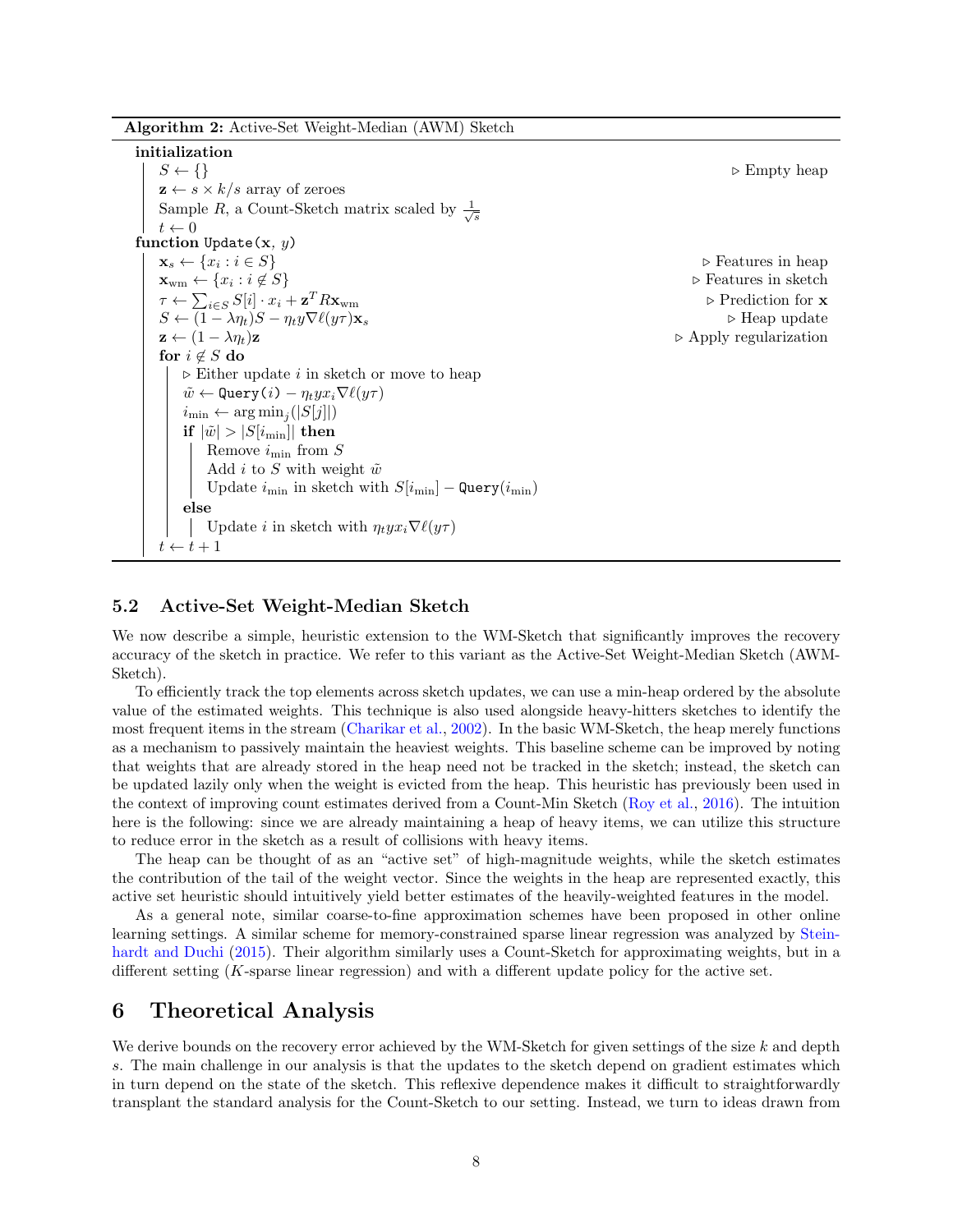norm-preserving random projections and online convex optimization.

In this section, we begin with an analysis of recovery error in the batch setting, where we are given access to a fixed dataset of size T consisting of the first T examples observed in the stream and are allowed multiple passes over the data. Subsequently, we use this result to show guarantees in a restricted online case where we are only allowed a single pass through the data, but with the assumption that the order of the data is not chosen adversarially.

#### 6.1 Batch Setting

First, we briefly outline the main ideas in our analysis. With high probability, we can sample a random projection to dimension  $k \ll d$  that satisfies the JL norm preservation property (Definition [1\)](#page-4-2). We use this property to show that for any fixed dataset of size T, optimizing a projected version of the objective yields a solution that is close to the projection of the minimizer of the original, high-dimensional objective. Since our specific construction of the JL projection is also a Count-Sketch projection, we can make use of existing error bounds for Count-Sketch estimates to bound the error of our recovered weight estimates.

Let  $R \in \mathbb{R}^{k \times d}$  denote the scaled Count-Sketch matrix defined in Sec. [5.1.](#page-5-2) This is the hashing-based sparse JL projection proposed by Kane and Nelson [\(Kane and Nelson,](#page-21-12) [2014\)](#page-21-12). We consider the following pair of objectives defined over the T observed examples—the first defines the problem in the original space and the second defines the corresponding problem where the learner observes sketched examples  $(Rx_t, y_t)$ :

$$
L(\mathbf{w}) = \frac{1}{T} \sum_{t=1}^{T} \ell (y_t \mathbf{w}^T \mathbf{x}_t) + \frac{\lambda}{2} ||\mathbf{w}||_2^2,
$$
  

$$
\hat{L}(\mathbf{z}) = \frac{1}{T} \sum_{t=1}^{T} \ell (y_t \mathbf{z}^T R \mathbf{x}_t) + \frac{\lambda}{2} ||\mathbf{z}||_2^2.
$$

Suppose we optimized these objectives over  $\mathbf{w} \in \mathbb{R}^d$  and  $\mathbf{z} \in \mathbb{R}^k$  respectively to obtain solutions  $\mathbf{w}_* =$  $\arg \min_{\mathbf{w}} L(\mathbf{w})$  and  $\mathbf{z}_* = \arg \min_{\mathbf{z}} \hat{L}(\mathbf{z})$ . How then does  $\mathbf{w}_*$  relate to  $\mathbf{z}_*$  given our choice of sketching matrix R and regularization parameter  $\lambda$ ? Intuitively, if we stored all the data observed up to time T and optimized **z** over this dataset, we should hope that the optimal solution  $z_*$  is close to  $Rw_*$ , the sketch of  $w_*$ , in order to have any chance of recovering the largest weights of  $w_*$ . We show that in this batch setting,  $\|\mathbf{z}_* - R\mathbf{w}_*\|_2$  is indeed small; we then use this property to show element-wise error guarantees for the Count-Sketch recovery process. We now state our result for the batch setting:

<span id="page-8-0"></span>**Theorem 1.** Let the loss function  $\ell$  be  $\beta$ -strongly smooth<sup>[2](#page-0-0)</sup> (w.r.t.  $\|\cdot\|_2$ ) and  $\max_t \|\mathbf{x}_t\|_1 = \gamma$ . For fixed constants  $C_1, C_2 > 0$ , let:

$$
k = (C_1/\epsilon^4) \log^3(d/\delta) \max\left\{1, \beta^2 \gamma^4/\lambda^2\right\},
$$
  

$$
s = (C_2/\epsilon^2) \log^2(d/\delta) \max\left\{1, \beta \gamma^2/\lambda\right\}.
$$

Let  $w_*$  be the minimizer of the original objective function  $L(w)$  and  $w_{est}$  be the estimate of  $w_*$  returned by performing Count-Sketch recovery on the minimizer  $z_*$  of the projected objective function  $\tilde{L}(z)$ . Then with probability  $1 - \delta$  over the choice of R,

$$
\|\mathbf{w}_* - \mathbf{w}_{\text{est}}\|_{\infty} \leq \epsilon \|\mathbf{w}_*\|_1.
$$

We note that for standard loss functions such as the logistic loss and the smoothed hinge loss, we have smoothness parameter  $\beta = 1$ . Moreover, we can assume that input vectors are normalized so that  $||\mathbf{x}_t||_1 = 1$ , and that typically  $\lambda < 1$ . Given these parameter choices, we can obtain simpler expressions for the sketch

$$
f(\mathbf{y}) \le f(\mathbf{x}) + (\mathbf{y} - \mathbf{x})^T \nabla f(\mathbf{x}) + \frac{\beta}{2} ||\mathbf{y} - \mathbf{x}||^2.
$$

<sup>&</sup>lt;sup>2</sup>A function  $f: \mathcal{X} \to \mathbb{R}$  is  $\beta$ -strongly smooth w.r.t. a norm  $\|\cdot\|$  if f is everywhere differentiable and if for all **x**, **y** we have: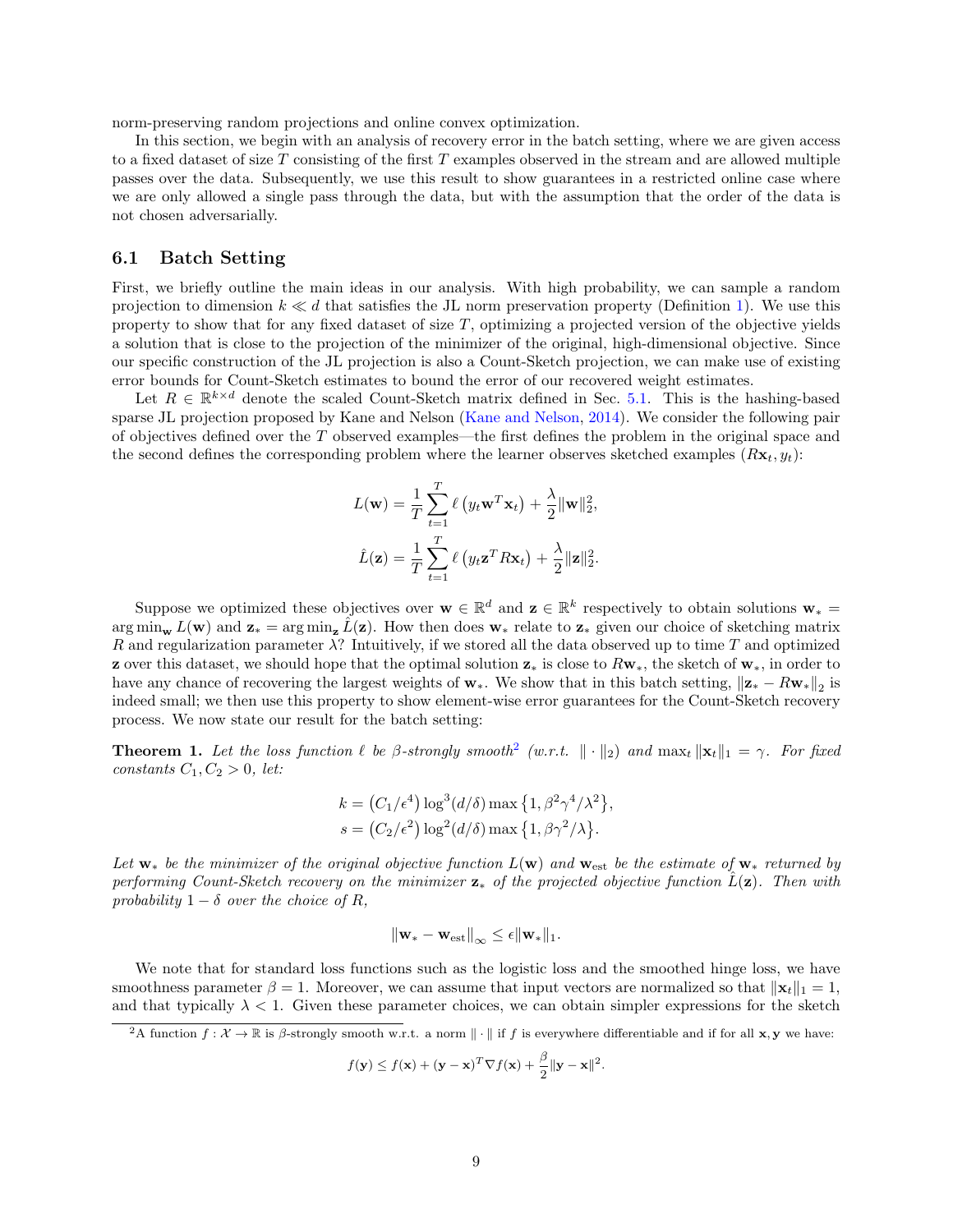size  $k$  and sketch depth  $s$ :

$$
k = O\left(\epsilon^{-4}\lambda^{-2}\log^3(d/\delta)\right),
$$
  
 
$$
s = O\left(\epsilon^{-2}\lambda^{-1}\log^2(d/\delta)\right).
$$

We defer the full proof of the theorem to Appendix [A.1.](#page-24-0) We now highlight some salient properties of this recovery result:

Sub-linear Dimensionality Dependence. Theorem [1](#page-8-0) implies that we can achieve error bounded by  $\epsilon \|\mathbf{w}_*\|_1$  with a sketch of size only polylogarithmic in the feature dimension d—this implies that memoryefficient learning and recovery is possible in the large- $d$  regime that we are interested in. Importantly, the sketch size k is independent of the number of observed examples  $T$ —this is crucial since our applications involve learning over data streams of possibly unbounded length.

**Update Time.** Recall that the WM-Sketch can be updated in time  $O(s \cdot \text{nnz}(\mathbf{x}))$  for a given input vector **x**. Thus, the sketch supports an update time of  $O(\epsilon^{-2}\lambda^{-1} \log^2(d/\delta) \cdot \text{nnz}(\mathbf{x}))$  in each iteration.

 $\ell_2$ -Regularization. k and s scale inversely with the strength of  $\ell_2$  regularization: this is intuitive because additional regularization will shrink both w<sup>∗</sup> and z<sup>∗</sup> towards zero. We observe this inverse relationship between recovery error and  $\ell_2$  regularization in practice (see Figure [5\)](#page-12-0).

**Input Sparsity.** The recovery error depends on the maximum  $\ell_1$ -norm  $\gamma$  of the data points  $\mathbf{x}_t$ , and the bound is most optimistic when  $\gamma$  is small. Across all of the applications we consider in Sections [7](#page-10-0) and [8,](#page-14-0) the data points are sparse with small  $\ell_1$ -norm, and hence the bound is meaningful across a number of real-world settings.

Weight Sparsity. The per-parameter recovery error in Theorem [1](#page-8-0) is bounded above by a multiple of the  $\ell_1$ -norm of the optimal weights  $\mathbf{w}_*$  for the uncompressed problem. This supports the intuition that sparse solutions with small  $\ell_1$ -norm should be more easily recovered. In practice, we can augment the objective with an additional  $\|\mathbf{w}\|_1$  (resp.  $\|\mathbf{z}\|_1$ ) term to induce sparsity; this corresponds to elastic net-style composite  $\ell_1/\ell_2$  regularization on the parameters of the model [\(Zou and Hastie,](#page-24-1) [2005\)](#page-24-1).

Comparison with Frequency Estimation. We can compare our guarantees for weight estimation in linear classifiers with existing guarantees for frequency estimation. The Count-Sketch requires  $\Theta(\epsilon^{-2} \log(d/\delta))$ space and  $\Theta(\log(d/\delta))$  update time to obtain frequency estimates  $\mathbf{v}_{cs}$  with error  $\|\mathbf{v}-\mathbf{v}_{cs}\|_{\infty} \leq \epsilon \|\mathbf{v}\|_{2}$ , where  $\mathbf{v}_{cs}$ is the true frequency vector (Lemma [6\)](#page-28-0). The Count-Min Sketch uses  $\Theta\left(\epsilon^{-1}\log(d/\delta)\right)$  space and  $\Theta(\log(d/\delta))$ update time to obtain frequency estimates  $\mathbf{v}_{cm}$  with error  $\|\mathbf{v} - \mathbf{v}_{cm}\|_{\infty} \leq \epsilon \|\mathbf{v}\|_{1}$  [\(Cormode and Muthukr](#page-20-1)[ishnan,](#page-20-1) [2005b\)](#page-20-1). Thus, our analysis yields guarantees of a similar form to bounds for frequency estimation in this more general framework, but with somewhat worse polynomial dependence on  $1/\epsilon$  and  $\log(d/\delta)$ , and additional  $1/\epsilon$  dependence in the update time.

#### 6.2 Online Setting

We now provide guarantees for WM-Sketch in the online setting. We make two small modifications to WM-Sketch for the convenience of analysis. First, we assume that the iterate  $z_t$  is projected onto a  $\ell_2$ ball of radius  $D$  at every step. Second, we also assume that we perform the final Count-Sketch recovery on the average  $\bar{\mathbf{z}} = \frac{1}{T} \sum_{i=1}^{T} \mathbf{z}_t$  of the weight vectors, instead of on the current iterate  $\mathbf{z}_t$ . While using this averaged sketch is useful for the analysis, maintaining a duplicate data structure in practice for the purpose of accumulating the average would double the space cost of our method. Therefore, in our implementation of the WM-Sketch, we simply maintain the current iterate  $\mathbf{z}_t$ . As we show in the next section this approach achieves good performance on real-world datasets, in particular when combined with the active set heuristic.

Our guarantee holds in expectation over uniformly random permutations of  $\{(\mathbf{x}_1, y_1), \ldots, (\mathbf{x}_T, y_T)\}\.$  In other words, we achieve low recovery error on average over all orderings in which the T data points could have been presented. We believe this condition is necessary to avoid worst-case adversarial orderings of the data points—since the WM-Sketch update at any time step depends on the state of the sketch itself, adversarial orderings can potentially lead to high error accumulation.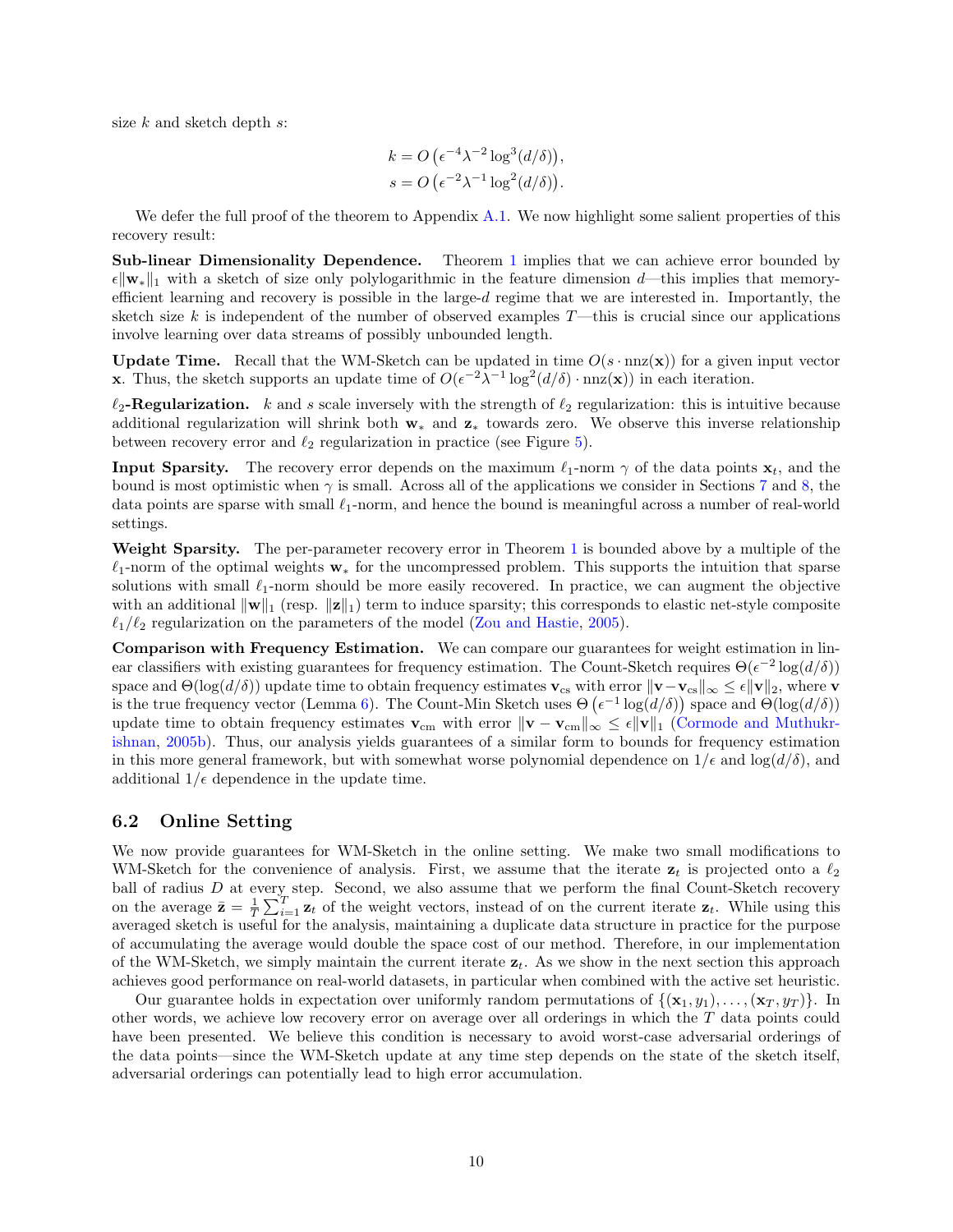<span id="page-10-1"></span>**Theorem 2.** Let the loss function  $\ell$  be  $\beta$ -strongly smooth  $(w.r.t. \|\cdot\|_2)$ , and have its derivative bounded by H. Assume  $\|\mathbf{x}_t\|_2 \leq 1$ ,  $\max_t \|\mathbf{x}_t\|_1 = \gamma$ ,  $\|\mathbf{w}_*\|_2 \leq D_2$  and  $\|\mathbf{w}_*\|_1 \leq D_1$ . Let G be a bound on the  $\ell_2$  norm of the gradient at any time step t, in our case  $G \leq H(1+\epsilon \gamma) + \lambda D$ . For fixed constants  $C_1, C_2, C_3 > 0$ , let:

$$
k = (C_1/\epsilon^4) \log^3(d/\delta) \max\left\{1, \beta^2 \gamma^4/\lambda^2\right\},
$$
  
\n
$$
s = (C_2/\epsilon^2) \log^2(d/\delta) \max\left\{1, \beta \gamma^2/\lambda\right\},
$$
  
\n
$$
T \ge (C_3/\epsilon^4) \zeta \log^2(d/\delta) \max\{1, \beta \gamma^2/\lambda\},
$$

where  $\zeta = (1/\lambda^2)(D_2/\|w_*\|_1)^2(G + (1+\epsilon\gamma)H)^2$ . Let  $\mathbf{w}_*$  be the minimizer of the original objective function  $L(\mathbf{w})$  and  $\mathbf{w}_{wm}$  be the estimate  $\mathbf{w}_{*}$  returned by the WM-Sketch algorithm with averaging and projection on the  $\ell_2$  ball with radius  $D = (D_2 + \epsilon D_1)$ . Then with probability  $1 - \delta$  over the choice of R,

$$
\mathbb{E}[\left\|\mathbf{w}_*-\mathbf{w}_{wm}\right\|_\infty]\leq \epsilon \|\mathbf{w}_*\|_1,
$$

where the expectation is taken with respect to uniformly sampling a permutation in which the samples are received.

Theorem [2](#page-10-1) shows that in this restricted online setting, we achieve a bound with the same scaling of the sketch parameters  $k$  and  $s$  as the batch setting (Theorem [1\)](#page-8-0). Again, we defer the full proof to Appendix [A.2.](#page-29-0)

Intuitively, it seems reasonable to expect that we would need an "average case" ordering of the stream in order to obtain a similar recovery guarantee to the batch setting. An adversarial, worst-case ordering of the examples could be one where all the negatively-labeled examples are first presented, followed by all the positively-labeled examples. In such a setting, it appears implausible that a single-pass online algorithm should be able to accurately estimate the weights obtained by a batch algorithm that is allowed multiple passes over the data.

### <span id="page-10-0"></span>7 Evaluation

In this section, we evaluate the Weight-Median Sketch on three standard binary classification datasets. Our goal here is to compare the WM-Sketch and AWM-Sketch against alternative limited-memory methods in terms of (1) recovery error in the estimated top-K weights, (2) classification error rate, and (3) runtime performance. In the next section, we explore specific applications of the WM-Sketch in stream processing tasks.

#### 7.1 Datasets and Experimental Setup

We evaluated our proposed sketches on several standard benchmark datasets as well as in the context of specific streaming applications. Table [1](#page-11-0) lists summary statistics for these datasets.

**Classification Datasets.** We evaluate the recovery error on  $\ell_2$ -regularized online logistic regression trained on three standard binary classification datasets: Reuters RCV1 [\(Lewis et al.,](#page-21-14) [2004\)](#page-21-14), malicious URL identification [\(Ma et al.,](#page-22-9) [2009\)](#page-22-9), and the Algebra dataset from the KDD Cup 2010 large-scale data mining competition [\(Stamper et al.,](#page-23-10) [2010;](#page-23-10) [Yu et al.,](#page-23-11) [2010\)](#page-23-11). We use the standard training split for each dataset except for the RCV1 dataset, where we use the larger "test" split as is common in experimental evaluations using this dataset [\(Golovin et al.,](#page-20-17) [2013\)](#page-20-17).

For each dataset, we make a single pass through the set of examples. Across all our experiments, we use an initial learning rate  $\eta_0 = 0.1$  and  $\lambda \in \{10^{-3}, 10^{-4}, 10^{-5}, 10^{-6}\}$ . We used the following set of space constraints: 2KB, 4KB, 8KB, 16KB and 32KB. For each setting of the space budget and for each method, we evaluate a range of configurations compatible with that space constraint; for example, for evaluating the WM-Sketch, this corresponds to varying the space allocated to the heap and the sketch, as well as trading off between the sketch depth s and the width  $k/s$ . For each setting, we run 10 independent trials with distinct random seeds; our plots show medians and the range between the worst and best run.

Memory Cost Model. In our experiments, we control for memory usage and configure each method to satisfy the given space constraints using the following cost model: we charge 4B of memory utilization for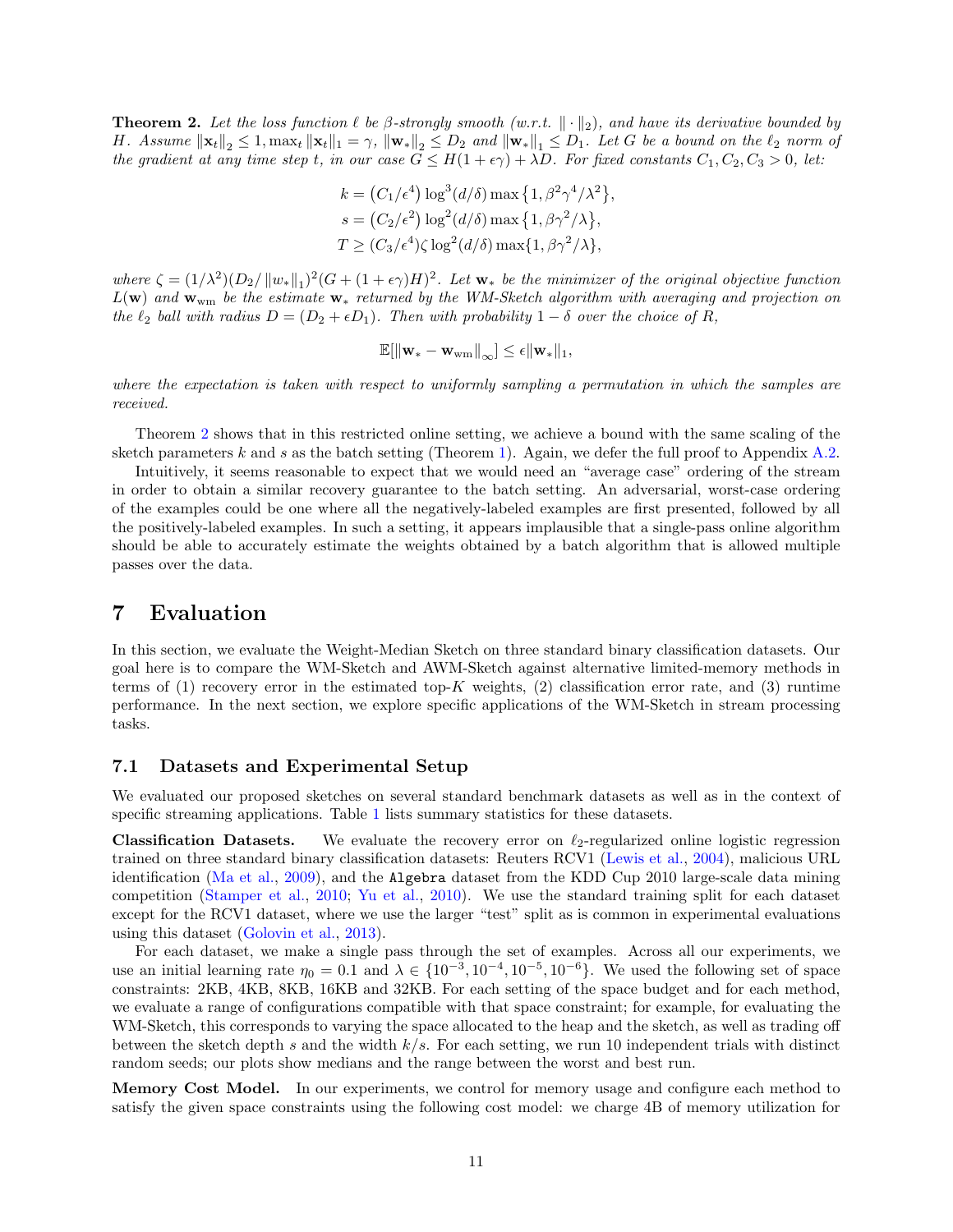<span id="page-11-0"></span>

| Dataset             | $#$ Examples         | $#$ Features         | Space(MB) |
|---------------------|----------------------|----------------------|-----------|
| Reuters RCV1        | $6.77 \times 10^{5}$ | $4.72 \times 10^{4}$ | 0.4       |
| Malicious URLs      | $2.40 \times 10^{6}$ | $3.23 \times 10^{6}$ | 25.8      |
| KDD Cup Algebra     | $8.41 \times 10^{6}$ | $2.02 \times 10^{7}$ | 161.8     |
| Senate/House Spend. | $4.08 \times 10^{7}$ | $5.14 \times 10^{5}$ | 4.2       |
| Packet Trace        | $1.86 \times 10^{7}$ | $1.26 \times 10^{5}$ | 1.0       |
| Newswire            | $2.06 \times 10^{9}$ | $4.69 \times 10^{7}$ | 375.2     |

<span id="page-11-1"></span>Table 1: Summary of benchmark datasets with the space cost of representing full weight vectors and feature identifiers using 32-bit values. The first set of three consists of standard binary classification datasets used in Sec. [7;](#page-10-0) the second set consists of datasets specific to the applications in Sec. [8.](#page-14-0)

|                | WM-Sketch |       |                | AWM-Sketch |       |       |  |
|----------------|-----------|-------|----------------|------------|-------|-------|--|
| Budget (KB)    | S         | width | depth          | S          | width | depth |  |
| $\overline{2}$ | 128       | 128   | $\overline{2}$ | 128        | 256   |       |  |
| 4              | 256       | 256   | 2              | 256        | 512   |       |  |
| 8              | 128       | 128   | 14             | 512        | 1024  |       |  |
| 16             | 128       | 128   | 30             | 1024       | 2048  |       |  |
| 32             | 128       | 256   | 31             | 2048       | 4096  |       |  |

Table 2: Sketch configurations with minimal  $\ell_2$  recovery error on RCV1 dataset (|S| denotes heap capacity).

each feature identifier, feature weight, and auxiliary weight (e.g., random keys in Algorithm [4](#page-32-0) or counts in the Space Saving baseline) used. For example, a simple truncation instance (Algorithm [3\)](#page-32-1) with 128 entries uses 128 identifiers and 128 weights, corresponding to a memory cost of 1024B.

#### 7.2 Recovery Error Comparison

We measure the accuracy to which our methods are able to recover the top- $K$  weights in the model using the following relative  $\ell_2$  error metric:

$$
\text{RelErr}(\mathbf{w}^K, \mathbf{w}_*) = \frac{\|\mathbf{w}^K - \mathbf{w}_*\|_2}{\|\mathbf{w}^K_* - \mathbf{w}_*\|_2},
$$

where  $\mathbf{w}^K$  is the K-sparse vector representing the top-K weights returned by a given method,  $\mathbf{w}_*$  is the weight vector obtained by the uncompressed model, and  $\mathbf{w}_*^K$  is the K-sparse vector representing the true top-K weights in  $\mathbf{w}_*$ . The relative error metric is therefore bounded below by 1 and quantifies the relative suboptimality of the estimated top- $K$  weights. The best configurations for the WM- and AWM-Sketch on RCV1 are listed in Table [2;](#page-11-1) the optimal configurations for the remaining datasets are similar.

We compare our methods across datasets (Fig. [3\)](#page-12-1) and across memory constraints on a single dataset (Fig. [4\)](#page-12-2). For clarity, we omit the Count-Min Frequent Features baseline since we found that the Space Saving baseline achieved consistently better performance. We found that the AWM-Sketch consistently achieved lower recovery error than alternative methods on our benchmark datasets. The Space Saving baseline is competitive on RCV1 but underperforms the simple Probabilistic Truncation baseline on URL: this demonstrates that tracking frequent features can be effective if frequently-occurring features are also highly discriminative, but this property does not hold across all datasets. Standard feature hashing achieves poor recovery error since colliding features cannot be disambiguated.

In Fig. [5,](#page-12-0) we compare recovery error on RCV1 across different settings of  $\lambda$ . Higher  $\ell_2$ -regularization results in less recovery error since both the true weights and the sketched weights are closer to 0; however,  $\lambda$  settings that are too high can result in increased classification error.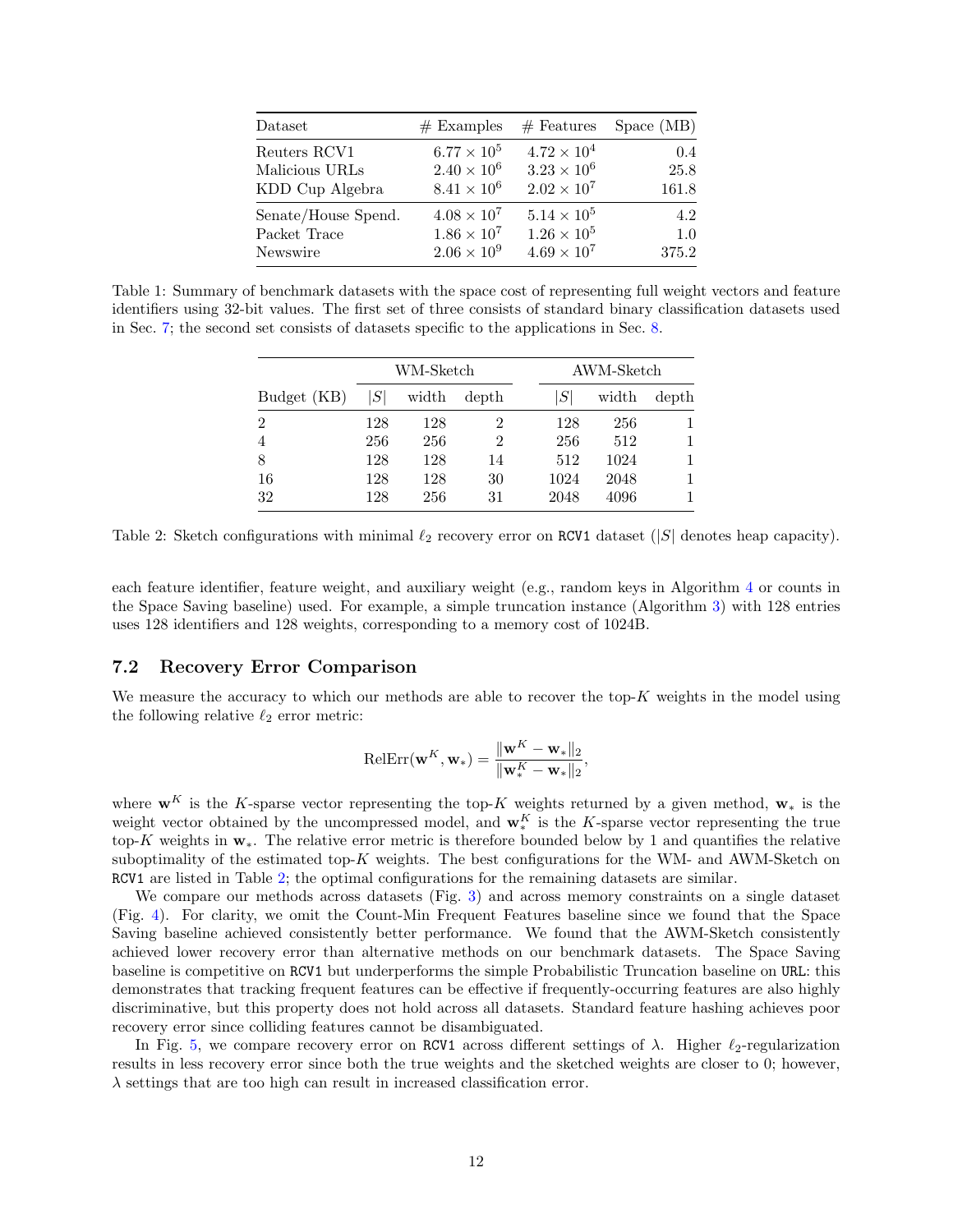<span id="page-12-1"></span>

Figure 3: Relative  $\ell_2$  error of estimated top-K weights vs. true top-K weights for  $\ell_2$ -regularized logistic regression under 8KB memory budget. Shaded area indicates range of errors observed over 10 trials. The AWM-Sketch achieves lower recovery error across all three datasets.

<span id="page-12-2"></span>

Figure 4: Relative  $\ell_2$  error of estimated top-K weights on RCV1 dataset under different memory budgets  $(\lambda = 10^{-6})$ . Shaded area indicates range of errors observed over 10 trials. The recovery quality of the AWM-Sketch quickly improves with more allocated space.

<span id="page-12-0"></span>

Figure 5: Relative  $\ell_2$  error of top-K AWM-Sketch estimates with varying regularization parameter  $\lambda$  on RCV1 and URL datasets under 8KB memory budget.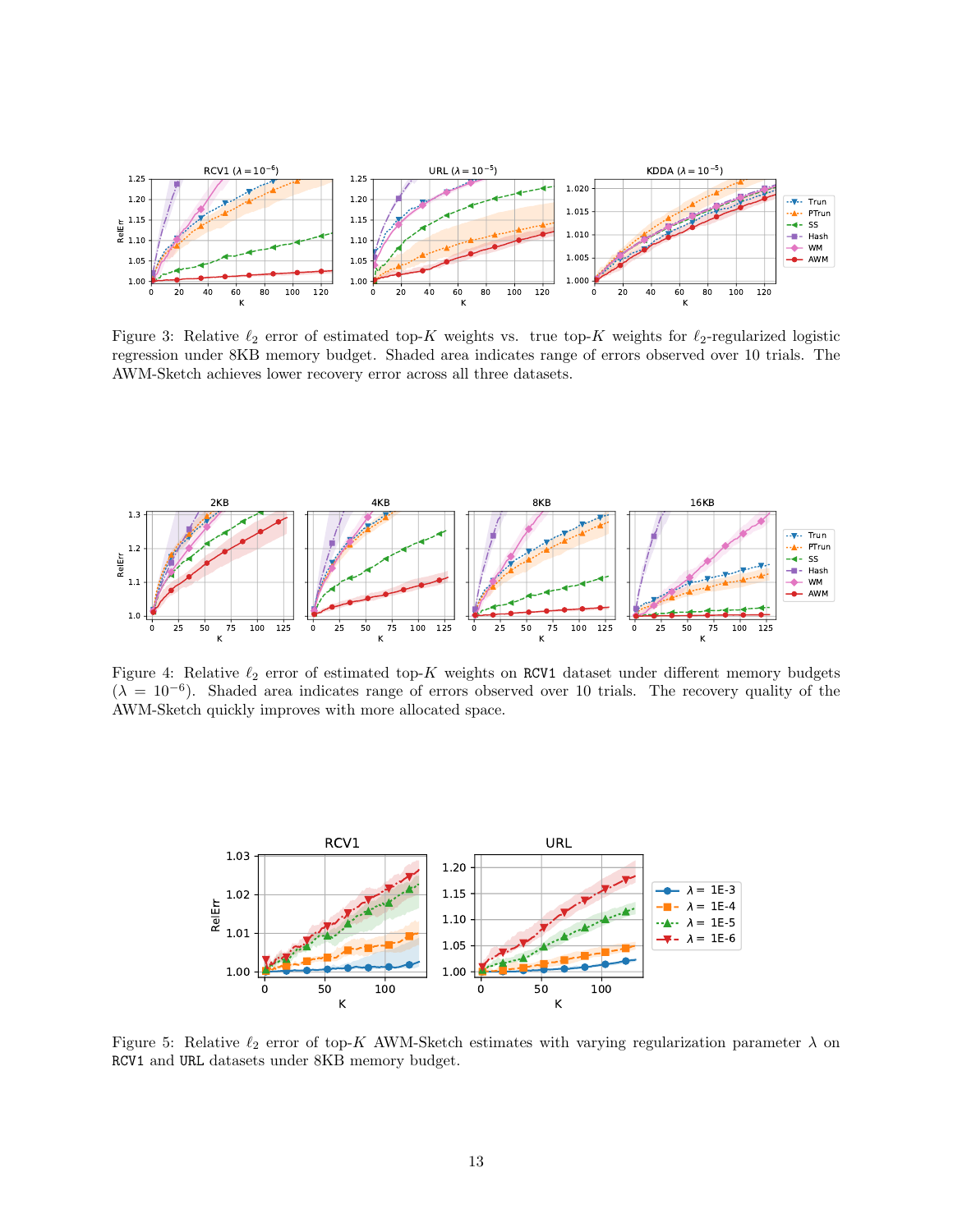<span id="page-13-0"></span>

Figure 6: Online classification error rates with  $\ell_2$ -regularized logistic regression under different memory budgets ( $Trun = Simple Truncation$ ,  $PTrun = Probabilistic Truncation$ ,  $SS = Space Saving Frequent$ , Hash  $=$  Feature Hashing, LR  $=$  Logistic Regression without memory constraints). The AWM-Sketch consistently achieves better classification accuracy than methods that track frequent features.

#### 7.3 Classification Error Rate

We evaluated the classification performance of our models by measuring their online error rate [\(Blum et al.,](#page-19-5) [1999\)](#page-19-5): for each observed pair  $(\mathbf{x}_t, y_t)$ , we record whether the prediction  $\hat{y}_t$  (made without observing  $y_t$ ) is correct before updating the model. The error rate is defined as the cumulative number of mistakes made divided by the number of iterations. Our results here are summarized in Fig. [6.](#page-13-0) For each dataset, we used the value of  $\lambda$  that achieved the lowest error rate across all our memory-limited methods. For each method and for each memory budget, we chose the configuration that achieved the lowest error rate. For the WM-Sketch, this corresponded to a width of  $2^7$  or  $2^8$  with depth scaling proportionally with the memory budget; for the AWM-Sketch, the configuration that uniformly performed best allocated half the space to the active set and the remainder to a depth-1 sketch (i.e., a single hash table without any replication).

We found that across all tested memory constraints, the AWM-Sketch consistently achieved lower error rate than heavy-hitter-based methods. Surprisingly, the AWM-Sketch outperformed feature hashing by a small but consistent margin:  $0.5-3.7\%$  on RCV1,  $0.1-0.4\%$  on URL, and  $0.2-0.5\%$  on KDDA, with larger gains seen at smaller memory budgets. This suggests that the AWM-Sketch benefits from the precise representation of the largest, most-influential weights in the model, and that these gains are sufficient to offset the increased collision rate due to the smaller hash table. The Space Saving baseline exhibited inconsistent performance across the three datasets, demonstrating that tracking the most frequent features is an unreliable heuristic: features that occur frequently are not necessarily the most predictive. We note that higher values of the regularization parameter  $\lambda$  correspond to greater penalization of rarely-occurring features; therefore, we would expect the Space Saving baseline to better approximate the performance of the unconstrained classifier as  $\lambda$  increases.

#### 7.4 Runtime Performance

We evaluated runtime performance relative to a memory unconstrained logistic regression model using the same configurations as those chosen to minimize  $\ell_2$  recovery error (Table [2\)](#page-11-1). In all our timing experiments, we ran our implementations of the baseline methods, the WM-Sketch, and the AWM-Sketch on Intel Xeon E5-2690 v4 processor with 35MB cache using a single core. The memory-unconstrained logistic regression weights were stored using an array of 32-bit floating point values of size equal to the dimensionality of the feature space, with the highest-weighted features tracked using a min-heap of size  $K = 128$ ; reads and writes to the weight vector therefore required single array accesses. The remaining methods tracked heavy weights alongside 32-bit feature identifiers using a min-heap sized according to the corresponding configuration.

In our experiments, the fastest method was feature hashing, with about a 2x overhead over the baseline. This overhead was due to the additional hashing step needed for each read and write to a feature index. The AWM-Sketch incurred an additional 2x overhead over feature hashing due to more frequent heap maintenance operations.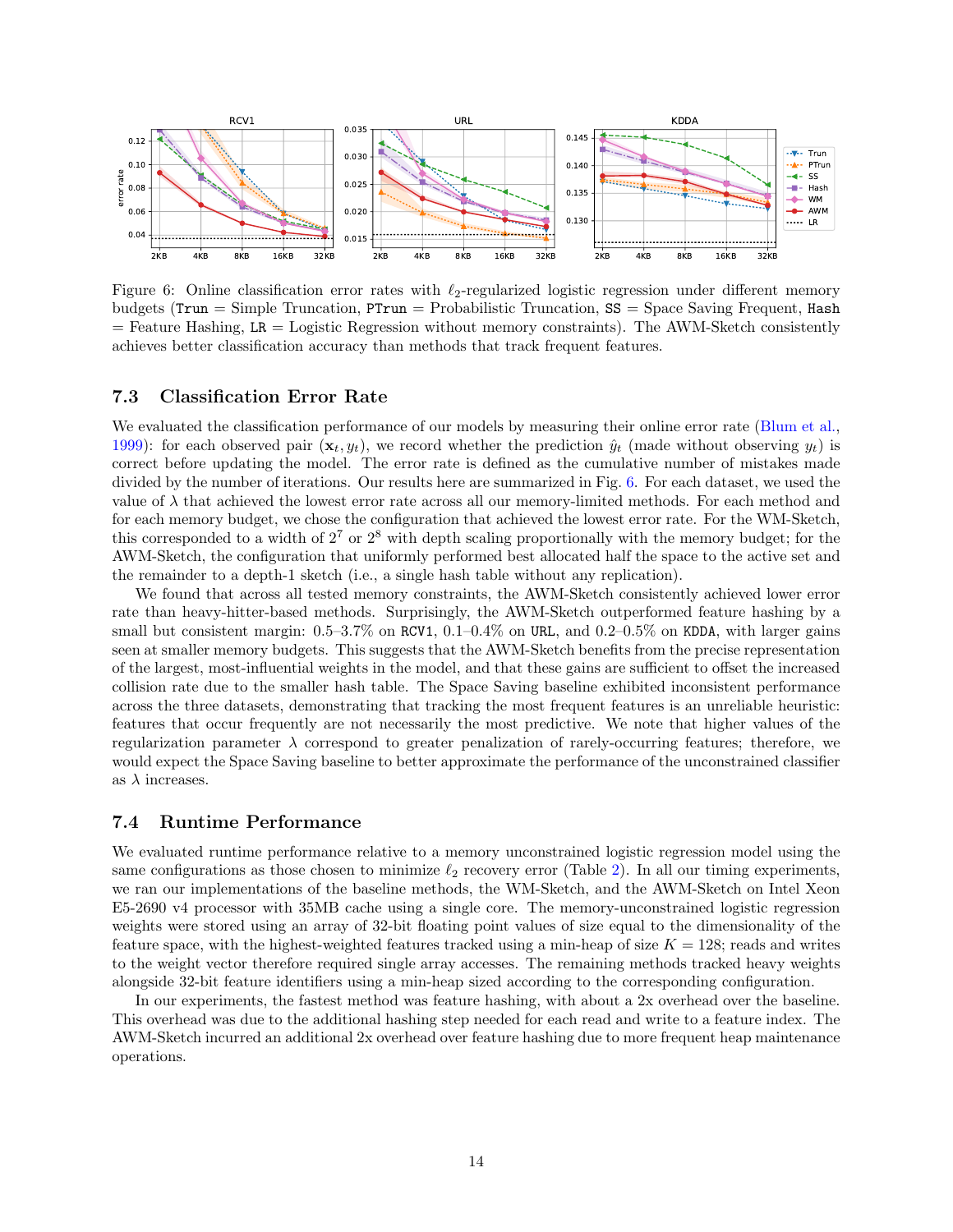

Figure 7: Normalized runtime of each method vs. memory-unconstrained logistic regression on RCV1 using configurations that minimize recovery error (see Table [2\)](#page-11-1). The right panel is a zoomed-in view of the left panel.

## <span id="page-14-0"></span>8 Applications

We now show that a variety of tasks in stream processing can be framed as memory-constrained classification. The unifying theme between these applications is that classification is a useful abstraction whenever the use case calls for discriminating between streams or between subpopulations of a stream. These distinct classes can be identified by partitioning a single stream into quantiles (Sec. [8.1\)](#page-14-1), comparing separate streams (Sec. [8.2\)](#page-16-0), or even by generating synthetic examples to be distinguished from real samples (Sec. [8.3\)](#page-17-0).

### <span id="page-14-1"></span>8.1 Streaming Explanation

In data analysis workflows, it is often necessary to identify characteristic attributes that are particularly indicative of a given subset of data [\(Meliou et al.,](#page-22-3) [2014\)](#page-22-3). For example, in order to diagnose the cause of anomalous readings in a sensor network, it is helpful to identify common features of the outlier points such as geographical location or time of day. This use case has motivated the development of methods for finding common properties of outliers found in aggregation queries [\(Wu and Madden,](#page-23-12) [2013\)](#page-23-12) and in data streams [\(Bailis et al.,](#page-19-1) [2017\)](#page-19-1).

This task can be framed as a classification problem: assign positive labels to the outliers and negative labels to the inliers, then train a classifier to discriminate between the two classes. The identification of characteristic attributes is then reduced to the problem of identifying heavily-weighted features in the trained model. In order to identify indicative conjunctions of attributes, we can simply augment the feature space to include arbitrary combinations of singleton features.

The relative risk or risk ratio  $r_x = p(y = 1 | x = 1) / p(y = 1 | x = 0)$  is a statistical measure of the relative occurrence of the positive label  $y = 1$  when the feature x is active versus when it is inactive. In the context of stream processing, the relative risk has been used to quantify the degree to which a particular attribute or attribute combination is indicative of a data point being an outlier relative to the overall population [\(Bailis](#page-19-1) [et al.,](#page-19-1) [2017\)](#page-19-1). Here, we are interested in comparing our classifier-based approach to identifying high-risk features against the approach used in MacroBase [\(Bailis et al.,](#page-19-1) [2017\)](#page-19-1), an existing system for explaining outliers over streams, that identifies candidate attributes using a variant of the Space Saving heavy-hitters algorithm.

Experimental Setup. We used a publicly-available dataset of itemized disbursements by candidates in U.S. House and Senate races from 2010–2016.<sup>[3](#page-0-0)</sup> The outlier points were set to be the set of disbursements in the top-20% by dollar amount. For each row of the data, we generated a sequence of 1-sparse feature vectors<sup>[4](#page-0-0)</sup> corresponding to the observed attributes. We set a space budget of  $32KB$  for the AWM-Sketch.

Results. Our results are summarized in Figs. [8](#page-15-0) and [9.](#page-15-1) The former empirically demonstrates that the

<sup>3</sup>FEC candidate disbursements data: <http://classic.fec.gov/data/CandidateDisbursement.do>

<sup>&</sup>lt;sup>4</sup>We can also generate a single feature vector per row (with sparsity greater than 1), but the learned weights would then correlate more weakly with the relative risk. This is due to the effect of correlations between features.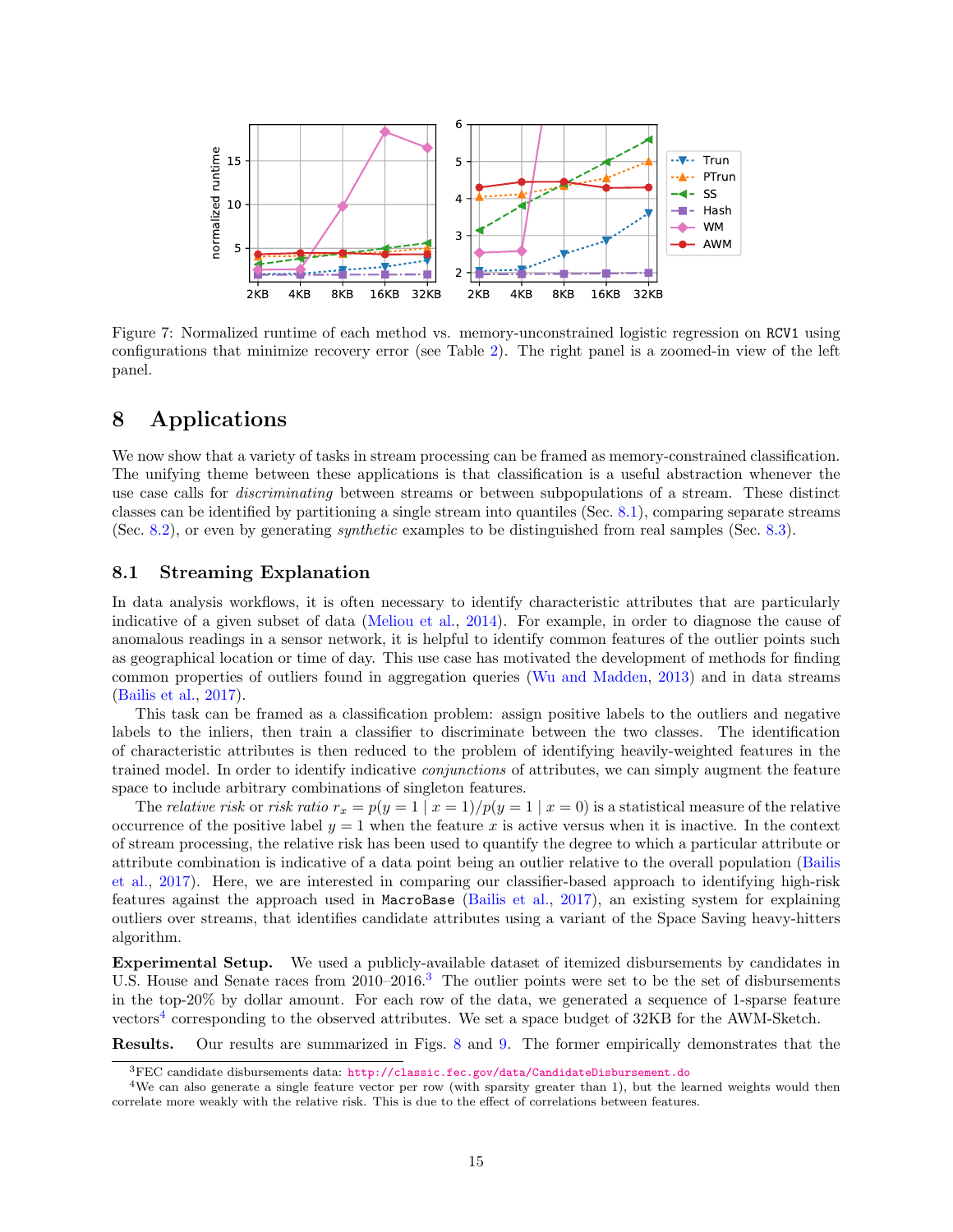<span id="page-15-0"></span>

Figure 8: Distribution of relative risks among top-2048 features retrieved by each method. Top Row: Heavy-Hitters. Bottom Row: Classifier-based methods.

<span id="page-15-1"></span>

Figure 9: Correlation between top-2048 feature weights and relative risk. Left: Memory-unconstrained logistic regression (Pearson correlation 0.95). Right: AWM-Sketch (Pearson correlation 0.91).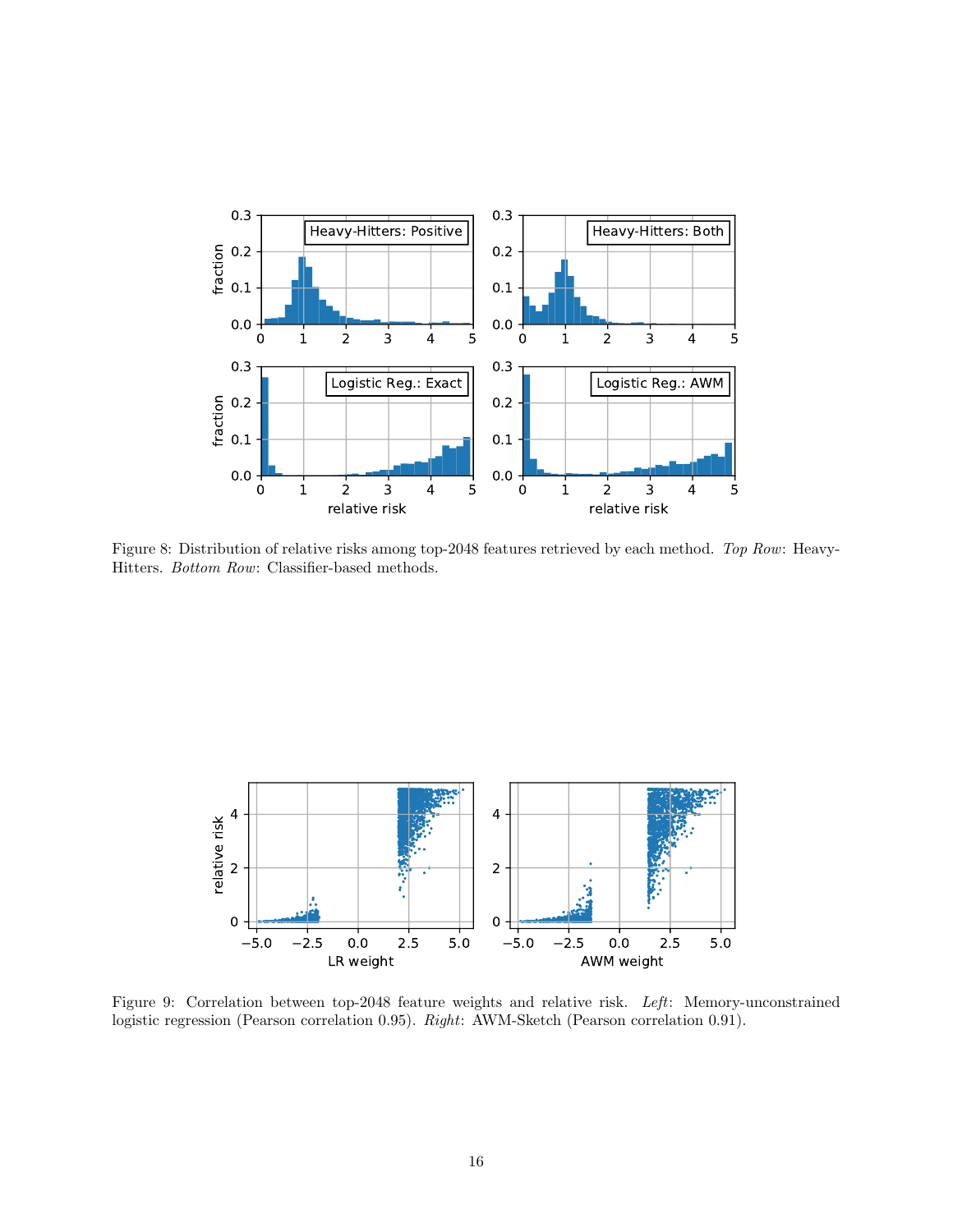

Figure 10: Recall of IP addresses with relative occurrence ratio above the given threshold with 32KB of space. LR denotes recall by full memory-unconstrained logistic regressor. CMx8 denotes Count-Min baseline with 8x memory usage.

heuristic of filtering features on the basis of frequency can be suboptimal for a fixed memory budget. This is due to features that are frequent in both the inlier and outlier classes: it is wasteful to maintain counts for these items since they have low relative risk. In Fig. [8,](#page-15-0) the top row shows the distribution of relative risks among the most frequent items within the positive class (left) and across both classes (right). In contrast, our classifier-based approaches use the allocated space more efficiently by identifying features at the extremes of the relative risk scale.

In Fig. [9,](#page-15-1) we show that the learned classifier weights are strongly correlated with the relative risk values estimated from true counts. Indeed, logistic regression weights can be interpreted in terms of log odds ratios, a related quantity to relative risk. These results show that the AWM-Sketch is a superior filter compared to Heavy-Hitters approaches for identifying high-risk features.

#### <span id="page-16-0"></span>8.2 Network Monitoring

IP network monitoring is one of the primary application domains for sketches and other small-space summary methods [\(Venkataraman et al.,](#page-23-13) [2005;](#page-23-13) [Bandi et al.,](#page-19-6) [2007;](#page-19-6) [Yu et al.,](#page-23-0) [2013\)](#page-23-0). Here, we focus on the problem of finding packet-level features (for instance, source/destination IP addresses and prefixes, port numbers, network protocols, and header or payload characteristics) that differ significantly in relative frequency between a pair of network links.

This problem of identifying significant relative differences—also known as *relative deltoids*—was studied by Cormode and Muthukrishnan [\(Cormode and Muthukrishnan,](#page-20-8) [2005a\)](#page-20-8). Concretely, the problem is to estimate—for each item i—ratios  $\phi(i) = n_1(i)/n_2(i)$  (where  $n_1, n_2$  denote occurrence counts in each stream) and to identify those items i for which this ratio, or its reciprocal, is large. Here, we are interested in identifying differences between traffic streams that are observed concurrently; in contrast, the empirical evaluation in [\(Cormode and Muthukrishnan,](#page-20-8) [2005a\)](#page-20-8) focused on comparisons between different time periods.

Experimental Setup. We used a subset of an anonymized, publicly-available passive traffic trace dataset recorded at a peering link for a large ISP [\(UCSD,](#page-23-14) [2008\)](#page-23-14). The positive class was the stream of outbound source IP addresses and the negative class was the stream of inbound destination IP addresses. We compared against several baseline methods, including ratio estimation using a pair of Count-Min sketches (as in [\(Cormode and](#page-20-8) [Muthukrishnan,](#page-20-8) [2005a\)](#page-20-8)). For each method we retrieved the top-2048 features (i.e., IP addresses in this case) and computed the recall against the set of features above the given ratio threshold, where the reference ratios were computed using exact counts.

Results. We found that the AWM-Sketch performed comparably to the memory-unconstrained logistic regression baseline on this benchmark. We significantly outperformed the paired Count-Min baseline by a factor of over  $4\times$  in recall while using the same memory budget, as well as a paired CM baseline that was allocated 8x the memory budget. These results indicate that linear classifiers can be used effectively to identify relative deltoids over pairs of data streams.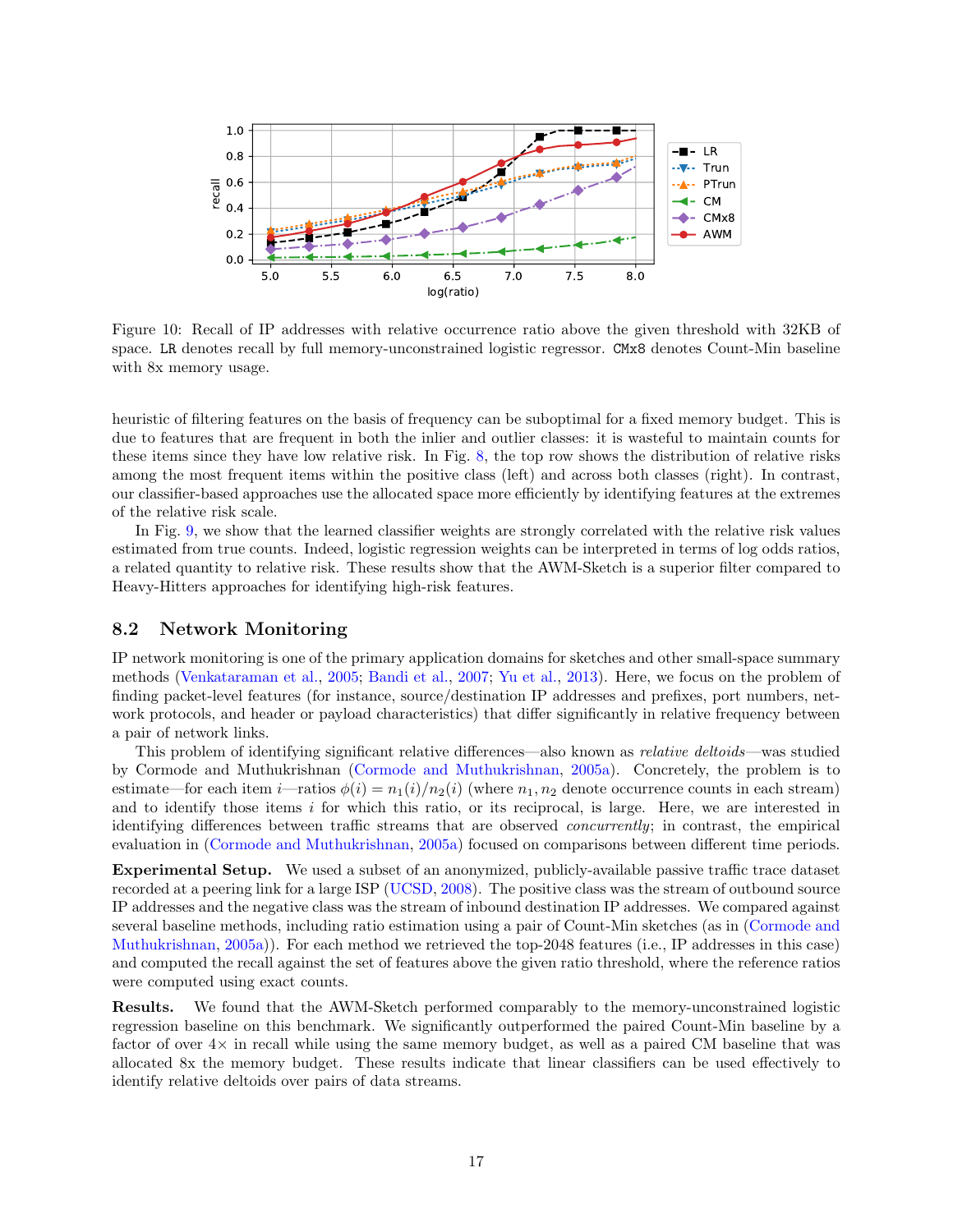| Pair           | PMI   | Est.  | Pair    | <b>PMI</b> |
|----------------|-------|-------|---------|------------|
| prime minister | 6.339 | 7.609 | $,$ the | 0.044      |
| los angeles    | 7.197 | 7.047 | the,    | $-0.082$   |
| http $/$       | 6.734 | 7.001 | the of  | 0.611      |
| human rights   | 6.079 | 6.721 | the.    | 0.057      |

<span id="page-17-1"></span>Table 3: Left: Top recovered pairs with PMI computed from true counts and PMI estimated from model weights ( $2^{16}$  bins, 1.4MB total memory). *Right:* Most common pairs in corpus.

#### <span id="page-17-0"></span>8.3 Streaming Pointwise Mutual Information

Pointwise mutual information (PMI), a measure of the statistical correlation between a pair of events, is defined as:

$$
PMI(x, y) = \log \frac{p(x, y)}{p(x)p(y)}.
$$

Intuitively, positive values of the PMI indicate events that are positively correlated, negative values indicate events that are negatively correlated, and a PMI of 0 indicates uncorrelated events.

In natural language processing, PMI is a frequently-used measure of word association [\(Turney and Pantel,](#page-23-15) [2010\)](#page-23-15). Traditionally, the PMI is estimated using empirical counts of unigrams and bigrams obtained from a text corpus. The key problem with this approach is that the number of bigrams in standard natural language corpora can grow very large; for example, we found ∼47M unique co-occurring pairs of tokens in a small subset of a standard newswire corpus. This combinatorial growth in the feature dimension is further amplified when considering higher-order generalizations of PMI.

More generally, streaming PMI estimation can be used to detect pairs of events whose occurrences are strongly correlated. For example, we can consider a streaming log monitoring use case where correlated events are potentially indicative of cascading failures or trigger events resulting in exceptional behavior in the system. Therefore, we expect that the techniques developed here should be useful beyond standard NLP applications.

Sparse Online PMI Estimation. Streaming PMI estimation using approximate counting has previously been studied [\(Durme and Lall,](#page-20-9) [2009\)](#page-20-9); however, this approach has the drawback that memory usage still scales linearly with the number of observed bigrams. Here, we explore streaming PMI estimation from a different perspective: we pose a binary classification problem over the space of bigrams with the property that the model weights asymptotically converge to an estimate of the PMI.[5](#page-0-0)

The classification problem is set up as follows: in each iteration  $t$ , with probability 0.5 sample a bigram  $(u, v)$  from the bigram distribution  $p(u, v)$  and set  $y_t = +1$ ; with probability 0.5 sample  $(u, v)$  from the unigram product distribution  $p(u)p(v)$  and set  $y_t = -1$ . The input  $x_t$  is the 1-sparse vector where the index corresponding to  $(u, v)$  is set to 1. We train a logistic regression model to discriminate between the true and synthetic samples. If  $\lambda = 0$ , the model asymptotically converges to the distribution  $\hat{p}(y = 1 \mid (u, v)) =$  $f(w_{uv}) = p(u, v)/(p(u, v) + p(u)p(v))$  for all pairs  $(u, v)$ , where f is the logistic function. It follows that  $w_{uv} = \log(p(u, v)/p(u)p(v))$ , which is exactly the PMI of  $(u, v)$ . If  $\lambda > 0$ , we obtain an estimate that is biased, but with reduced variance in the estimates for rare bigrams.

Experimental Setup. We train on a subset of a standard newswire corpus [\(Chelba et al.,](#page-20-6) [2013\)](#page-20-6); the subset contains 77.7M tokens, 605K unique unigrams and 47M unique bigrams over a sliding window of size 6. In our implementation, we approximate sampling from the unigram distribution by sampling from a reservoir sample of tokens [\(May et al.,](#page-22-10) [2017;](#page-22-10) [Kaji and Kobayashi,](#page-21-15) [2017\)](#page-21-15). We estimated weights using the AWM-Sketch with heap size 1024 and depth 1; the reservoir size was fixed at 4000. We make a single pass through the dataset and generate 5 negative samples for every true sample. Strings were first hashed to 32-bit values using  $MurmurHash3$ ; <sup>[6](#page-0-0)</sup> these identifiers were hashed again to obtain sketch bucket indices.

 $5$ This classification formulation is used in the popular word2vec skip-gram method for learning word embeddings [\(Mikolov](#page-22-11) [et al.,](#page-22-11) [2013\)](#page-22-11); the connection to PMI approximation was first observed by [Levy and Goldberg](#page-21-16) [\(2014\)](#page-21-16). To our knowledge, we are the first to apply this formulation in the context of sparse PMI estimation.

<sup>6</sup><https://github.com/aappleby/smhasher/wiki/MurmurHash3>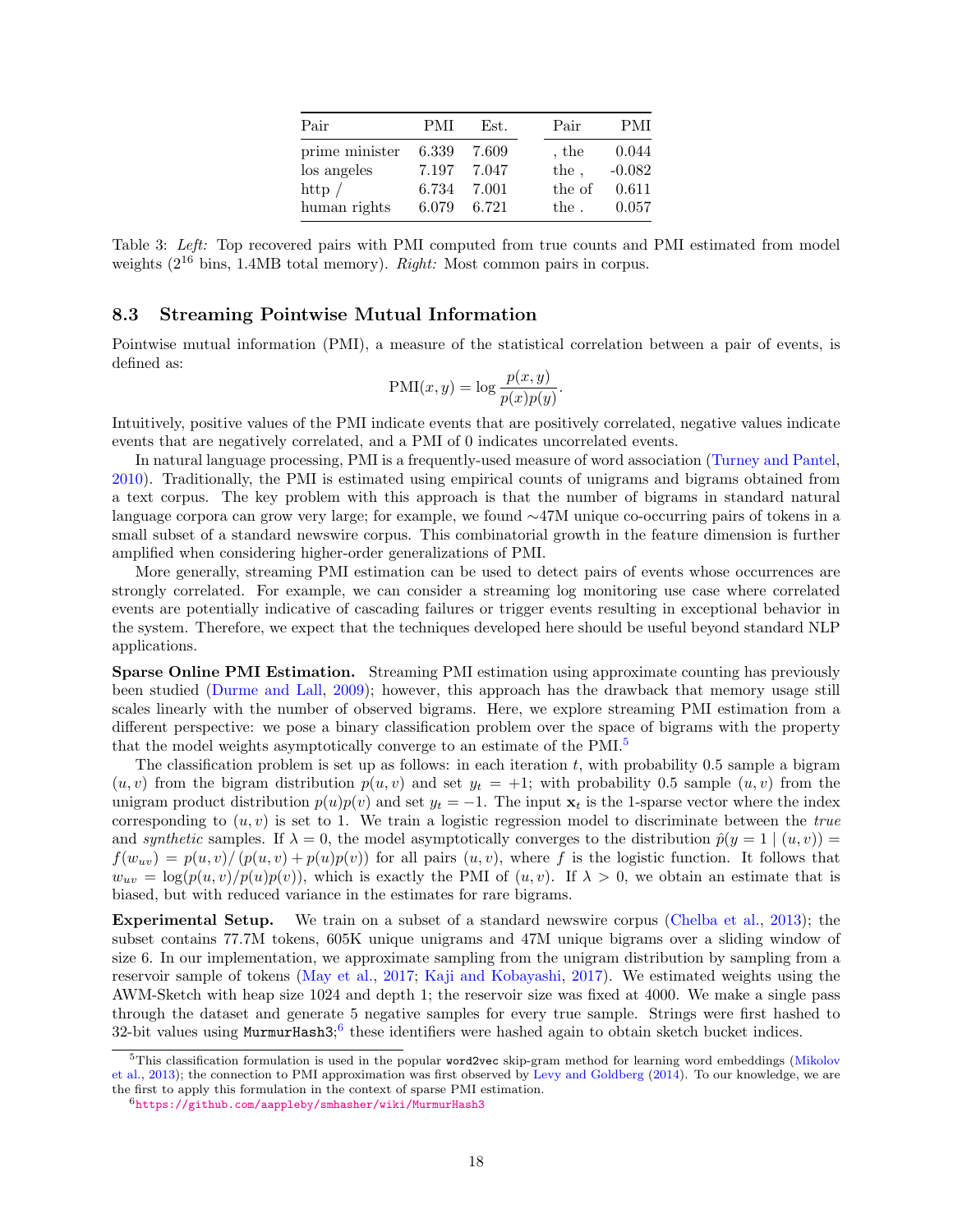<span id="page-18-0"></span>

Figure 11: Median frequencies and exact PMIs of retrieved pairs with Active-Set Weight-Median Sketch estimation. Lower  $\lambda$  settings and higher bin counts favor less frequent pairs.

**Results.** For width settings up to  $2^{16}$ , our implementation's total memory usage was at most 1.4MB. In this regime, memory usage was dominated by the storage of strings in the heap and the unigram reservoir. For comparison, the standard approach to PMI estimation requires 188MB of space to store exact 32-bit counts for all bigrams, excluding the space required for storing strings or the token indices corresponding to each count. In Table [3,](#page-17-1) we show sample pairs retrieved by our method; the PMI values estimated from exact counts are well-estimated by the classifier weights. In Fig. [11,](#page-18-0) we show that at small widths, the high collision rate results in the retrieval of noisy, low-PMI pairs; as the width increases, we retrieve higher-PMI pairs which typically occur with lower frequency. Further, regularization helps discard low-frequency pairs but can result in the model missing out on high-PMI but less-frequent pairs.

## 9 Discussion

Active Set vs. Multiple Hashing. In the basic WM-Sketch, multiple hashing is needed in order to disambiguate features that collide in a heavy bucket; we should expect that features with truly high weight should correspond to large values in the majority of buckets that they hash to. The active set approach uses a different mechanism for disambiguation. Suppose that all the features that hash to a heavy bucket are added to the active set; we should expect that the weights for those features that were erroneously added will eventually decay (due to  $\ell_2$ -regularization) to the point that they are evicted from the active set. Simultaneously, the truly high-weight features are retained in the active set. The AWM-Sketch can therefore be interpreted as a variant of feature hashing where the highest-weighted features are not hashed.

The Cost of Interpretability. We initially motivated the development of the WM-Sketch with the dual goals of memory-efficient learning and model interpretability. A natural question to ask is: what is the cost of interpretability? What do we sacrifice in classification accuracy when we allocate memory to storing feature identifiers relative to feature hashing, which maintains only feature weights? A surprising finding in our evaluation on standard binary classification datasets was that the AWM-Sketch consistently improved on the classification accuracy of feature hashing. We hypothesize that the observed gains are due to reduced collisions with heavily-weighted features. Notably, we are able to improve model interpretability by identifying important features without sacrificing any classification accuracy.

Per-Feature Learning Rates. In previous work on online learning applications, practitioners have found that the per-feature learning rates can significantly improve classification performance [\(McMahan et al.,](#page-22-12) [2013\)](#page-22-12). An open question is whether variable learning rate across features is worth the associated memory cost in the streaming setting.

Multiclass Classification. The WM-Sketch be extended to the multiclass setting using the following simple extension. Given  $M$  output classes, maintain  $M$  copies of the WM-Sketch. In order to predict the output, we evaluate the output on each copy and return the maximum. For large  $M$ , for instance in language modeling applications, this procedure can be computationally expensive since update time scales linearly with M. In this regime, we can apply noise contrastive estimation (Gutmann and Hyvärinen, [2010\)](#page-21-17)—a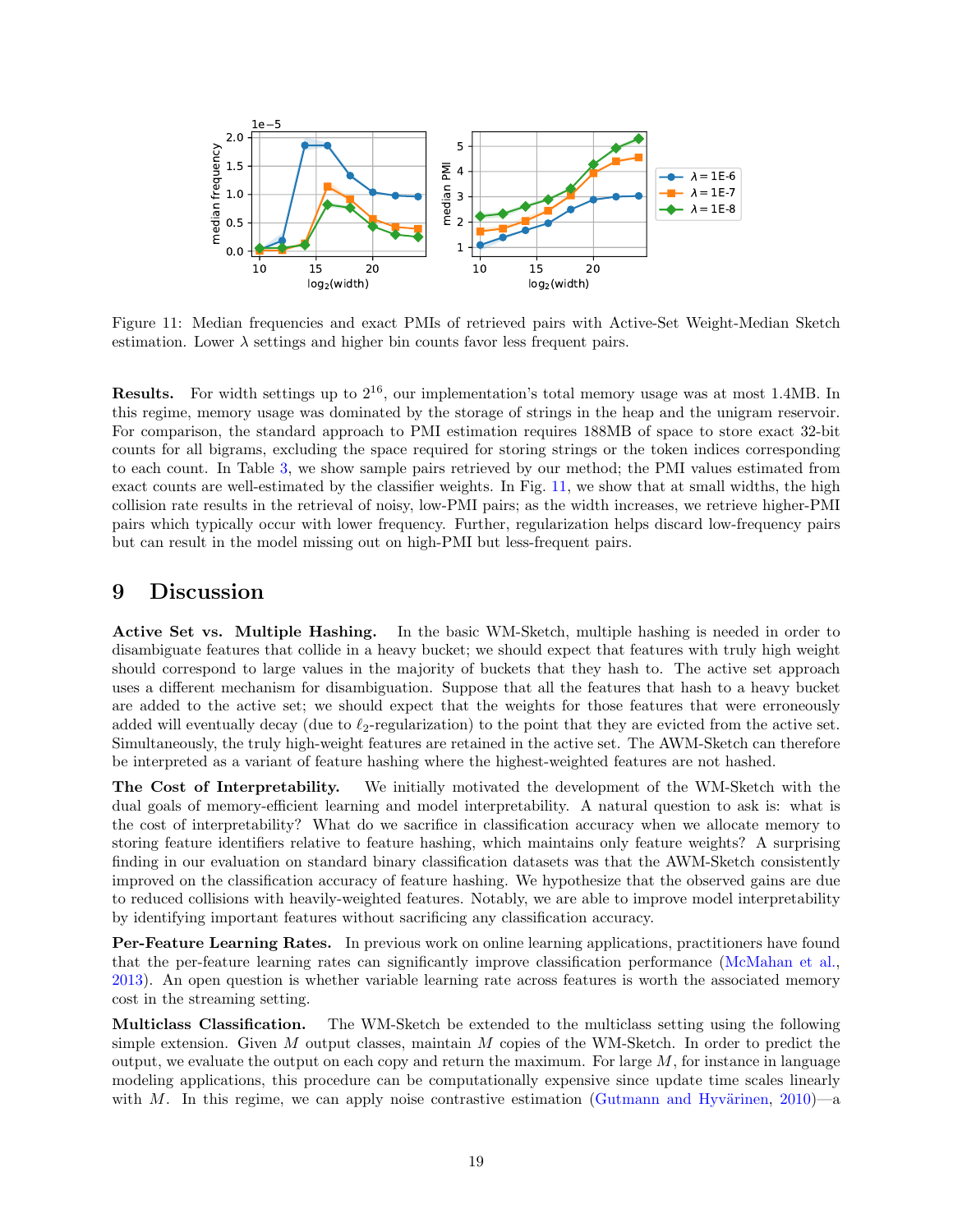standard reduction to binary classification—to learn the model parameters.

Further Extensions. The WM-Sketch is likely amenable to further extensions that can improve update time and further reduce memory usage. Our method is equivalent to online gradient descent using random projections of input features, and gradient updates can be performed asynchronously with relaxed cache coherence requirements between cores [\(Recht et al.,](#page-22-13) [2011\)](#page-22-13). Additionally, our methods are orthogonal to reduced-precision techniques like randomized rounding [\(Raghavan and Tompson,](#page-22-14) [1987\)](#page-22-14) and approximate counting [\(Flajolet,](#page-20-3) [1985\)](#page-20-3); these methods can be used in combination to realize further memory savings.

## 10 Conclusions

In this paper, we introduced the Weight-Median Sketch for the problem of identifying heavily-weighted features in linear classifiers over streaming data. We showed theoretical guarantees for our method, drawing on techniques from online learning and norm-preserving random projections. In our empirical evaluation, we showed that the active set extension to the basic WM-Sketch achieves superior weight recovery and competitive classification error compared to baseline methods across several standard binary classification benchmarks. Finally, we explored promising applications of our methods by framing existing stream processing tasks as classification problems. We believe this machine learning perspective on sketch-based stream processing may prove to be a fruitful direction for future research in advanced streaming analytics.

## Acknowledgments

We thank Daniel Kang, Sahaana Suri, Pratiksha Thaker, and the anonymous reviewers for their feedback on earlier drafts of this work. This research was supported in part by affiliate members and other supporters of the Stanford DAWN project—Google, Intel, Microsoft, Teradata, and VMware—as well as industrial gifts and support from Toyota Research Institute, Juniper Networks, Keysight Technologies, Hitachi, Facebook, Northrop Grumman, and NetApp. The authors were also supported by DARPA under No. FA8750-17-2-0095 (D3M), ONR Award N00014-17-1-2562, NSF Award CCF-1704417, and a Sloan Research Fellowship.

## References

- <span id="page-19-4"></span>Dimitris Achlioptas. Database-friendly random projections: Johnson-lindenstrauss with binary coins. Journal of computer and System Sciences, 66(4):671–687, 2003.
- <span id="page-19-3"></span>Jimmy Ba and Rich Caruana. Do deep nets really need to be deep? In Advances in neural information processing systems, pages 2654–2662, 2014.
- <span id="page-19-1"></span>Peter Bailis, Edward Gan, Samuel Madden, Deepak Narayanan, Kexin Rong, and Sahaana Suri. Macrobase: Prioritizing attention in fast data. In Proceedings of the 2017 ACM International Conference on Management of Data, pages 541–556. ACM, 2017.
- <span id="page-19-6"></span>Nagender Bandi, Ahmed Metwally, Divyakant Agrawal, and Amr El Abbadi. Fast data stream algorithms using associative memories. In Proceedings of the 2007 ACM SIGMOD international conference on Management of data, pages 247–256. ACM, 2007.
- <span id="page-19-5"></span>Avrim Blum, Adam Kalai, and John Langford. Beating the hold-out: Bounds for k-fold and progressive cross-validation. In Proceedings of the twelfth annual conference on Computational learning theory, pages 203–208. ACM, 1999.
- <span id="page-19-0"></span>Oscar Boykin, Sam Ritchie, Ian O'Connell, and Jimmy Lin. Summingbird: A framework for integrating batch and online mapreduce computations. Proceedings of the VLDB Endowment, 7(13):1441–1451, 2014.
- <span id="page-19-2"></span>Daniela Brauckhoff, Xenofontas Dimitropoulos, Arno Wagner, and Kavè Salamatian. Anomaly extraction in backbone networks using association rules. IEEE/ACM Transactions on Networking  $(TON)$ , 20(6): 1788–1799, 2012.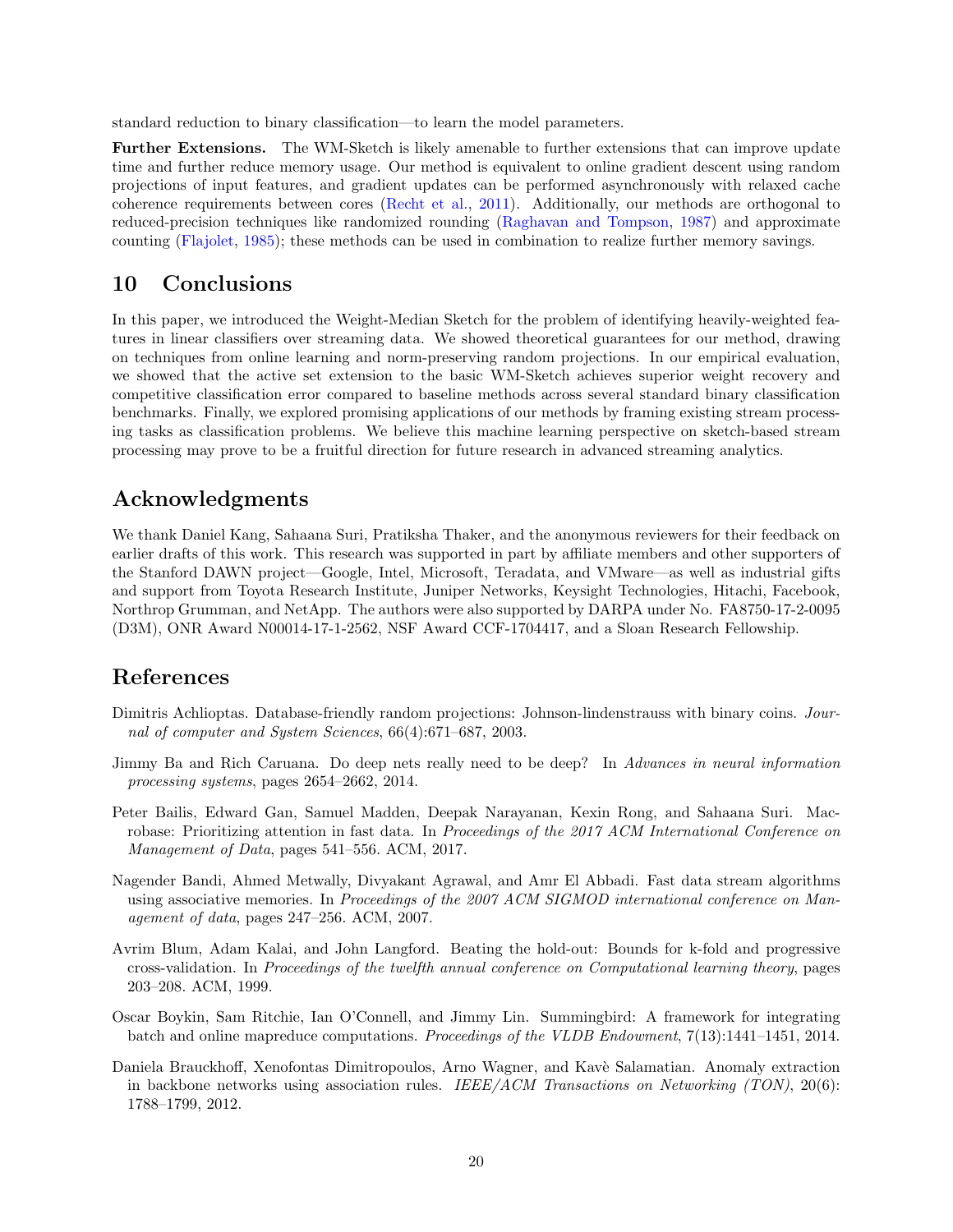- <span id="page-20-13"></span>Cristian Buciluă, Rich Caruana, and Alexandru Niculescu-Mizil. Model compression. In Proceedings of the 12th ACM SIGKDD international conference on Knowledge discovery and data mining, pages 535–541. ACM, 2006.
- <span id="page-20-15"></span>Robert Calderbank, Sina Jafarpour, and Robert Schapire. Compressed learning: Universal sparse dimensionality reduction and learning in the measurement domain.
- <span id="page-20-18"></span>J Lawrence Carter and Mark N Wegman. Universal classes of hash functions. In Proceedings of the ninth annual ACM symposium on Theory of computing, pages 106–112. ACM, 1977.
- <span id="page-20-0"></span>Moses Charikar, Kevin Chen, and Martin Farach-Colton. Finding frequent items in data streams. Automata, languages and programming, pages 784–784, 2002.
- <span id="page-20-6"></span>Ciprian Chelba, Tomas Mikolov, Mike Schuster, Qi Ge, Thorsten Brants, Phillipp Koehn, and Tony Robinson. One billion word benchmark for measuring progress in statistical language modeling. arXiv preprint arXiv:1312.3005, 2013.
- <span id="page-20-4"></span>Jeffrey Considine, Feifei Li, George Kollios, and John Byers. Approximate aggregation techniques for sensor databases. In Data Engineering, 2004. Proceedings. 20th International Conference on, pages 449–460. IEEE, 2004.
- <span id="page-20-7"></span>Sam Corbett-Davies, Emma Pierson, Avi Feller, Sharad Goel, and Aziz Huq. Algorithmic decision making and the cost of fairness. arXiv preprint arXiv:1701.08230, 2017.
- <span id="page-20-16"></span>Graham Cormode and Marios Hadjieleftheriou. Finding frequent items in data streams. Proceedings of the VLDB Endowment, 1(2):1530–1541, 2008.
- <span id="page-20-8"></span>Graham Cormode and S Muthukrishnan. What's new: Finding significant differences in network data streams. IEEE/ACM Transactions on Networking  $(TON)$ , 13(6):1219–1232, 2005a.
- <span id="page-20-1"></span>Graham Cormode and Shan Muthukrishnan. An improved data stream summary: the count-min sketch and its applications. Journal of Algorithms, 55(1):58–75, 2005b.
- <span id="page-20-11"></span>Koby Crammer, Jaz Kandola, and Yoram Singer. Online classification on a budget. In Advances in neural information processing systems, pages 225–232, 2004.
- <span id="page-20-5"></span>Alberto Dainotti, Antonio Pescape, and Kimberly C Claffy. Issues and future directions in traffic classification. IEEE network, 26(1), 2012.
- <span id="page-20-12"></span>Ofer Dekel, Shai Shalev-Shwartz, and Yoram Singer. The forgetron: A kernel-based perceptron on a fixed budget. In Advances in neural information processing systems, pages 259–266, 2006.
- <span id="page-20-10"></span>Erik D Demaine, Alejandro López-Ortiz, and J Ian Munro. Frequency estimation of internet packet streams with limited space. In *European Symposium on Algorithms*, pages 348–360. Springer, 2002.
- <span id="page-20-14"></span>John Duchi and Yoram Singer. Efficient online and batch learning using forward backward splitting. Journal of Machine Learning Research, 10(Dec):2899–2934, 2009.
- <span id="page-20-9"></span>Benjamin V Durme and Ashwin Lall. Streaming pointwise mutual information. In Advances in Neural Information Processing Systems, pages 1892–1900, 2009.
- <span id="page-20-3"></span>Philippe Flajolet. Approximate counting: a detailed analysis. BIT Numerical Mathematics, 25(1):113–134, 1985.
- <span id="page-20-17"></span>Daniel Golovin, D Sculley, Brendan McMahan, and Michael Young. Large-scale learning with less ram via randomization. In Proceedings of the 30th International Conference on Machine Learning (ICML-13), pages 325–333, 2013.
- <span id="page-20-2"></span>Michael Greenwald and Sanjeev Khanna. Space-efficient online computation of quantile summaries. In ACM SIGMOD Record, volume 30, pages 58–66. ACM, 2001.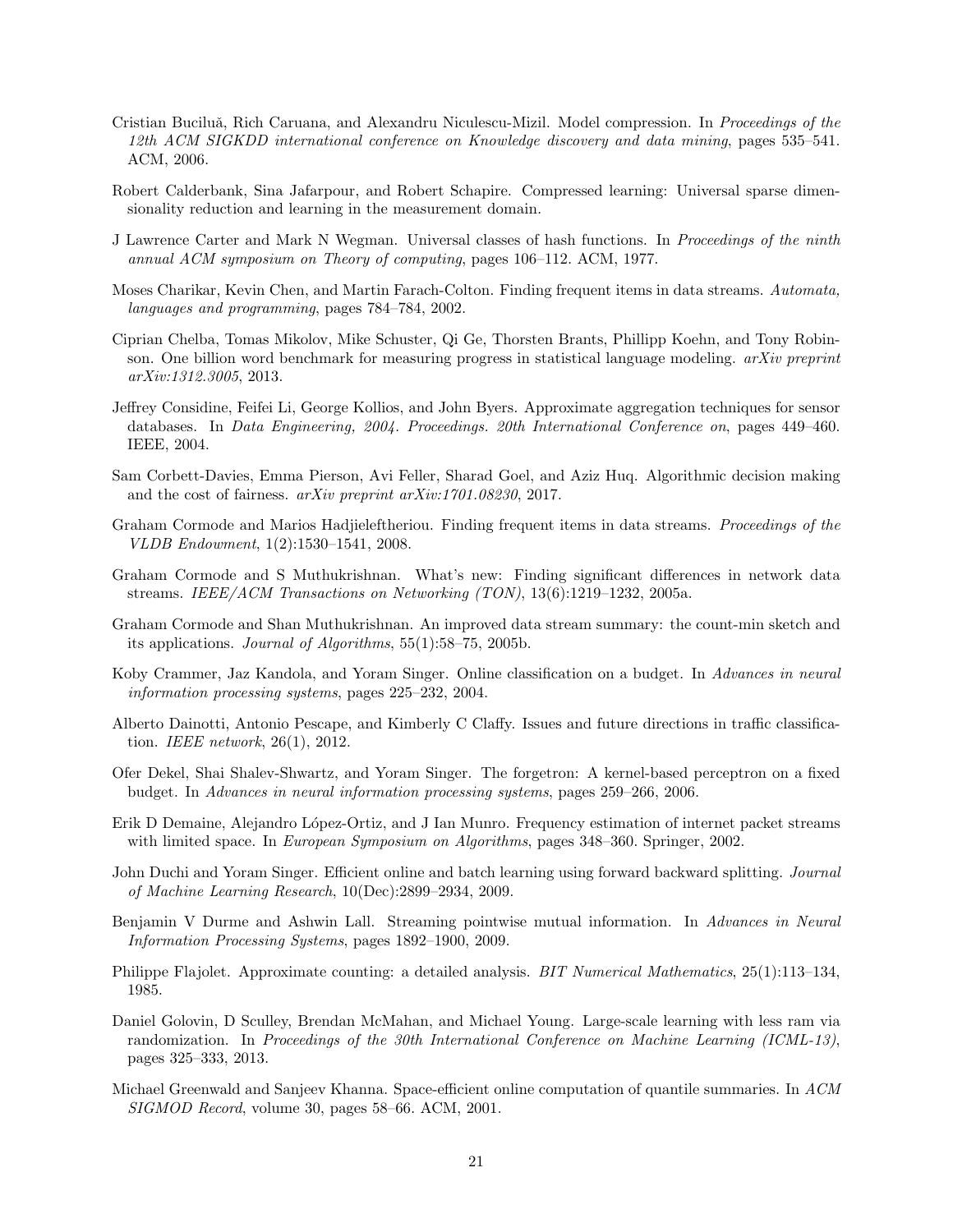- <span id="page-21-7"></span>Chirag Gupta, Arun Sai Suggala, Ankit Goyal, Harsha Vardhan Simhadri, Bhargavi Paranjape, Ashish Kumar, Saurabh Goyal, Raghavendra Udupa, Manik Varma, and Prateek Jain. Protonn: Compressed and accurate knn for resource-scarce devices. In International Conference on Machine Learning, pages 1331–1340, 2017.
- <span id="page-21-17"></span>Michael Gutmann and Aapo Hyvärinen. Noise-contrastive estimation: A new estimation principle for unnormalized statistical models. In Proceedings of the Thirteenth International Conference on Artificial Intelligence and Statistics, pages 297–304, 2010.
- <span id="page-21-13"></span>Elad Hazan, Amit Agarwal, and Satyen Kale. Logarithmic regret algorithms for online convex optimization. Machine Learning, 69(2):169–192, 2007.
- <span id="page-21-4"></span>Elad Hazan et al. Introduction to online convex optimization. Foundations and Trends® in Optimization, 2(3-4):157–325, 2016.
- <span id="page-21-9"></span>Geoffrey Hinton, Oriol Vinyals, and Jeff Dean. Distilling the knowledge in a neural network. *arXiv preprint* arXiv:1503.02531, 2015.
- <span id="page-21-11"></span>William B Johnson and Joram Lindenstrauss. Extensions of lipschitz mappings into a hilbert space. Contemporary mathematics, 26(189-206):1, 1984.
- <span id="page-21-15"></span>Nobuhiro Kaji and Hayato Kobayashi. Incremental skip-gram model with negative sampling. arXiv preprint arXiv:1704.03956, 2017.
- <span id="page-21-12"></span>Daniel M Kane and Jelani Nelson. Sparser Johnson-Lindenstrauss transforms. Journal of the ACM (JACM), 61(1):4, 2014.
- <span id="page-21-3"></span>Ashish Kapoor, Simon Baker, Sumit Basu, and Eric Horvitz. Memory constrained face recognition. In Computer Vision and Pattern Recognition (CVPR), 2012 IEEE Conference on, pages 2539–2546. IEEE, 2012.
- <span id="page-21-5"></span>Richard M Karp, Scott Shenker, and Christos H Papadimitriou. A simple algorithm for finding frequent elements in streams and bags. ACM Transactions on Database Systems (TODS), 28(1):51–55, 2003.
- <span id="page-21-6"></span>Jakub Konečnỳ, Brendan McMahan, and Daniel Ramage. Federated optimization: Distributed optimization beyond the datacenter. arXiv preprint arXiv:1511.03575, 2015.
- <span id="page-21-8"></span>Ashish Kumar, Saurabh Goyal, and Manik Varma. Resource-efficient machine learning in 2 kb ram for the internet of things. In International Conference on Machine Learning, pages 1935–1944, 2017.
- <span id="page-21-10"></span>John Langford, Lihong Li, and Tong Zhang. Sparse online learning via truncated gradient. Journal of Machine Learning Research, 10(Mar):777–801, 2009.
- <span id="page-21-0"></span>Kasper Green Larsen, Jelani Nelson, Huy L Nguyên, and Mikkel Thorup. Heavy hitters via cluster-preserving clustering. In Foundations of Computer Science (FOCS), 2016 IEEE 57th Annual Symposium on, pages 61–70. IEEE, 2016.
- <span id="page-21-16"></span>Omer Levy and Yoav Goldberg. Neural word embedding as implicit matrix factorization. In Advances in neural information processing systems, pages 2177–2185, 2014.
- <span id="page-21-14"></span>David D Lewis, Yiming Yang, Tony G Rose, and Fan Li. RCV1: A new benchmark collection for text categorization research. Journal of machine learning research, 5(Apr):361–397, 2004.
- <span id="page-21-2"></span>Brent Longstaff, Sasank Reddy, and Deborah Estrin. Improving activity classification for health applications on mobile devices using active and semi-supervised learning. In International Conference on Pervasive Computing Technologies for Healthcare (PervasiveHealth). IEEE, 2010.
- <span id="page-21-1"></span>Ge Luo, Lu Wang, Ke Yi, and Graham Cormode. Quantiles over data streams: experimental comparisons, new analyses, and further improvements. The VLDB Journal, 25(4):449–472, 2016.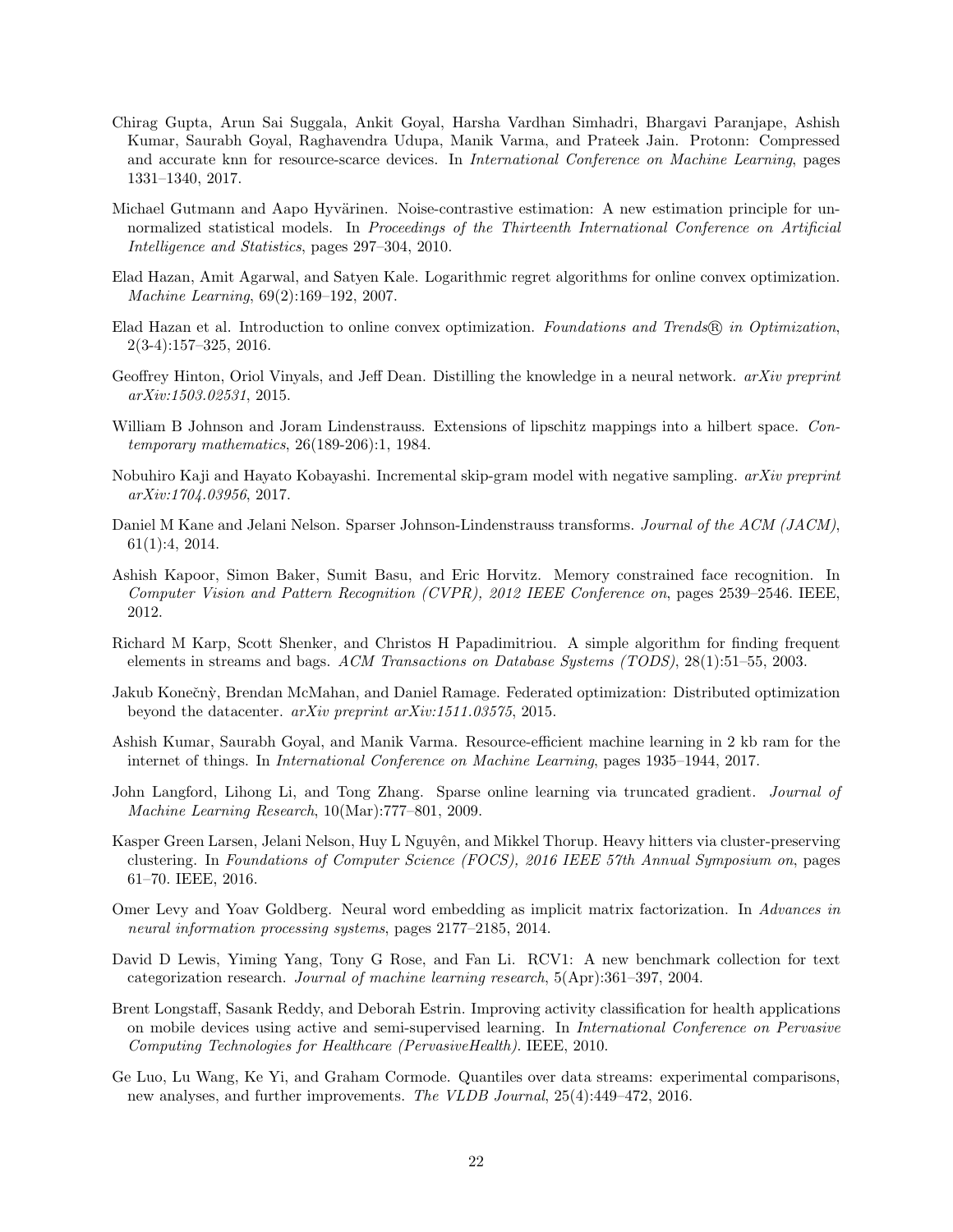- <span id="page-22-9"></span>Justin Ma, Lawrence K Saul, Stefan Savage, and Geoffrey M Voelker. Identifying suspicious urls: an application of large-scale online learning. In Proceedings of the 26th annual international conference on machine learning, pages 681–688. ACM, 2009.
- <span id="page-22-4"></span>Gurmeet Singh Manku and Rajeev Motwani. Approximate frequency counts over data streams. In Proceedings of the 28th international conference on Very Large Data Bases, pages 346–357. VLDB Endowment, 2002.
- <span id="page-22-10"></span>Chandler May, Kevin Duh, Benjamin Van Durme, and Ashwin Lall. Streaming word embeddings with the space-saving algorithm.  $arXiv$  preprint  $arXiv:1704.07463, 2017$ .
- <span id="page-22-1"></span>Ian McGraw, Rohit Prabhavalkar, Raziel Alvarez, Montse Gonzalez Arenas, Kanishka Rao, David Rybach, Ouais Alsharif, Haşim Sak, Alexander Gruenstein, Françoise Beaufays, et al. Personalized speech recognition on mobile devices. In Acoustics, Speech and Signal Processing (ICASSP), 2016 IEEE International Conference on, pages 5955–5959. IEEE, 2016.
- <span id="page-22-12"></span>H Brendan McMahan, Gary Holt, David Sculley, Michael Young, Dietmar Ebner, Julian Grady, Lan Nie, Todd Phillips, Eugene Davydov, Daniel Golovin, et al. Ad click prediction: a view from the trenches. In Proceedings of the 19th ACM SIGKDD international conference on Knowledge discovery and data mining, pages 1222–1230. ACM, 2013.
- <span id="page-22-3"></span>Alexandra Meliou, Sudeepa Roy, and Dan Suciu. Causality and explanations in databases. In VLDB, 2014.
- <span id="page-22-0"></span>Ahmed Metwally, Divyakant Agrawal, and Amr El Abbadi. Efficient computation of frequent and top-k elements in data streams. In International Conference on Database Theory, pages 398–412. Springer, 2005.
- <span id="page-22-11"></span>Tomas Mikolov, Kai Chen, Greg Corrado, and Jeffrey Dean. Efficient estimation of word representations in vector space. arXiv preprint arXiv:1301.3781, 2013.
- <span id="page-22-5"></span>Katsiaryna Mirylenka, Graham Cormode, Themis Palpanas, and Divesh Srivastava. Conditional heavy hitters: detecting interesting correlations in data streams. The VLDB Journal, 24(3):395–414, 2015.
- <span id="page-22-14"></span>Prabhakar Raghavan and Clark D Tompson. Randomized rounding: a technique for provably good algorithms and algorithmic proofs. Combinatorica, 7(4):365–374, 1987.
- <span id="page-22-13"></span>Benjamin Recht, Christopher Re, Stephen Wright, and Feng Niu. Hogwild: A lock-free approach to parallelizing stochastic gradient descent. In Advances in neural information processing systems, pages 693–701, 2011.
- <span id="page-22-2"></span>Marco Tulio Ribeiro, Sameer Singh, and Carlos Guestrin. Why should i trust you?: Explaining the predictions of any classifier. In Proceedings of the 22nd ACM SIGKDD International Conference on Knowledge Discovery and Data Mining, pages 1135–1144. ACM, 2016.
- <span id="page-22-8"></span>Pratanu Roy, Arijit Khan, and Gustavo Alonso. Augmented sketch: Faster and more accurate stream processing. In Proceedings of the 2016 International Conference on Management of Data, pages 1449– 1463. ACM, 2016.
- <span id="page-22-6"></span>Robert Schweller, Ashish Gupta, Elliot Parsons, and Yan Chen. Reversible sketches for efficient and accurate change detection over network data streams. In Proceedings of the 4th ACM SIGCOMM conference on Internet measurement, pages 207–212. ACM, 2004.
- <span id="page-22-7"></span>Shai Shalev-Shwartz, Yoram Singer, Nathan Srebro, and Andrew Cotter. Pegasos: Primal estimated subgradient solver for svm. Mathematical programming, 127(1):3–30, 2011.
- <span id="page-22-15"></span>Ohad Shamir. Without-replacement sampling for stochastic gradient methods. In D. D. Lee, M. Sugiyama, U. V. Luxburg, I. Guyon, and R. Garnett, editors, Advances in Neural Information Processing Systems 29, pages 46–54. Curran Associates, Inc., 2016. URL [http://papers.nips.cc/paper/](http://papers.nips.cc/paper/6245-without-replacement-sampling-for-stochastic-gradient-methods.pdf) [6245-without-replacement-sampling-for-stochastic-gradient-methods.pdf](http://papers.nips.cc/paper/6245-without-replacement-sampling-for-stochastic-gradient-methods.pdf).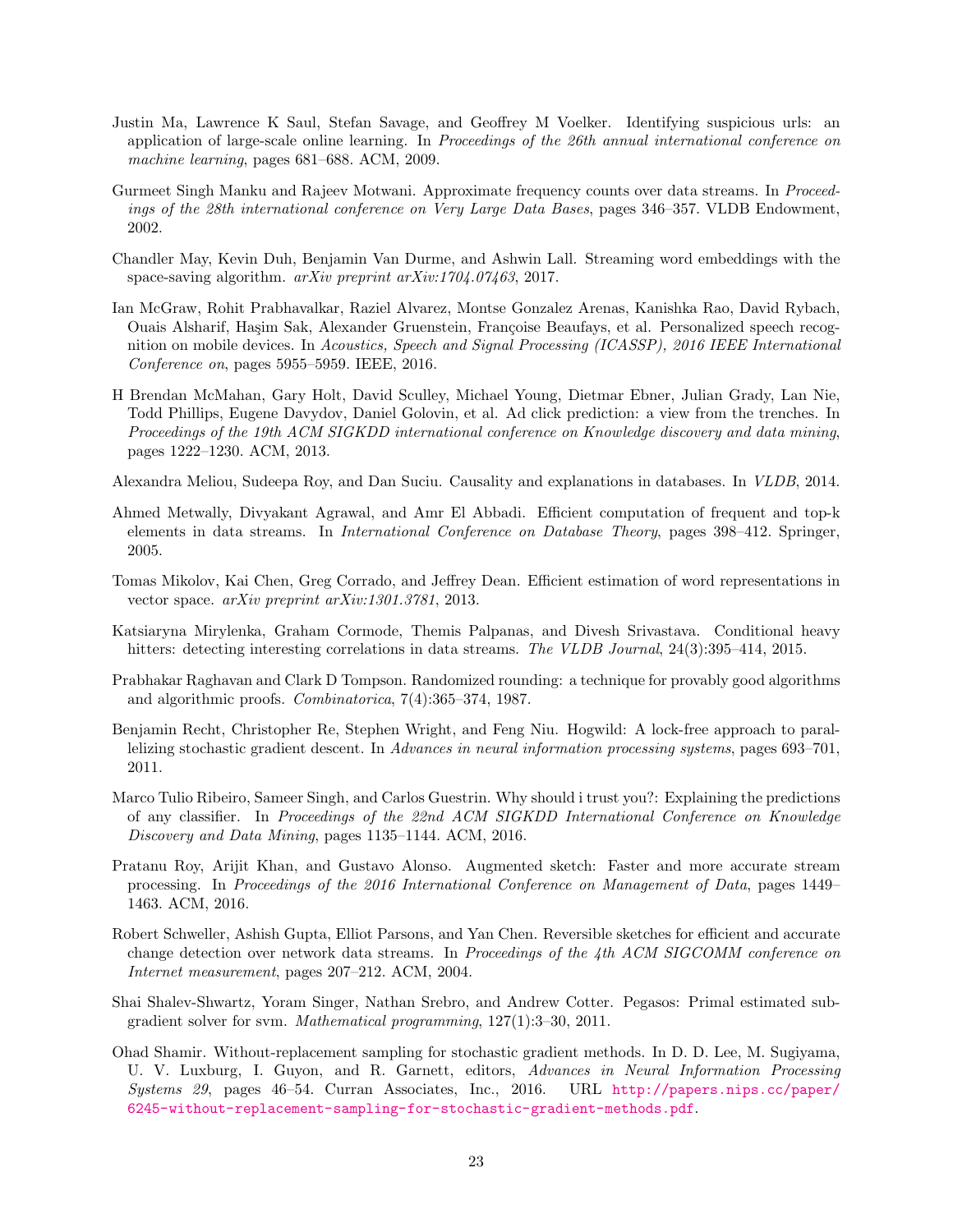- <span id="page-23-4"></span>Qinfeng Shi, James Petterson, Gideon Dror, John Langford, Alexander L Strehl, Alex J Smola, and SVN Vishwanathan. Hash kernels. In International Conference on Artificial Intelligence and Statistics, pages 496–503, 2009.
- <span id="page-23-7"></span>Nisheeth Shrivastava, Chiranjeeb Buragohain, Divyakant Agrawal, and Subhash Suri. Medians and beyond: new aggregation techniques for sensor networks. In Proceedings of the 2nd international conference on Embedded networked sensor systems, pages 239–249. ACM, 2004.
- <span id="page-23-1"></span>Virginia Smith, Chao-Kai Chiang, Maziar Sanjabi, and Ameet S Talwalkar. Federated multi-task learning. In Advances in Neural Information Processing Systems, pages 4427–4437, 2017.
- <span id="page-23-10"></span>J. Stamper, A. Niculescu-Mizil, S. Ritter, G.J. Gordon, and K.R. Koedinger. Algebra i 2008- 2009. challenge data set from kdd cup 2010 educational data mining challenge., 2010. Find it at http://pslcdatashop.web.cmu.edu/KDDCup/downloads.jsp.
- <span id="page-23-9"></span>Jacob Steinhardt and John Duchi. Minimax rates for memory-bounded sparse linear regression. In Conference on Learning Theory, pages 1564–1587, 2015.
- <span id="page-23-15"></span>Peter D Turney and Patrick Pantel. From frequency to meaning: Vector space models of semantics. Journal of artificial intelligence research, 37:141–188, 2010.
- <span id="page-23-14"></span>CAIDA UCSD. The caida ucsd anonymized passive oc48 internet traces dataset, 2008. http://www.caida.org/data/passive/passive\_oc48\_dataset.xml.
- <span id="page-23-2"></span>Balajee Vamanan, Gwendolyn Voskuilen, and TN Vijaykumar. Efficuts: optimizing packet classification for memory and throughput. In ACM SIGCOMM Computer Communication Review, volume 40, pages 207–218. ACM, 2010.
- <span id="page-23-13"></span>Shoba Venkataraman, Dawn Song, Phillip B Gibbons, and Avrim Blum. New streaming algorithms for fast detection of superspreaders. Department of Electrical and Computing Engineering, page 6, 2005.
- <span id="page-23-5"></span>Kilian Weinberger, Anirban Dasgupta, John Langford, Alex Smola, and Josh Attenberg. Feature hashing for large scale multitask learning. In Proceedings of the 26th Annual International Conference on Machine Learning, pages 1113–1120. ACM, 2009.
- <span id="page-23-12"></span>Eugene Wu and Samuel Madden. Scorpion: Explaining away outliers in aggregate queries. Proceedings of the VLDB Endowment, 6(8):553–564, 2013.
- <span id="page-23-8"></span>Lin Xiao. Dual averaging methods for regularized stochastic learning and online optimization. Journal of Machine Learning Research, 11(Oct):2543–2596, 2010.
- <span id="page-23-17"></span>Tianbao Yang, Lijun Zhang, Rong Jin, and Shenghuo Zhu. Theory of dual-sparse regularized randomized reduction. In International Conference on Machine Learning, pages 305–314, 2015.
- <span id="page-23-11"></span>Hsiang-Fu Yu, Hung-Yi Lo, Hsun-Ping Hsieh, Jing-Kai Lou, Todd G McKenzie, Jung-Wei Chou, Po-Han Chung, Chia-Hua Ho, Chun-Fu Chang, Yin-Hsuan Wei, et al. Feature engineering and classifier ensemble for kdd cup 2010. In KDD Cup, 2010.
- <span id="page-23-0"></span>Minlan Yu, Lavanya Jose, and Rui Miao. Software defined traffic measurement with opensketch. In NSDI, volume 13, pages 29–42, 2013.
- <span id="page-23-3"></span>Tong Yu, Yong Zhuang, Ole J Mengshoel, and Osman Yagan. Hybridizing personal and impersonal machine learning models for activity recognition on mobile devices. 2016.
- <span id="page-23-6"></span>Ce Zhang, Arun Kumar, and Christopher Ré. Materialization optimizations for feature selection workloads. ACM Transactions on Database Systems (TODS), 41(1):2, 2016.
- <span id="page-23-16"></span>Lijun Zhang, Mehrdad Mahdavi, Rong Jin, Tianbao Yang, and Shenghuo Zhu. Random projections for classification: A recovery approach. IEEE Transactions on Information Theory, 60(11):7300–7316, 2014.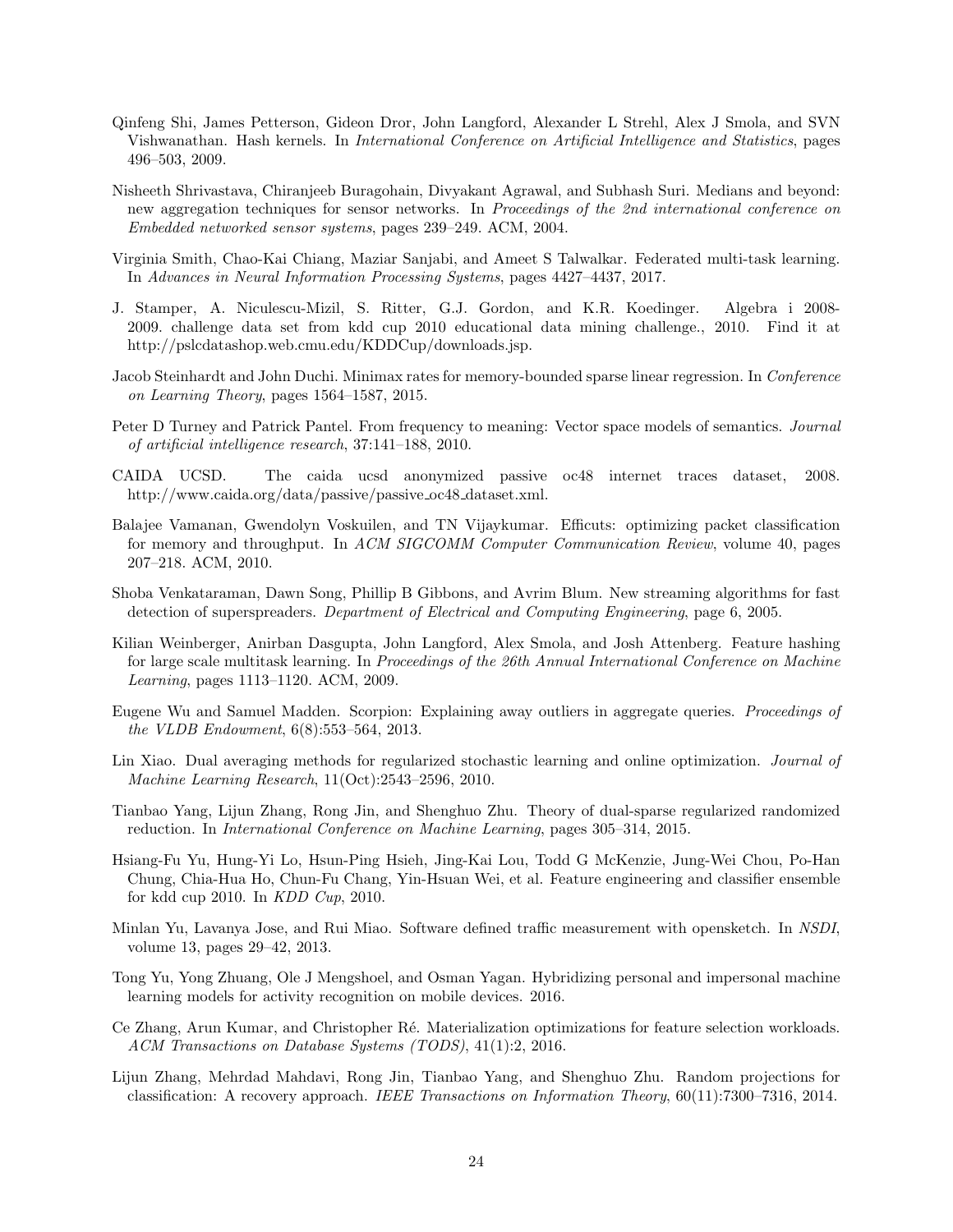- <span id="page-24-4"></span>Martin Zinkevich. Online convex programming and generalized infinitesimal gradient ascent. In Proceedings of the 20th International Conference on Machine Learning (ICML-03), pages 928–936, 2003.
- <span id="page-24-1"></span>Hui Zou and Trevor Hastie. Regularization and variable selection via the elastic net. Journal of the Royal Statistical Society: Series B (Statistical Methodology), 67(2):301–320, 2005.

## A Proofs

#### <span id="page-24-0"></span>A.1 Proof of Theorem [1](#page-8-0)

We will use the duals of  $L(\mathbf{w})$  and  $\tilde{L}(\mathbf{z})$  to show that  $\mathbf{z}_*$  is close to  $R\mathbf{w}_*$ . Some other works such as [Zhang](#page-23-16) [et al.](#page-23-16) [\(2014\)](#page-23-16) and [Yang et al.](#page-23-17) [\(2015\)](#page-23-17) have also attempted to analyze random projections via the dual, and this has the advantage that the dual variables are often easier to compare, as they at least have the same dimensionality. Note that  $R_{\mathbf{W}*}$  is essentially the Count-Sketch projection of  $\mathbf{w}_*$ , hence showing that  $\mathbf{z}_*$ is close to  $Rw_*$  will allow us to show that doing count-sketch recovery using  $z_*$  is comparable to doing Count-Sketch recovery from the projection of w<sup>∗</sup> itself, and hence give us the desired error bounds. We first derive the dual forms of the objective function  $L(\mathbf{w})$ , the dual of  $\hat{L}(\mathbf{z})$  can be derived analogously. Let  $u_i = y_i \mathbf{w}^T \mathbf{x}_i$ . Then we can write the primal as:

$$
\min_{\mathbf{u}, \mathbf{w}} \quad \frac{1}{T} \sum_{i=1}^{T} \ell(u_i) + \frac{\lambda}{2} ||\mathbf{w}||_2^2,
$$
\nsubject to 
$$
u_i = y_i \mathbf{w}^T \mathbf{x}_i, \ \forall \ i \leq T.
$$

Define  $\tilde{X}_i = y_i \mathbf{x}_i$ , i.e. the *i*th data point  $\mathbf{x}_i$  times its label. Let  $\tilde{X} \in \mathbb{R}^{d \times T}$  be the matrix of data points such that the *i*th column is  $\tilde{X}_i$ . Let  $K = \tilde{X}^T \tilde{X}$  be the kernel matrix corresponding to the original data points. Taking the Lagrangian, and minimizing with respect to the primal variables z and w gives us the following dual objective function in terms of the dual variable  $\alpha$ :

$$
J(\alpha) = \frac{1}{T} \sum_{i} \ell^*(\alpha_i) + \frac{1}{2\lambda T^2} \alpha^T K \alpha,
$$

where  $\ell^*$  is the Fenchel conjugate of  $\ell$ . Also, if  $\alpha_*$  is the minimizer of  $J(\alpha)$ , then the minimizer  $w_*$  of  $L(w)$  is given by  $\mathbf{w}_{*} = -\frac{1}{\lambda T}\tilde{X}\alpha_{*}$ . Similarly, let  $K = \tilde{X}^{T}R^{T}R\tilde{X}$  be the kernel matrix corresponding to the projected data points. We can write down the dual  $\hat{L}(\alpha)$  of the projected primal objective function  $\hat{J}(\mathbf{w})$  in terms of the dual variable  $\hat{\alpha}$  as follows:

<span id="page-24-3"></span>
$$
\hat{J}(\hat{\alpha}) = \frac{1}{T} \sum_{i} \ell^*(\hat{\alpha}_i) + \frac{1}{2\lambda T^2} \hat{\alpha}^T \hat{K} \hat{\alpha}.
$$

As before, if  $\hat{\alpha}_*$  is the minimizer of  $\hat{J}(\hat{\alpha})$ , then the minimizer  $\mathbf{z}_*$  of  $\hat{L}(\mathbf{z})$  is given by  $\hat{\mathbf{w}}_* = -\frac{1}{\lambda T}R\tilde{X}\hat{\alpha}_*$ . We will first express the distance between z<sup>∗</sup> and Rw<sup>∗</sup> in terms of the distance between the dual variables. We can write:

$$
\|\mathbf{z}_{*} - R\mathbf{w}_{*}\|_{2}^{2} = \frac{1}{\lambda^{2}T^{2}} \|R\tilde{X}\hat{\alpha}_{*} - R\tilde{X}\alpha_{*}\|_{2}^{2}
$$
  

$$
= \frac{1}{\lambda^{2}T^{2}} (\hat{\alpha}_{*} - \alpha_{*})^{T} \hat{K}(\hat{\alpha}_{*} - \alpha_{*}). \tag{2}
$$

Hence our goal will be to upper bound  $(\hat{\alpha}_* - \alpha_*)^T \hat{K} (\hat{\alpha}_* - \alpha_*)$ . Define  $\Delta = \frac{1}{\lambda T} (\hat{K} - K) \alpha_*$ . We will show that  $(\hat{\alpha}_* - \alpha_*)^T \hat{K} (\hat{\alpha}_* - \alpha_*)$  can be upper bounded in terms of  $\Delta$  as follows.

<span id="page-24-2"></span>Lemma 2.

$$
\frac{1}{\lambda T^2} (\hat{\alpha}_* - \alpha_*)^T \hat{K} (\hat{\alpha}_* - \alpha_*) \le \frac{1}{\lambda T^2} (\alpha_* - \hat{\alpha}_*)^T (\hat{K} - K) \alpha_*
$$
  

$$
\le \frac{1}{T} ||\hat{\alpha}_* - \alpha_*||_1 ||\Delta||_{\infty}.
$$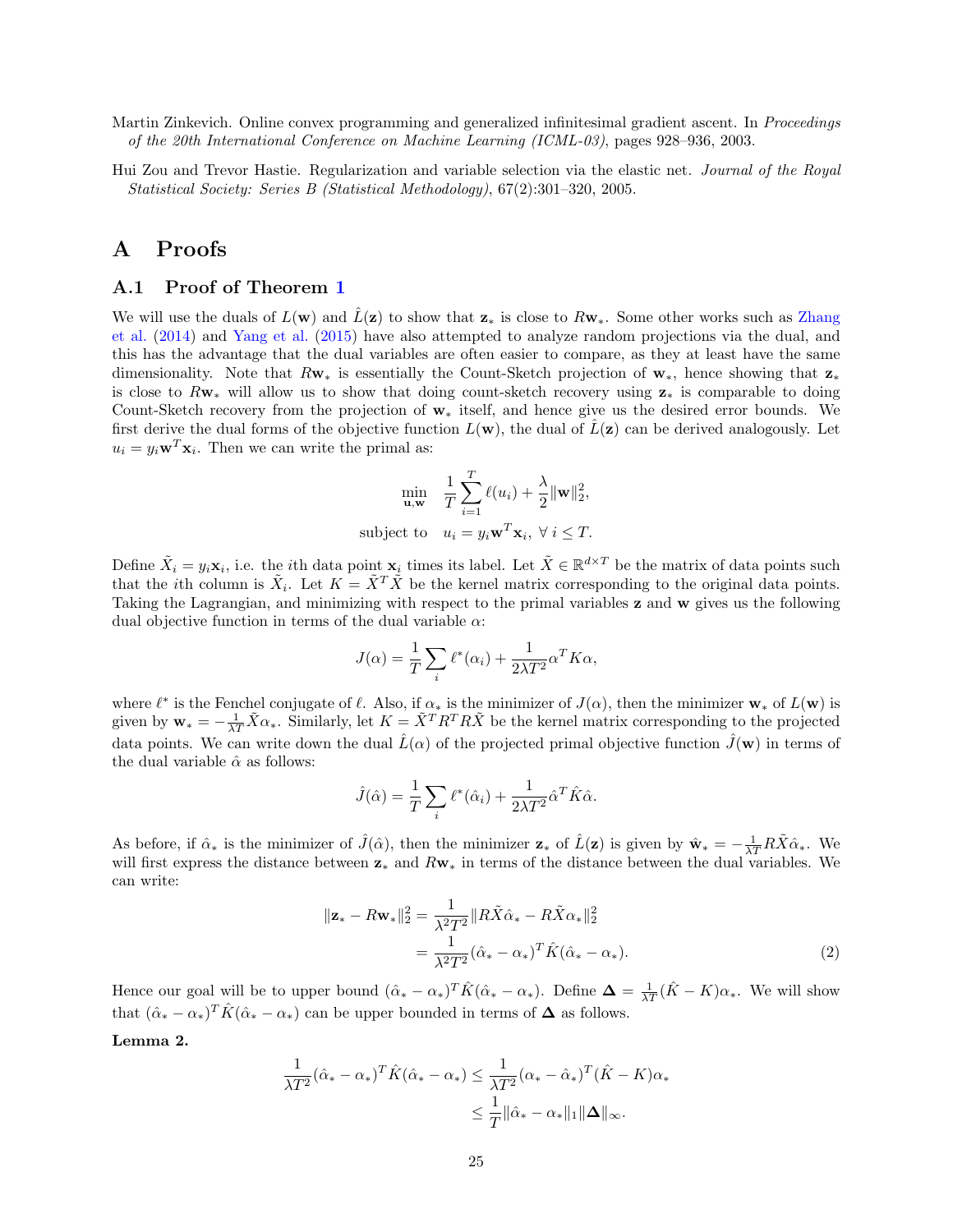Proof. We first claim that,

$$
\hat{J}(\alpha_*) \ge \hat{J}(\hat{\alpha}_*) + \frac{1}{2\lambda T^2} (\hat{\alpha}_* - \alpha_*)^T \hat{K}(\hat{\alpha}_* - \alpha_*). \tag{3}
$$

Note that  $\hat{J}(\alpha_*) \geq \hat{J}(\hat{\alpha}_*)$  just because  $\hat{\alpha}_*$  is the minimizer of  $\hat{J}(\hat{\alpha})$ , hence Eq. [3](#page-25-0) is essentially giving an improvement over this simple bound. In order to prove Eq. [3,](#page-25-0) define  $F(\alpha) = \frac{1}{T} \sum_i \ell^*(\alpha_i)$ . As  $F(\alpha)$  is a convex function (because  $\ell^*(x)$  is convex in x), from the definition of convexity,

<span id="page-25-2"></span><span id="page-25-1"></span><span id="page-25-0"></span>
$$
F(\alpha_*) \ge F(\hat{\alpha}_*) + \langle \nabla F(\hat{\alpha}_*), \alpha_* - \hat{\alpha}_* \rangle. \tag{4}
$$

It is easy to verify that,

$$
\frac{1}{2\lambda T^2} \alpha_*^T \hat{K} \alpha_* = \frac{1}{2\lambda T^2} \hat{\alpha}_*^T \hat{K} \hat{\alpha}_* + \frac{1}{\lambda T^2} (\alpha_* - \hat{\alpha}_*)^T \hat{K} \hat{\alpha}_* + \frac{1}{2\lambda T^2} (\hat{\alpha}_* - \alpha_*)^T \hat{K} (\hat{\alpha}_* - \alpha_*).
$$
\n(5)

Adding Eq. [4](#page-25-1) and Eq. [5,](#page-25-2) we get,

$$
\hat{J}(\alpha_*) \geq \hat{J}(\hat{\alpha}_*) + \langle \nabla F(\hat{\alpha}_*), \alpha_* - \hat{\alpha}_* \rangle + \frac{1}{\lambda T^2} (\alpha_* - \hat{\alpha}_*)^T \hat{K} \hat{\alpha}_*
$$
  
+ 
$$
\frac{1}{2\lambda T^2} (\hat{\alpha}_* - \alpha_*)^T \hat{K} (\hat{\alpha}_* - \alpha_*)
$$
  
= 
$$
\hat{J}(\hat{\alpha}_*) + \langle \nabla \hat{J}(\hat{\alpha}_*), \alpha_* - \hat{\alpha}_* \rangle + \frac{1}{2\lambda T^2} (\hat{\alpha}_* - \alpha_*)^T \hat{K} (\hat{\alpha}_* - \alpha_*)
$$
  
= 
$$
\hat{J}(\hat{\alpha}_*) + \frac{1}{2\lambda T^2} (\hat{\alpha}_* - \alpha_*)^T \hat{K} (\hat{\alpha}_* - \alpha_*)
$$

which verifies Eq. [3.](#page-25-0) We can derive a similar bound for  $\hat{J}(\hat{\alpha}_{*}),$ 

$$
\hat{J}(\hat{\alpha}_*) \ge \hat{J}(\alpha_*) + (\hat{\alpha}_* - \alpha_*)^T \nabla \hat{J}(\alpha_*) + \frac{1}{2\lambda T^2} (\hat{\alpha}_* - \alpha_*)^T \hat{K}(\hat{\alpha}_* - \alpha_*).
$$
\n(6)

As  $J(\alpha)$  is minimized by  $\alpha_*$  and  $J(\alpha)$  is convex,

$$
(\hat{\alpha}_* - \alpha_*)^T \nabla J(\alpha_*) \ge 0
$$
  
\n
$$
\implies (\hat{\alpha}_* - \alpha_*)^T (\nabla F(\alpha_*) + \frac{1}{\lambda T^2} K \alpha_*) \ge 0
$$
  
\n
$$
\implies (\hat{\alpha}_* - \alpha_*)^T (\nabla \hat{J}(\alpha_*) + \frac{1}{\lambda T^2} (K - \hat{K}) \alpha_*) \ge 0
$$
  
\n
$$
\implies (\hat{\alpha}_* - \alpha_*)^T \nabla \hat{J}(\alpha_*) \ge \frac{1}{\lambda T^2} (\hat{\alpha}_* - \alpha_*)^T (\hat{K} - K) \alpha_*.
$$
\n(7)

Using Eq.  $7$  in Eq.  $6$ , we get,

$$
\hat{J}(\hat{\alpha}_*) - \hat{J}(\alpha_*) \ge \frac{1}{\lambda T^2} (\hat{\alpha}_* - \alpha_*)^T (\hat{K} - K)\alpha_*
$$

$$
+ \frac{1}{2\lambda T^2} (\hat{\alpha}_* - \alpha_*)^T \hat{K} (\hat{\alpha}_* - \alpha_*).
$$

By Eq. [3,](#page-25-0)  $\hat{J}(\hat{\alpha}_*) - \hat{J}(\alpha_*) \leq -\frac{1}{2\lambda T^2}(\hat{\alpha}_* - \alpha_*)^T \hat{K}(\hat{\alpha}_* - \alpha_*)$ . Therefore we can write,

$$
-\frac{1}{\lambda T^2}(\hat{\alpha}_* - \alpha_*)^T \hat{K}(\hat{\alpha}_* - \alpha_*) \ge \frac{1}{\lambda T^2}(\hat{\alpha}_* - \alpha_*)^T (\hat{K} - K)\alpha_*
$$
  

$$
\implies \frac{1}{\lambda T^2}(\hat{\alpha}_* - \alpha_*)^T \hat{K}(\hat{\alpha}_* - \alpha_*) \le \frac{1}{\lambda T^2}(\alpha_* - \hat{\alpha}_*)^T (\hat{K} - K)\alpha_*.
$$

To finish, by Holder's inequality,

$$
\frac{1}{\lambda T^2} (\alpha_* - \hat{\alpha}_*)^T (\hat{K} - K)\alpha_* \le \frac{1}{\lambda T^2} ||\alpha_* - \hat{\alpha}_*)||_1 ||(\hat{K} - K)||_{\infty} \alpha_* = \frac{1}{T} ||\hat{\alpha}_* - \alpha_*||_1 ||\Delta||_{\infty}
$$

<span id="page-25-4"></span><span id="page-25-3"></span> $\Box$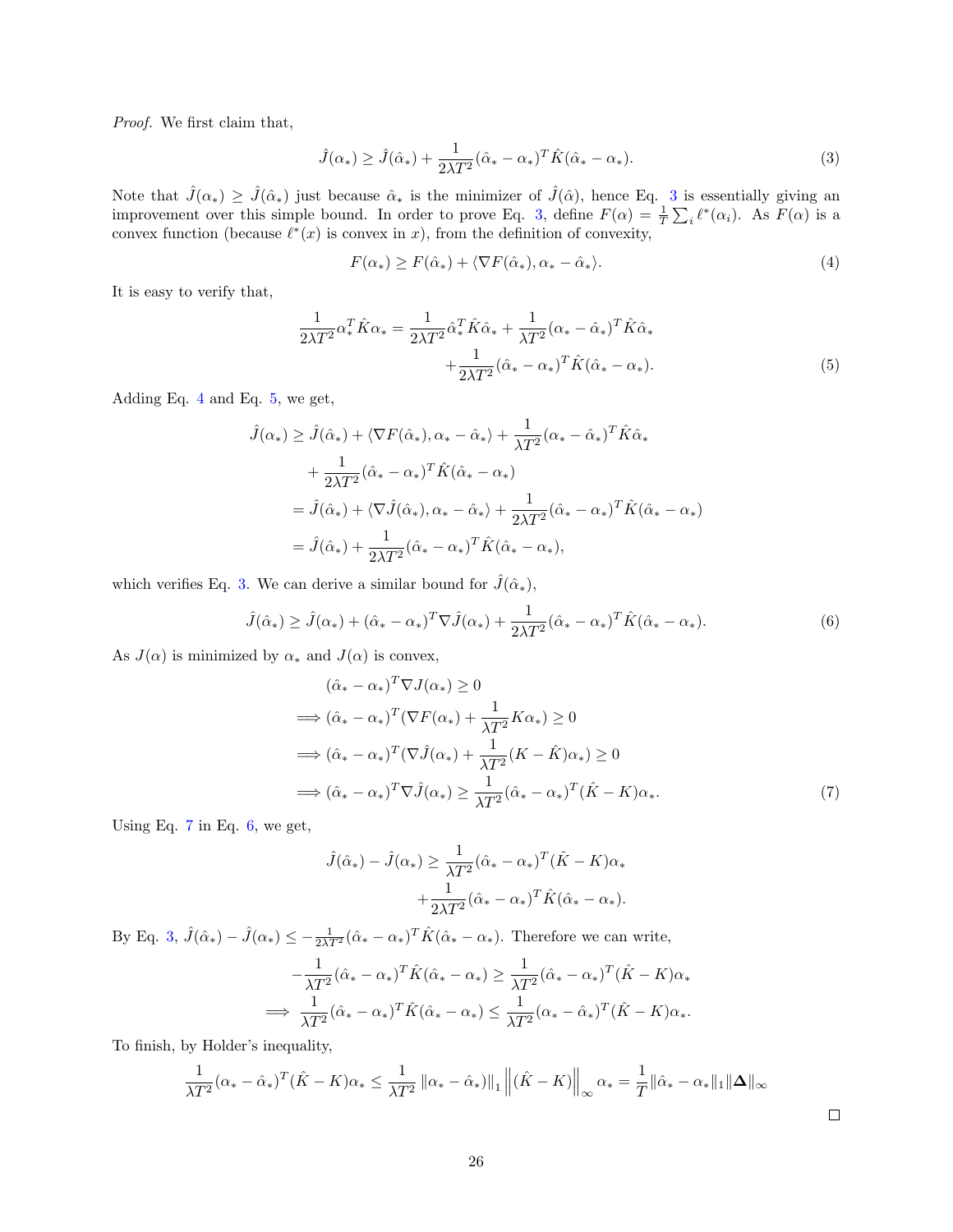Our next step is to upper bound  $\|\hat{\alpha}_* - \alpha_*\|_1$  in terms of  $\|\Delta\|_{\infty}$  using the  $\beta$ -strongly smooth property of  $\ell(z)$ .

#### <span id="page-26-1"></span>Lemma 3.

$$
\|\hat{\alpha}_* - \alpha_*\|_1 \le 2T\beta \|\mathbf{\Delta}\|_{\infty}
$$

*Proof.* We first claim that  $J(w)$  is  $1/(T\beta)$ -strongly convex. Note that as  $\ell(u_i)$  is  $\beta$ -strongly smooth, therefore,  $\ell^*(\alpha_i)$  is 1/β-strongly convex. Therefore for any **u** and **v**,

$$
\ell^*(u_i) \ge \ell^*(v_i) + (u_i - v_i)\nabla \ell^*(v_i) + \frac{(u_i - v_i)^2}{2\beta}
$$
\n
$$
\implies \frac{1}{T} \sum_i \ell^*(u_i) \ge \frac{1}{T} \sum_i \ell^*(v_i) + \frac{1}{T} \langle \nabla \ell^*(\mathbf{v}), \mathbf{u} - \mathbf{v} \rangle
$$
\n
$$
+ \frac{\|\mathbf{u} - \mathbf{v}\|_2^2}{2T\beta}.
$$

Therefore  $F(\alpha) = \frac{1}{T} \sum_i \ell^*(\alpha_i)$  is  $1/(T\beta)$  strongly convex. Note that  $\frac{1}{2\lambda T^2} \alpha^T K \alpha$  is a convex function of  $\alpha$ as  $K = \tilde{X}^T \tilde{X}$  is a positive semidefinite matrix. Therefore  $J(\alpha) = F(\alpha) + \frac{1}{2\lambda T^2} \alpha^T K \alpha$  is  $1/(T\beta)$  strongly convex. It follows from the same reasoning that  $\hat{J}(\hat{\alpha})$  is also  $1/(T\beta)$ -strongly convex.

By the definition of strong convexity,

$$
\hat{J}(\hat{\alpha}_*) \geq \hat{J}(\alpha_*) + (\hat{\alpha}_* - \alpha_*)^T \nabla \hat{J}(\alpha_*) + \frac{1}{2T\beta} ||\hat{\alpha}_* - \alpha_*||_2^2.
$$

As  $\hat{\alpha}_*$  is the minimizer of  $\hat{J}(\alpha)$ ,  $\hat{J}(\hat{\alpha}_*) \leq \hat{J}(\alpha_*)$ . Therefore,

$$
(\hat{\alpha}_* - \alpha_*)^T \nabla \hat{J}(\alpha_*) + \frac{1}{2T\beta} ||\hat{\alpha}_* - \alpha_*||_2^2 \leq \hat{J}(\hat{\alpha}_*) - \hat{J}(\alpha_*) \leq 0
$$
  

$$
\implies \frac{1}{2T\beta} ||\hat{\alpha}_* - \alpha_*||_2^2 \leq -(\hat{\alpha}_* - \alpha_*)^T \nabla \hat{J}(\alpha_*).
$$

Using Eq. [7,](#page-25-3) we can rewrite this as,

$$
\frac{1}{2T\beta} ||\hat{\alpha}_* - \alpha_*||_2^2 \le -\frac{1}{\lambda T^2} (\hat{\alpha}_* - \alpha_*)^T (\hat{K} - K)\alpha_*
$$
  

$$
\le \frac{1}{T} ||\hat{\alpha}_* - \alpha_*||_1 ||\Delta||_{\infty}
$$
  

$$
\implies ||\hat{\alpha}_* - \alpha_*||_2^2 \le 2\beta ||\hat{\alpha}_* - \alpha_*||_1 ||\Delta||_{\infty}.
$$

By Cauchy-Schwartz,

$$
\|\hat{\alpha}_* - \alpha_*\|_1^2 \le T \|\hat{\alpha}_* - \alpha_*\|_2^2
$$
  
\n
$$
\le 2T\beta \|\hat{\alpha}_* - \alpha_*\|_1 \|\Delta\|_{\infty}
$$
  
\n
$$
\implies \|\hat{\alpha}_* - \alpha_*\|_1 \le 2T\beta \|\Delta\|_{\infty}.
$$

<span id="page-26-0"></span> $\Box$ 

We now bound  $\|\Delta\|_{\infty}$ . The result relies on the JL property of the projection matrix R (recall Definition [1\)](#page-4-2). If R is a JL matrix with error  $\epsilon$  and failure probability  $\delta/d^2$ , then with failure probability  $\delta$ , for all coordinate basis vectors  $\{e_1, \ldots, e_d\},\$ 

$$
||R\mathbf{e}_i||_2 = 1 \pm \epsilon, \ \forall \ i, \quad |\langle R\mathbf{e}_i, R\mathbf{e}_j \rangle| \le \epsilon, \ \forall \ i \ne j \tag{8}
$$

The first bound follows directly from the JL property, to derive the bound on the inner product, we rewrite the inner product as follows,

$$
4\langle R\mathbf{e}_i, R\mathbf{e}_j \rangle = \|R\mathbf{e}_i + R\mathbf{e}_j\|_2^2 - \|R\mathbf{e}_i - R\mathbf{e}_j\|_2^2.
$$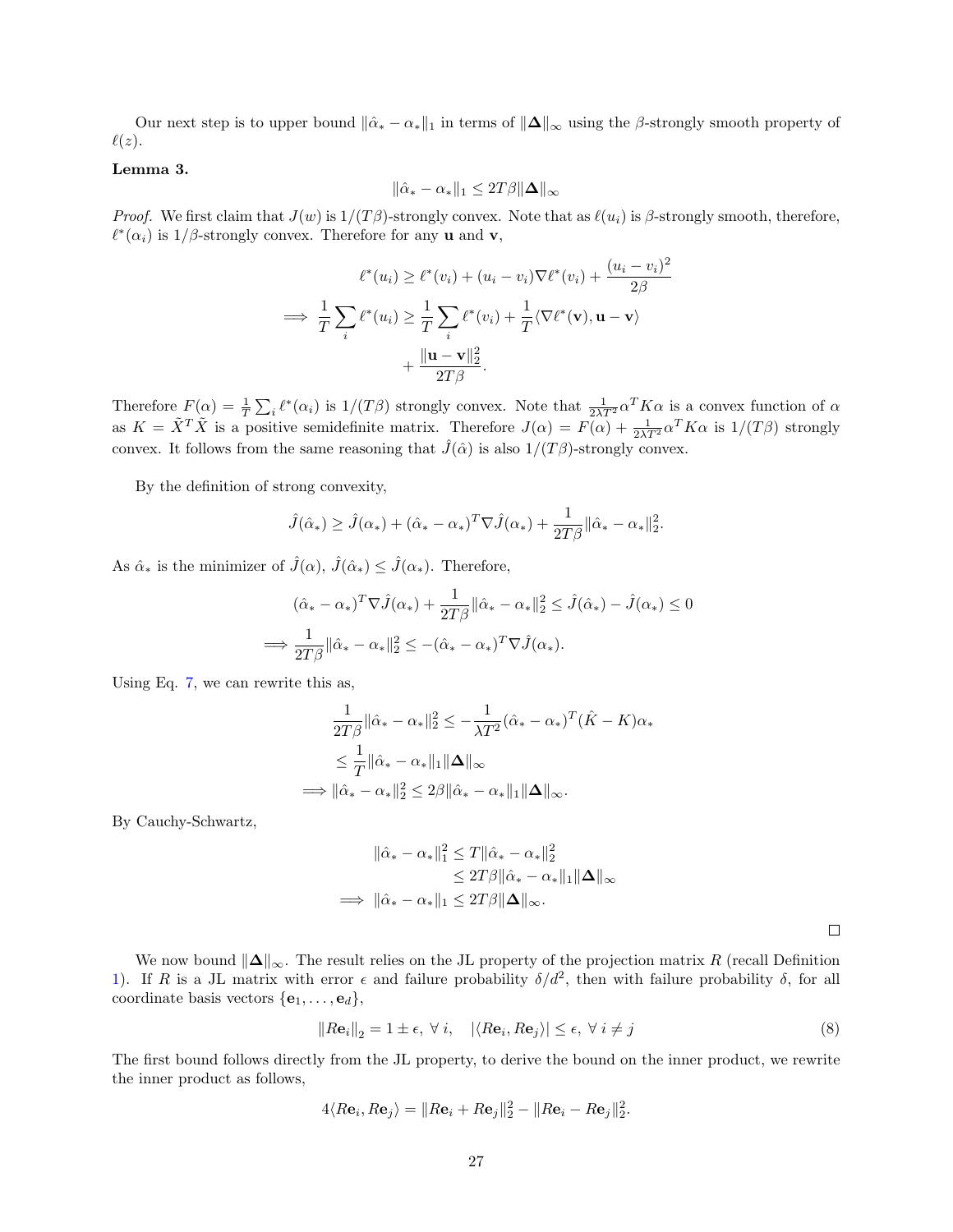The bound then follows by using the JL property for  $||R\mathbf{e}_i + R\mathbf{e}_j||_2^2$  and  $||R\mathbf{e}_i - R\mathbf{e}_j||_2^2$ . As there are  $d^2$  pairs, if the inner product is preserved for each pair with failure probability  $\delta/d^2$ , then by a union bound it is preserved simultaneously for all of them with failure probability  $\delta$ . Condition [8](#page-26-0) is useful because it implies that  $R$  approximately preserves the inner products and lengths of sparse vectors, as states in the following Lemma:

<span id="page-27-0"></span>**Lemma 4.** If condition [8](#page-26-0) is satisfied, then for any two vectors  $\mathbf{v}_1$  and  $\mathbf{v}_2$ ,

$$
|\mathbf{v}_1^T \mathbf{v}_2 - (R \mathbf{v}_1)^T (R \mathbf{v}_2)| \leq 2\epsilon \|\mathbf{v}_1\|_1 \|\mathbf{v}_2\|_1.
$$

*Proof.* To verify, write  $\mathbf{v}_1 = \sum_{i=1}^d \psi_i \mathbf{e}_i$  and  $\mathbf{v}_2 = \sum_{i=1}^d \phi_i \mathbf{e}_i$ . Then,

$$
(R\mathbf{v}_1)^T (R\mathbf{v}_2) = \left(\sum_{i=1}^d \psi_i (R\mathbf{e}_i)^T\right) \left(\sum_{j=1}^d \phi_j (R\mathbf{e}_j)\right)
$$
  
\n
$$
= \sum_{i=1}^d \psi_i \phi_i \|R\mathbf{e}_i\|_2^2 + \sum_{i \neq j} \psi_i \phi_j (R\mathbf{e}_i)^T (R\mathbf{e}_j)
$$
  
\n
$$
\leq (1+\epsilon) \sum_{i=1}^d \psi_i \phi_i + \sum_{i \neq j} |\psi_i| |\phi_j| |(R\mathbf{e}_i)^T (R\mathbf{e}_j)|
$$
  
\n
$$
\leq (1+\epsilon) \mathbf{v}_1^T \mathbf{v}_2 + \epsilon \sum_{i \neq j} |\psi_i| |\phi_j| \quad \text{(using condition 8)}
$$
  
\n
$$
\leq \mathbf{v}_1^T \mathbf{v}_2 + \epsilon \|\mathbf{v}_1\|_2 \|\mathbf{v}_2\|_2 + \epsilon \sum_i |\psi_i| \sum_j |\phi_j|
$$
  
\n
$$
\leq \mathbf{v}_1^T \mathbf{v}_2 + 2\epsilon \|\mathbf{v}_1\|_1 \|\mathbf{v}_2\|_1,
$$

where the last line is due to  $\sum_i |\psi_i| = ||\mathbf{v}_1||_1$  and  $||\mathbf{v}_1||_2 \le ||\mathbf{v}_1||_1$ . By a similar argument, we can show that  $(R\mathbf{v}_1)^T(R\mathbf{v}_2) - \mathbf{v}_1^T\mathbf{v}_2 \geq 2\epsilon \|\mathbf{v}_1\|_1 \|\mathbf{v}_2\|_1$ . Hence for any two vectors  $\mathbf{v}_1$  and  $\mathbf{v}_2$ ,

$$
|\mathbf{v}_1^T \mathbf{v}_2 - (R \mathbf{v}_1)^T (R \mathbf{v}_2)| \leq 2\epsilon \|\mathbf{v}_1\|_1 \|\mathbf{v}_2\|_1.
$$

We can now bound  $\|\Delta\|_{\infty}$  using Lemma [4.](#page-27-0)

<span id="page-27-1"></span>**Lemma 5.** If R satisfies condition  $8$  then,

$$
\|\mathbf{\Delta}\|_{\infty} \leq 2\gamma\epsilon \|\mathbf{w}_{*}\|_{1},
$$

where  $\gamma = \max_i ||\mathbf{x}_i||_1$ .

*Proof.* We first rewrite  $\Delta$  as follows,

$$
\begin{aligned} \n\Delta &= \frac{1}{\lambda T} (\tilde{X}^T R^T R \tilde{X} - \tilde{X}^T \tilde{X}) \alpha_* = \frac{1}{\lambda T} \tilde{X}^T (R^T R - I) \tilde{X} \alpha_* \\ \n&= \tilde{X}^T (I - R^T R) \mathbf{w}_*, \n\end{aligned}
$$

using the relation that  $\mathbf{w}_{*} = -\frac{1}{\lambda T} \tilde{X} \alpha_{*}$ . Therefore,

$$
\|\mathbf{\Delta}\|_{\infty} \leq \max_{i} |\mathbf{x}_i^T (I - R^T R)\mathbf{w}_*| = \max_{i} |\mathbf{x}_i^T \mathbf{w}_* - (R\mathbf{x}_i)^T (R\mathbf{w}_*)|
$$

Using Lemma [4,](#page-27-0) it follows that,

$$
\|\mathbf{\Delta}\|_{\infty} \leq \max_{i} |\mathbf{x}_i^T \mathbf{w}_* - (Rx_i)^T (R\mathbf{w}_*)| \leq 2\epsilon \gamma \|\mathbf{w}_*\|_1.
$$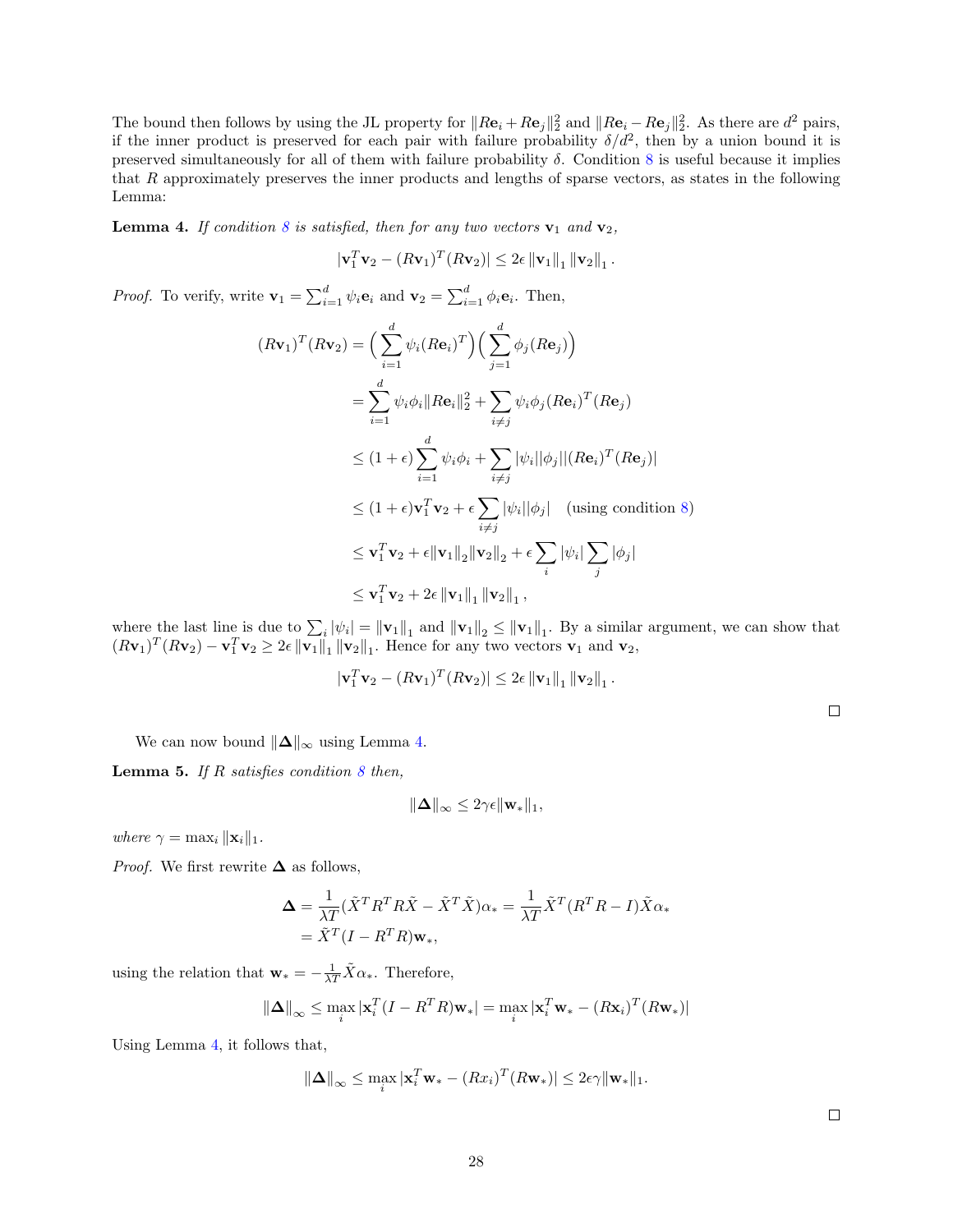We will now combine Lemma [2,](#page-24-2) [3](#page-26-1) and [5.](#page-27-1) By Eq. [2](#page-24-3) and Lemma 2,

$$
\|\mathbf{z}_{*} - R\mathbf{w}_{*}\|_{2}^{2} \leq \frac{1}{\lambda T} \|\hat{\alpha}_{*} - \alpha_{*}\|_{1} \|\mathbf{\Delta}\|_{\infty}.
$$

Combining this with Lemma [3,](#page-26-1)

<span id="page-28-1"></span>
$$
\|\mathbf{z}_{*} - R\mathbf{w}_{*}\|_{2}^{2} \leq \frac{2\beta}{\lambda} \|\mathbf{\Delta}\|_{\infty}^{2}.
$$

If R is a JL matrix with error  $\epsilon$  and failure probability  $\delta/d^2$ , then by Lemma [5,](#page-27-1) with failure probability  $\delta$ ,

$$
\|\mathbf{z}_{*} - R\mathbf{w}_{*}\|_{2} \leq \gamma \epsilon \sqrt{\frac{8\beta}{\lambda}} \|\mathbf{w}_{*}\|_{1}.
$$
\n(9)

By [Kane and Nelson](#page-21-12) [\(2014\)](#page-21-12), the random projection matrix R satisfies the JL property with error  $\theta$  and failure probability  $\delta'/d^2$  for  $k \geq C \log(d/\delta')/\theta^2$ , where C is a fixed constant. Using Eq. [9,](#page-28-1) with failure probability  $\delta'$ ,

<span id="page-28-2"></span>
$$
\|\mathbf{z}_{*} - R\mathbf{w}_{*}\|_{2} \le 8\gamma\theta\sqrt{\frac{8\beta}{\lambda}}\|\mathbf{w}_{*}\|_{1}.
$$
\n(10)

Recall that  $R\sqrt{s}$  is a count-sketch matrix with width  $C_1/\theta$  and depth  $s = C_2 \log(d/\delta')/\theta$ , where  $C_1$  and  $C_2$ are fixed constants. Let  $\mathbf{w}_{\text{proj}}$  be the projection of  $\mathbf{w}_*$  with the count-sketch matrix  $\tilde{R}$ , hence  $\mathbf{w}_{\text{proj}} = \sqrt{s}R\mathbf{w}_*$ . Let  $\mathbf{z}_{\text{proj}} = \sqrt{s} \mathbf{z}_{*}$ . By Eq. [10,](#page-28-2) with failure probability  $\delta'$ ,

$$
\|\mathbf{z}_{\text{proj}} - \mathbf{w}_{\text{proj}}\|_2 \le \sqrt{\frac{8\beta\gamma^2\theta\log(d/\delta')}{\lambda}} \|\mathbf{w}_*\|_1.
$$

Let  $w_{cs}$  be the count-sketch estimate of  $w_*$  derived from  $w_{proj}$ , and  $w_{est}$  be the count-sketch estimate of  $\mathbf{w}_*$  derived from  $\mathbf{z}_{\text{proj}}$ . Recall that the count-sketch estimate of a vector is the median of the estimates of all the locations to which the vector hashes. As the difference between the median of any two vectors is at most the  $\ell_{\infty}$ -norm of their difference,

$$
\left\|\mathbf{w}_{\rm est}-\mathbf{w}_{\rm cs}\right\|_{\infty} \leq \left\|\mathbf{z}_{\rm proj}-\mathbf{w}_{\rm proj}\right\|_{\infty}.
$$

Therefore with failure probability  $\delta'$ ,

$$
\|\mathbf{w}_{\text{est}} - \mathbf{w}_{\text{cs}}\|_{\infty} \le \|\mathbf{z}_{\text{proj}} - \mathbf{w}_{\text{proj}}\|_{\infty} \le \|\mathbf{z}_{\text{proj}} - \mathbf{w}_{\text{proj}}\|_{2}
$$

$$
\le \sqrt{\frac{8\beta\gamma^{2}\theta\log(d/\delta')}{\lambda}} \|\mathbf{w}_{*}\|_{1}.
$$
(11)

We now use Lemma [6](#page-28-0) to bound the error for Count-Sketch recovery.

<span id="page-28-0"></span>**Lemma 6.** [\(Charikar et al.,](#page-20-0) [2002\)](#page-20-0) Let  $w_{cs}$  be the Count-Sketch estimate of the vector w. For any vector w, with probability  $1 - \delta$ , a Count-Sketch matrix with width  $\Theta(1/\epsilon^2)$  and depth  $\Theta(\log(d/\delta))$  satisfies,

<span id="page-28-3"></span>
$$
\left\|\mathbf{w}-\mathbf{w}_{\text{cs}}\right\|_{\infty} \leq \epsilon \|\mathbf{w}\|_{2}.
$$

Hence using Lemma [6](#page-28-0) for the matrix  $\sqrt{s}R$ , with failure probability  $\delta'$ ,

$$
\left\|\mathbf{w}_{*}-\mathbf{w}_{\text{cs}}\right\|_{\infty} \leq \sqrt{\theta} \|\mathbf{w}_{*}\|_{2}.
$$

Now using the triangle inequality and Eq. [11,](#page-28-3) with failure probability  $2\delta'$  (due to a union bound),

$$
\|\mathbf{w}_{*} - \mathbf{w}_{est}\|_{\infty} \leq \|\mathbf{w}_{*} - \mathbf{w}_{est}\|_{\infty} + \|\mathbf{w}_{est} - \mathbf{w}_{cs}\|_{\infty}
$$
  

$$
\leq \sqrt{\theta} \|\mathbf{w}_{*}\|_{2} + \sqrt{\frac{8\beta\gamma^{2}\theta \log(d/\delta')}{\lambda}} \|\mathbf{w}_{*}\|_{1}
$$
  

$$
\leq (\sqrt{\theta} + \sqrt{\frac{8\beta\gamma^{2}\theta \log(d/\delta')}{\lambda}}) \|\mathbf{w}_{*}\|_{1}.
$$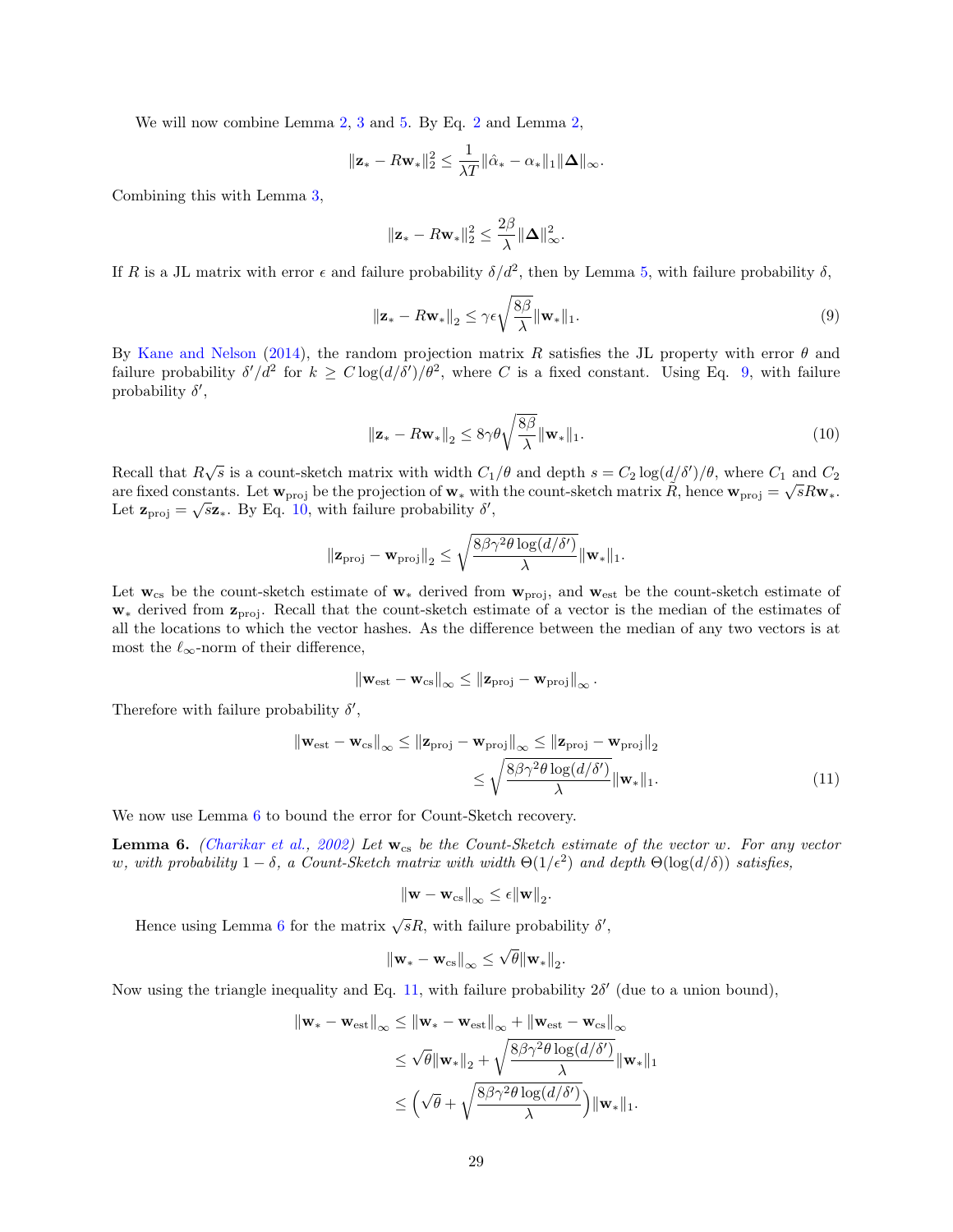Therefore choosing  $\theta = \min\{1, \lambda/(4\beta\gamma^2 \log(d/\delta'))\}\epsilon^2/4$ , with failure probability  $2\delta'$ ,

$$
\|\mathbf{w}_* - \mathbf{w}_{\text{est}}\|_{\infty} \leq \epsilon \|\mathbf{w}_*\|_1.
$$

Choosing  $\delta' = \delta/2$ , for fixed constants C', C'' and

$$
k = (C'/\epsilon^4) \log^3(d/\delta) \max\{1, \beta^2 \gamma^4 / \lambda^2\},
$$
  

$$
s = (C''/\epsilon^2) \log^2(d/\delta) \max\{1, \beta \gamma^2 / \lambda\},
$$

with probability  $1 - \delta$ ,

<span id="page-29-1"></span>
$$
\|\mathbf{w}_* - \mathbf{w}_{\text{est}}\|_{\infty} \leq \epsilon \|\mathbf{w}_*\|_1.
$$

#### <span id="page-29-0"></span>A.2 Proof of Theorem [2](#page-10-1)

Let  $f_t(\mathbf{z})$  be the loss function corresponding to the data point chosen in the tth time step—

$$
f_t(\mathbf{z}) = \ell \left( y_t \mathbf{z}^T R \mathbf{x}_t \right) + \frac{\lambda}{2} ||\mathbf{z}||_2^2.
$$
 (12)

Let  $\mathbf{z}_t$  be the weight vector at the tth time step for online updates on the projected problem. Let  $\bar{\mathbf{z}} =$  $\frac{1}{T}\sum_{i=1}^{T} \hat{\mathbf{z}}_i$  be the average of the weight vectors for all the T time steps. We claim that  $\bar{\mathbf{z}}$  is close to  $\mathbf{z}_*$ , the optimizer of  $\hat{L}(\mathbf{z})$ , using Corollary 1 of [Shamir](#page-22-15) [\(2016\)](#page-22-15). In order to apply the result we first need to define a few parameters of the function  $\hat{L}(\mathbf{z})$ . Note that  $\hat{L}(\mathbf{z})$  is  $\lambda$  strongly-convex (as  $\hat{L}(\mathbf{z}) - \frac{\lambda}{2} ||\mathbf{z}||_2^2$  is convex. As the derivative of  $\ell$  is bounded above by H, therefore  $\ell$  is H-Lipschitz. We assume  $\|R\mathbf{x}_i\|_2 \leq B$ ,  $\|\mathbf{z}_*\|_2 \leq D$  and  $\max_t \|\nabla f_t(\mathbf{w})\|_2 \leq G$ . We will bound B, D and G in the end. We now apply Corollary 1 of [Shamir](#page-22-15) [\(2016\)](#page-22-15), with the notation adapted for our setting.

**Lemma 7.** [\(Shamir,](#page-22-15) [2016\)](#page-22-15) Consider any loss function  $\hat{L}(\mathbf{z}) = \sum_{i=1}^{T} f_t(\mathbf{z})$ , where  $f_t(\mathbf{z})$  is defined in Eq. [12.](#page-29-1) For any H-Lipchitz  $\ell_i$ ,  $\|R\mathbf{x}_i\|_2 \leq B$ ,  $\|\mathbf{z}_t\|_2 \leq D$ , and some fixed constant C, over the randomness in the order in which the samples are received:

$$
\mathbb{E}\Big[\frac{1}{T}\sum_{t=1}^T \hat{L}(\mathbf{z}_t) - \hat{L}(\mathbf{z}_*)\Big] \leq \frac{C(R_T/\sqrt{T} + BDH)}{\sqrt{T}},
$$

 $\sum_{t=1}^{T} [f_t(\hat{\mathbf{z}}) - f_t(\mathbf{z}_*)].$ where  $R_T$  is the regret of online gradient descent with respect to the batch optimizer  $z_*$ , defined as  $R_T =$ 

By standard regret bounds on online gradient descent (see [Zinkevich](#page-24-4) [\(2003\)](#page-24-4)),  $R_T \leq GD\sqrt{T}$ . Therefore,

$$
\mathbb{E}\Big[\frac{1}{T}\sum_{t=1}^T \hat{L}(\mathbf{z}_t) - \hat{L}(\mathbf{z}_*)\Big] \leq \frac{CD(G + BH)}{\sqrt{T}}
$$

Note that by Jensen's inequality,

$$
\mathbb{E}[\hat{L}(\mathbf{z})] \leq \mathbb{E}\Big[\frac{1}{T}\sum_{t=1}^{T}\hat{L}(\mathbf{z}_t)\Big]
$$
  
\n
$$
\implies \mathbb{E}\Big[\hat{L}(\bar{\mathbf{z}}) - \hat{L}(\mathbf{z}_*)\Big] \leq \frac{CD(G + BH)}{\sqrt{T}}.
$$
\n(13)

<span id="page-29-2"></span>.

We will now bound the expected distance between  $\bar{z}$  and  $z_*$  using Eq. [13](#page-29-2) and the strong convexity of  $\hat{L}(\mathbf{w})$ . As  $\hat{L}(\mathbf{w})$  is  $\lambda$  strong-convex and  $\nabla \hat{L}(\mathbf{z}) = 0$ , we can write:

$$
\hat{L}(\mathbf{z}_{*}) + (\lambda/2) \|\bar{\mathbf{z}} - \mathbf{z}_{*}\|_{2}^{2} \leq \hat{L}(\bar{\mathbf{z}})
$$
\n
$$
\implies \|\bar{\mathbf{z}} - \mathbf{z}_{*}\|_{2}^{2} \leq (\lambda/2) [\hat{L}(\bar{\mathbf{z}}) - \hat{L}(\mathbf{z}_{*})]
$$
\n
$$
\implies \mathbb{E}\Big[\|\bar{\mathbf{z}} - \mathbf{z}_{*}\|_{2}^{2}\Big] \leq (2/\lambda) \Big[\mathbb{E}[\hat{L}(\bar{\mathbf{z}})] - \hat{L}(\mathbf{z}_{*})\Big].
$$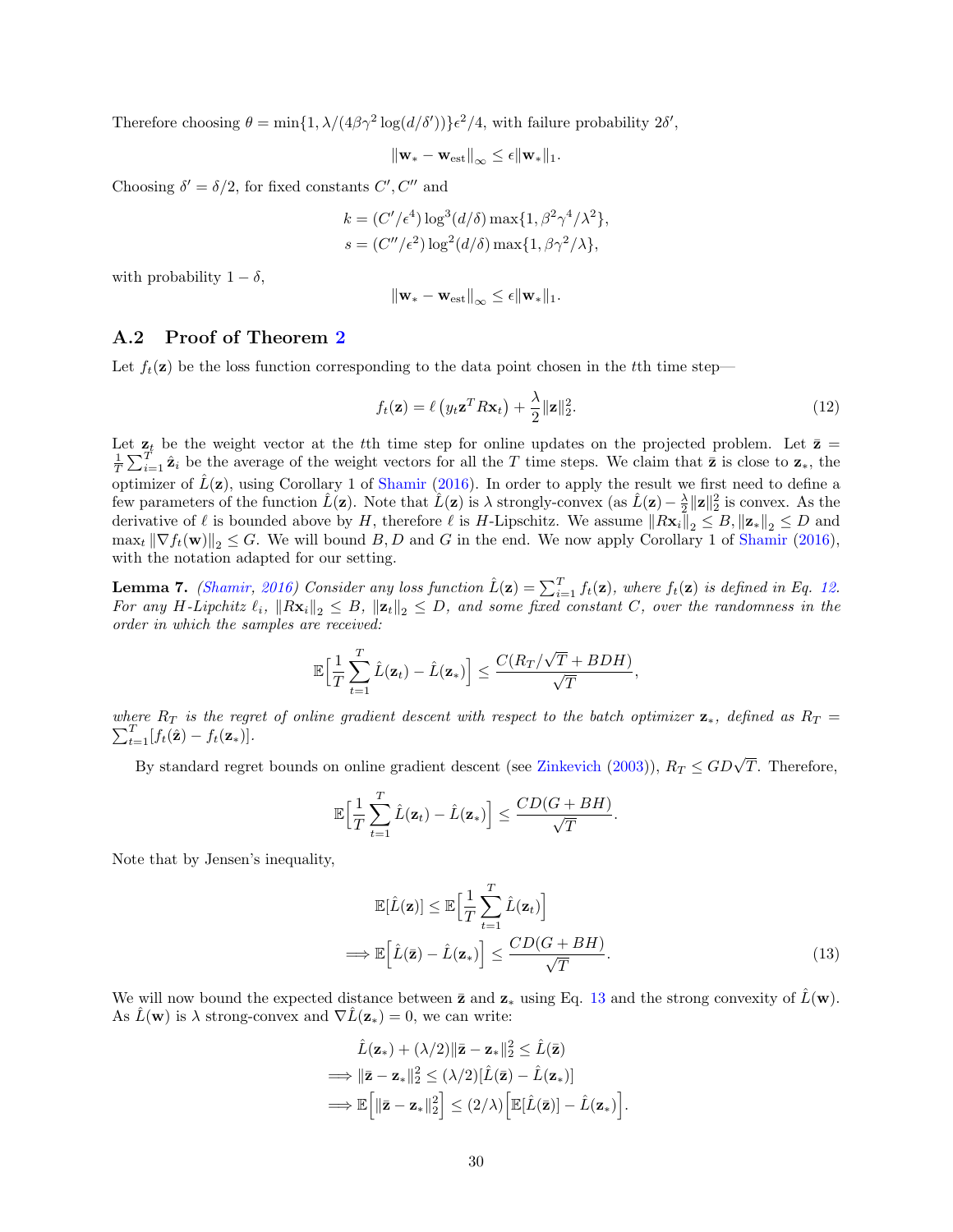Using Eq. [13](#page-29-2) and then Jensen's inequality,

$$
\mathbb{E}\Big[\|\bar{\mathbf{z}} - \mathbf{z}_*\|_2\Big] \le \frac{2CD(G + BH)}{\lambda\sqrt{T}}.\tag{14}
$$

Let  $\bar{\mathbf{z}}_{\text{proj}} = \sqrt{s}\bar{\mathbf{z}}$ . Let  $\mathbf{z}_{\text{wm}}$  is the Count-Sketch estimate of  $\mathbf{w}_{*}$  derived from  $\bar{\mathbf{z}}_{\text{proj}}$ . Recall from the proof of Theorem [1](#page-8-0) that  $\mathbf{z}_{\text{proj}} = \sqrt{s} \mathbf{z}$  and  $\mathbf{w}_{\text{est}}$  is the Count-Sketch estimate of  $\mathbf{w}_*$  derived from  $\mathbf{z}_{\text{proj}}$ . As in the proof of Theorem [1,](#page-8-0) we note that the difference between the medians of any two vectors is at most the  $\ell_{\infty}$  norm of the difference of the vectors, and hence we can write,

$$
\begin{aligned} \left\| \mathbf{w}_{\text{est}} - \mathbf{z}_{\text{wm}} \right\|_{\infty} &\leq \left\| \mathbf{z}_{\text{proj}} - \bar{\mathbf{z}}_{\text{proj}} \right\|_{\infty} \leq \left\| \mathbf{z}_{\text{proj}} - \bar{\mathbf{z}}_{\text{proj}} \right\|_{2} \\ &= \sqrt{s} \left\| \mathbf{z}_{*} - \bar{\mathbf{z}} \right\|_{2} . \end{aligned}
$$

Therefore, using Eq. [14,](#page-30-0)

$$
\mathbb{E}[\|\mathbf{w}_{\text{est}} - \mathbf{z}_{\text{wm}}\|_{\infty}] \le \frac{2CD(G + BH)}{\lambda} \sqrt{\frac{s}{T}}.
$$
\n(15)

<span id="page-30-0"></span>i

By the triangle inequality,

$$
\begin{aligned} \left\|\mathbf{w}_{*}-\mathbf{z}_{\text{wm}}\right\|_{\infty} &\leq\left\|\mathbf{w}_{*}-\mathbf{w}_{\text{est}}\right\|_{\infty}+\left\|\mathbf{w}_{\text{est}}-\mathbf{z}_{\text{wm}}\right\|_{\infty} \\ \Longrightarrow\mathbb{E}\Big[\left\|\mathbf{w}_{*}-\mathbf{z}_{\text{wm}}\right\|_{\infty}\Big]\leq\mathbb{E}\Big[\left\|\mathbf{w}_{*}-\mathbf{w}_{\text{est}}\right\|_{\infty}\Big]+ \mathbb{E}\Big[\left\|\mathbf{w}_{\text{est}}-\mathbf{z}_{\text{wm}}\right\|_{\infty} \end{aligned}
$$

By Theorem [1,](#page-8-0) for fixed constants  $C_1, C_2$  and

$$
k = (C_1/\epsilon^4) \log^3(d/\delta) \max\{1, \beta^2 \gamma^4/\lambda^2\},
$$

$$
s = (C_2/\epsilon^2) \log^2(d/\delta) \max\{1, \beta \gamma^2/\lambda\},
$$

$$
\|\mathbf{w}_* - \mathbf{w}_{est}\|_{\infty} \le \epsilon \|\mathbf{w}_*\|_1,
$$

with probability  $1 - \delta$ . Therefore, for fixed constants  $C'_1$  and  $C'_2$  and probability  $1 - \delta$ ,

$$
\mathbb{E}\Big[\left.\|\mathbf{w}_{*}-\mathbf{z}_{\text{wm}}\right\|_{\infty}\Big]\leq\frac{\epsilon}{2}\left\|\mathbf{w}_{*}\right\|_{1}+\sqrt{\frac{4C'_{2}(GD+BDH)^{2}\log^{2}(d/\delta)\max\{1,LR^{2}/\lambda\}}{\lambda^{2}\epsilon^{2}T}}.
$$

Therefore for

$$
T \ge (C_3' / (\epsilon^4 \lambda^2))(D / \|\mathbf{w}_*\|_1)^2 (G + BH)^2 \log^2(d/\delta) \max\{1, LR^2/\lambda\},\
$$

$$
\mathbb{E}\Big[\|\mathbf{w}_* - \mathbf{z}_{\text{wm}}\|_{\infty}\Big] \le \frac{\epsilon}{2} \|\mathbf{w}_*\|_1 + \frac{\epsilon}{2} \|\mathbf{w}_*\|_2 \le \epsilon \|\mathbf{w}_*\|_1.
$$

We will now bound  $B, D$  and  $G$ , starting with B. Note that R is a JL matrix which satisfies condition [8](#page-26-0) with  $\epsilon = \theta$ . Using Lemma [4](#page-27-0) and the fact that  $\|\mathbf{x}_i\|_2 \leq 1$ ,

$$
||R\mathbf{x}_i||_2 \le \sqrt{1+\theta\gamma^2} \implies B \le 1+\sqrt{\theta}\gamma \le 1+\epsilon\gamma,
$$

where for the last bound we use the setting of

$$
\theta = \min\{1, \lambda/(4\beta\gamma^2\log(d/\delta'))\}\epsilon^2/4
$$

from the proof of Theorem [1.](#page-8-0) We next bound  $\|\mathbf{z}_*\|_2$ . Using Lemma [4,](#page-27-0)

$$
\begin{aligned} \left\| \mathbf{z}_{*} - R \mathbf{w}_{*} \right\|_2 & \leq 2R \theta \sqrt{\beta/\lambda} \left\| \mathbf{w}_{*} \right\|_1 \\ \implies \left\| \mathbf{z}_{*} \right\|_2 & \leq \left\| R \mathbf{w}_{*} \right\|_2 + 2R \theta \sqrt{\beta/\lambda} \left\| \mathbf{w}_{*} \right\|_1. \end{aligned}
$$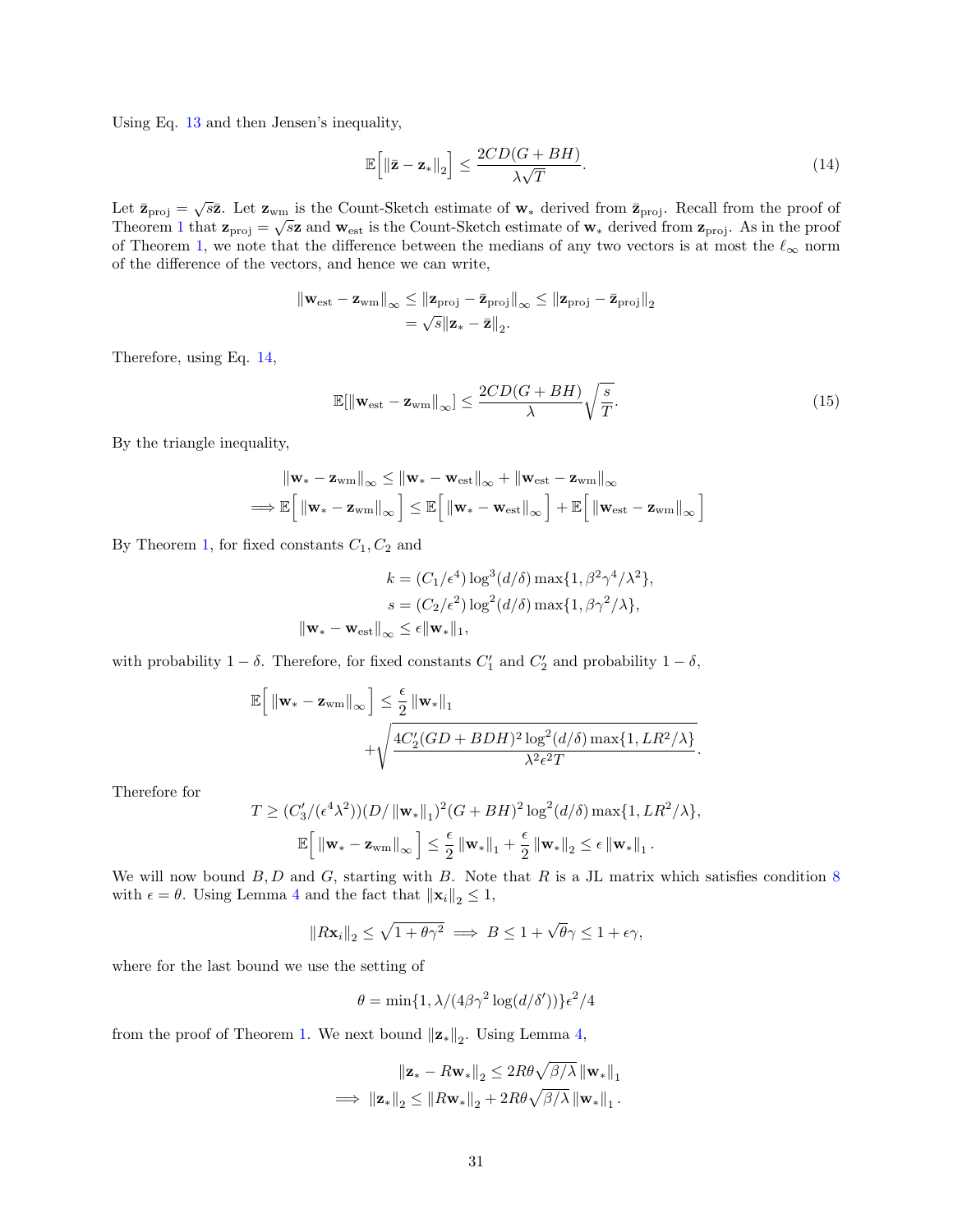By Lemma [4,](#page-27-0)  $||R\mathbf{w}_*||_2 \leq \sqrt{||\mathbf{w}_*||_2^2 + \theta ||\mathbf{w}_*||_1^2} \leq ||\mathbf{w}_*||_2 +$ √  $\theta \left\|\mathbf{w}_{*}\right\|_{1}$ . Therefore,

$$
\|\mathbf{z}_{*}\|_{2} \leq \|\mathbf{w}_{*}\|_{2} + \sqrt{\theta} \left\|\mathbf{w}_{*}\right\|_{1} + 2R\theta\sqrt{\beta/\lambda} \left\|\mathbf{w}_{*}\right\|_{1}
$$

$$
= \|\mathbf{w}_{*}\|_{2} + \left(\sqrt{\theta} + 2R\theta\sqrt{\beta/\lambda}\right) \|\mathbf{w}_{*}\|_{1}.
$$

For our choice of  $\theta$ ,

$$
\|\mathbf{z}_{*}\|_{2} \leq \|\mathbf{w}_{*}\|_{2} + \epsilon \|\mathbf{w}_{*}\|_{1} \implies D \leq D_{2} + \epsilon D_{1}.
$$

This implies that the  $(D/\|\mathbf{w}_*\|_1)$  term in our bound for T can be upper bounded by  $2D_2/\|\mathbf{w}_*\|_1$ , yielding the bound on T stated in Theorem [2.](#page-10-1) Finally, we need to upper bound  $G = \max_t ||\nabla f_t(\mathbf{w})||_2$ . We do this as follows:

$$
\nabla f_t(\mathbf{z}) = \ell'(y_t \mathbf{z}_t^T R \mathbf{x_t}) A \mathbf{x_t} + \lambda \mathbf{z}_t
$$
  
\n
$$
\implies \|\nabla f_t(\mathbf{z})\|_2 \leq |\ell'(y_t \mathbf{z}_t^T R x)| \|Rx\|_2 + \lambda \|z_t\|_2
$$
  
\n
$$
\leq H(1 + \epsilon \gamma) + \lambda D.
$$

## B k-Independence of Hash Functions

Our analysis of the WM-Sketch requires hash functions that are  $O(\log(d/\delta))$ -wise independent. While hash functions satisfying this level of independence can be constructed using polynomial hashing [\(Carter and](#page-20-18) [Wegman,](#page-20-18) [1977\)](#page-20-18), hashing each input value would require time  $O(\log(d/\delta))$ , which can be costly when the dimension d is large. Instead of satisfying the full independence requirement, our implementation simply uses fast, 3-wise independent tabulation hashing. In our experiments, we did not observe any significant degradation in performance from this choice of hash function.